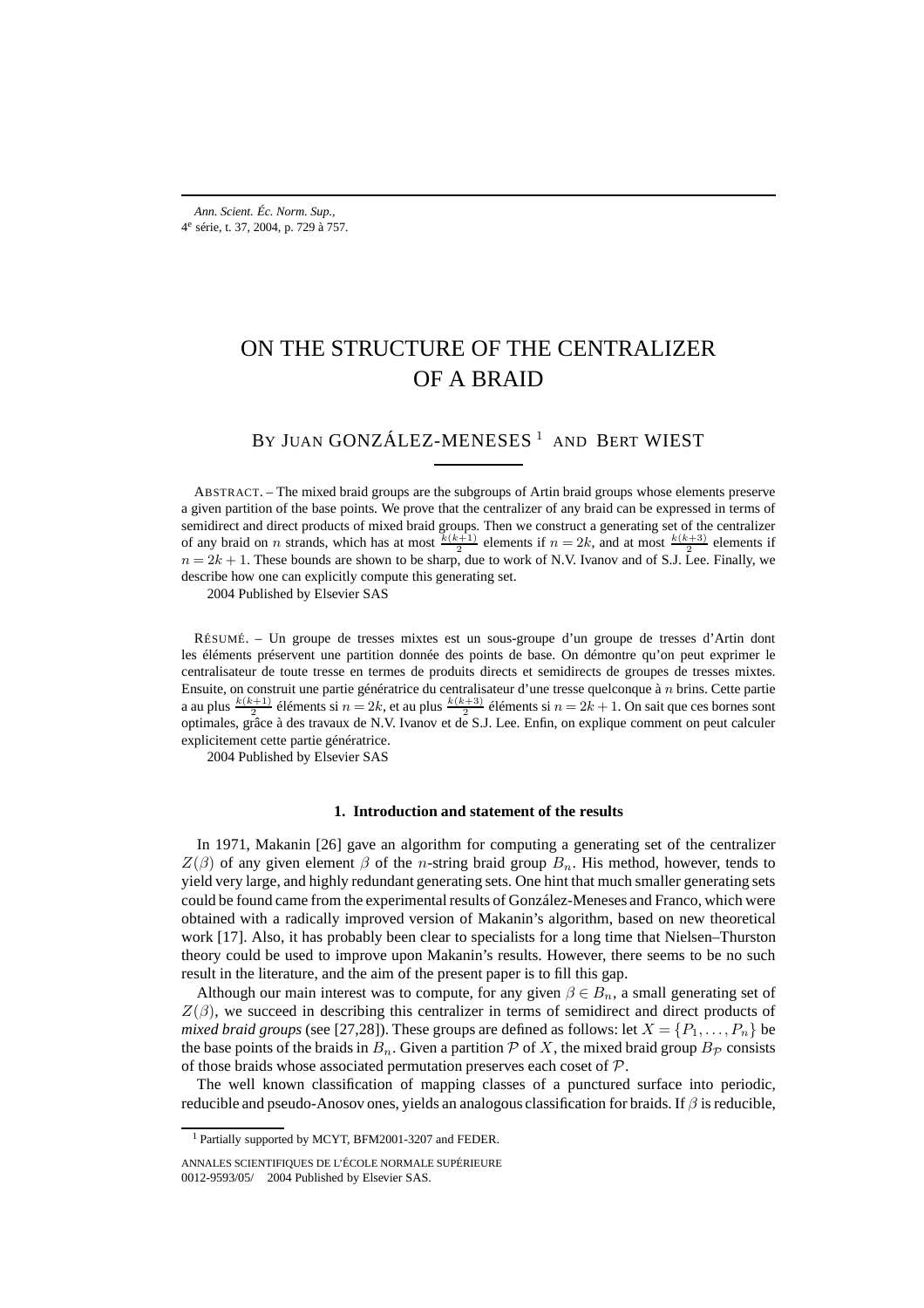then one can decompose it, in a certain sense, into a *tubular braid* βˆ, and some *interior braids*  $\beta_{[1]},\ldots,\beta_{[t]},$  all of them having less than n stands. The main result of this paper is the following:

THEOREM 1.1. – Let  $\beta \in B_n$ . One has:

- 1. *If*  $\beta$  *is pseudo-Anosov*, then  $Z(\beta) \simeq \mathbb{Z}^2$ .
- 2. *If*  $\beta$  *is periodic, then*  $Z(\beta)$  *is either*  $B_n$  *or isomorphic to a braid group on an annulus.*
- 3. *If* β *is reducible, then there exists a split exact sequence:*

$$
1 \longrightarrow Z(\beta_{[1]}) \times \cdots \times Z(\beta_{[t]}) \longrightarrow Z(\beta) \longrightarrow Z_0(\hat{\beta}) \longrightarrow 1,
$$

*where*  $Z_0(\hat{\beta})$  *is a subgroup of*  $Z(\hat{\beta})$ *, isomorphic either to*  $\mathbb{Z}^2$  *or to a mixed braid group.* 

Notice that  $\mathbb{Z} \simeq B_2 = B_{\{\{1,2\}\}}$ , also  $B_n = B_{\{\{1,\ldots,n\}\}}$ , and finally the braid group over an annulus on k strands is isomorphic to  $B_{\{\{1,\ldots,k\},\{k+1\}\}} \subset B_{k+1}$ . Hence all these groups can be seen as mixed braid groups. Then, by recurrence on the number of strands we deduce the following:

COROLLARY 1.2. – *For every*  $\beta \in B_n$ , the centralizer  $Z(\beta)$  *can be expressed in terms of semidirect and direct products of mixed braid groups.*

Using the above structure we shall construct, for any braid  $\beta \in B_n$ , a generating set of  $Z(\beta)$ having very few elements. More precisely, we obtain:

THEOREM 1.3. – If  $\beta \in B_n$ , then the centralizer  $Z(\beta)$  can be generated by at most  $\frac{k(k+1)}{2}$ *elements if*  $n = 2k$ *, and at most*  $\frac{k(k+3)}{2}$  *elements if*  $n = 2k + 1$ *.* 

We will present an example, communicated to us by S. J. Lee, showing that the above bound is sharp. That is, we will define, for every positive integer  $n$ , a braid in  $B_n$  whose centralizer cannot be generated by less than  $\frac{k(k+1)}{2}$  elements if  $n = 2k$ , or less than  $\frac{k(k+3)}{2}$  elements if  $n = 2k + 1$ . (The first to observe that the number of generators of the centralizer may grow quadratically with the number of strands was N.V. Ivanov [22].)

However, the above bound refers to the worst case, and one could be interested in the minimal number of generators of a particular braid. We shall give a generating set which is in some sense the smallest "natural" generating set for the centralizer of a braid. However, we shall also give an example that illustrates the difficulty of finding the absolutely minimum possible number of generators.

Let us mention that, for the special case of reducible braids conjugated to a generator  $\sigma_i$ , its centralizer has already been described in [15]. Moreover, a different special case, namely the case of braids with only one moving string (and  $n - 1$  strictly vertical strings) was treated by Burde [10], who calculated the intersection of the centralizer of such a braid with the pure braid group. In fact, from his results one can extract a generating set of the centralizer whose size grows polynomially with the number of strings. Burde's article is remarkable for geometric approach.

The plan of the paper is as follows: in Section 2 we set up notation and some standard machinery, and give the mentioned example by S.J. Lee. In Section 3 we study  $Z(\beta)$  in the case where  $\beta$  is periodic, Section 4 deals with the pseudo-Anosov case, and Section 5 the reducible one, which is the most involved. In Section 6 we define a generating set which is no larger than the stated upper bound. In Section 7 we describe a generating set which is as small as possible while still reflecting the geometric structure of the Nielsen–Thurston decomposition. We also give an example to show that by algebraic trickery, even smaller sets can be obtained. Finally in Section 8 we discuss how the generating set that we defined can be found algorithmically.

4e SÉRIE – TOME 37 – 2004 – N◦ 5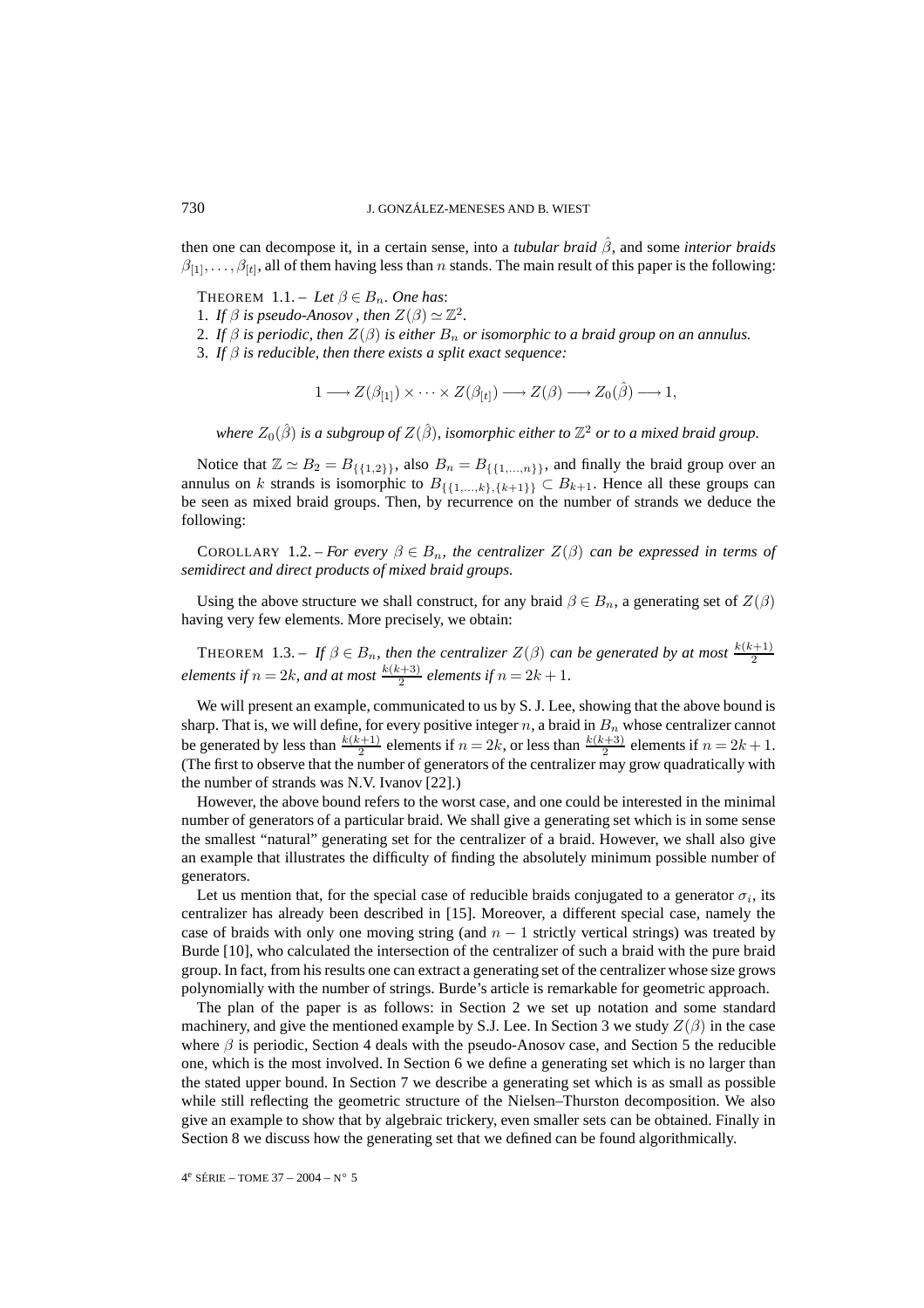#### **2. Prerequisites from Nielsen–Thurston theory**

We denote by D the closed disk of radius 2 centered at 0 in the complex plane. For any  $n \in \mathbb{N}$ , the disk D, together with any choice of n distinct points in its interior, is denoted  $D_n$ , and the distinguished points are called the *punctures*. We shall use different choices for the exact position of the punctures at different times – they may be lined up on the real axis, or regularly distributed on a circle of radius 1, or again one of them may be in the centre while the remaining  $n - 1$ are distributed over the circle of radius 1. In most instances, the position of the punctures is irrelevant, and we shall leave it unspecified.

We recall that the braid group  $B_n$  is the group of isotopy classes of homeomorphisms fixing (pointwise) the boundary and permuting the punctures of  $D_n$ . Here the isotopies must fix pointwise the boundary and the punctures. Alternatively,  $B_n$  could be defined as the group of isotopy classes of disjoint movements of the punctures, starting and ending with the configuration of  $D_n$ . Yet another definition of  $B_n$  is as the set of isotopy classes of braids with n strings in the cylinder  $D \times [0, 1]$ , where the start and end points of the strings are exactly the puncture points in  $D_n \times \{0\}$  and  $D_n \times \{1\}$ . We shall use all three points of view.

We shall often work with a certain quotient of the group  $B_n$ , rather than with  $B_n$  itself. We recall that the center of  $B_n$  is isomorphic to the integers, and generated by the full twist  $\Delta^2$ (where  $\Delta$  is Garside's half twist). Geometrically, the group projection  $B_n \to B_n/(\Delta^2)$  is given by smashing the boundary curve of  $D_n$  to a puncture, so that  $B_n/\langle \Delta^2 \rangle$  is naturally a subgroup of the mapping class group of the sphere with  $n+1$  punctures. In order to keep notation manageable, we shall use the same letters for elements of the braid group  $B_n$  and for their image in the quotient  $B_n/\langle \Delta^2 \rangle$ . This abuse of notation should not cause confusion.

We say that an element  $\beta \in B_n$  is *periodic* if the element of  $B_n/\langle \Delta^2 \rangle$  represented by  $\beta$  is of finite order. Equivalently,  $\beta$  is periodic if there exists a  $k \in \mathbb{N}$  such that in  $B_n$  we have that  $\beta^k$  is equal to some power of  $\Delta^2$ .

We say an element  $\beta$  of  $B_n$  is *reducible* if there exists a nonempty multicurve C in  $D_n$  (i.e. a system of disjoint simple closed curves in  $D_n$ , none of them isotopic to the boundary or enclosing a single puncture) which is stabilized by  $\beta$ , i.e. such that  $\beta(C)$  is isotopic to C. Note that  $\beta$  may permute different components of the multicurve C.

The following definition is taken from [8] (see also [21]). To every reducible braid  $\beta \in B_n$ one can associate a canonical invariant multicurve: its *canonical reduction system*, which by definition is the collection of all isotopy classes  $c$  of simple closed curves which have the following two properties: firstly, c must be stabilized by some power of  $\beta$ , and secondly any simple closed curve which has non-zero geometric intersection number with c must *not* be stabilized by any power of  $\beta$ . For instance, let us consider the punctured disk  $D_6$ , where the 6 punctures are arranged uniformly on the circle of radius 1 around 0. Then the rotation of the punctures around the circle by an angle of  $\frac{2\pi}{3}$  is a periodic element of  $B_6$  (of period 3), it is also reducible (e.g. the three simple closed curves encircling punctures 1 and 2, 3 and 4, and 5 and 6 respectively form an invariant multicurve), but its canonical reduction system is empty. This example, however, is somewhat untypical: if a *non-periodic* braid is reducible, then its canonical reduction system is nonempty (see [21]).

If C is an invariant multicurve of a reducible braid  $\beta$ , then we define the *tubular braid* induced by β and C to be the braid on fewer strings obtained from  $\beta$  by removing from  $D_n$  all the disks bounded by outermost curves of  $C$ , and collapsing each outermost curve of  $C$  to a puncture point. It should be stressed that this braid is only defined up to conjugacy.

An alternative way to look at the same definition is the following: let us consider again  $\beta$  as an isotopy class of n disjoint strings in  $D \times [0,1]$  with extremal points at the puncture points of  $D_n \times \{0\}$  and  $D_n \times \{1\}$ , such that each disk  $D \times \{t\}$  intersects each string exactly once. Now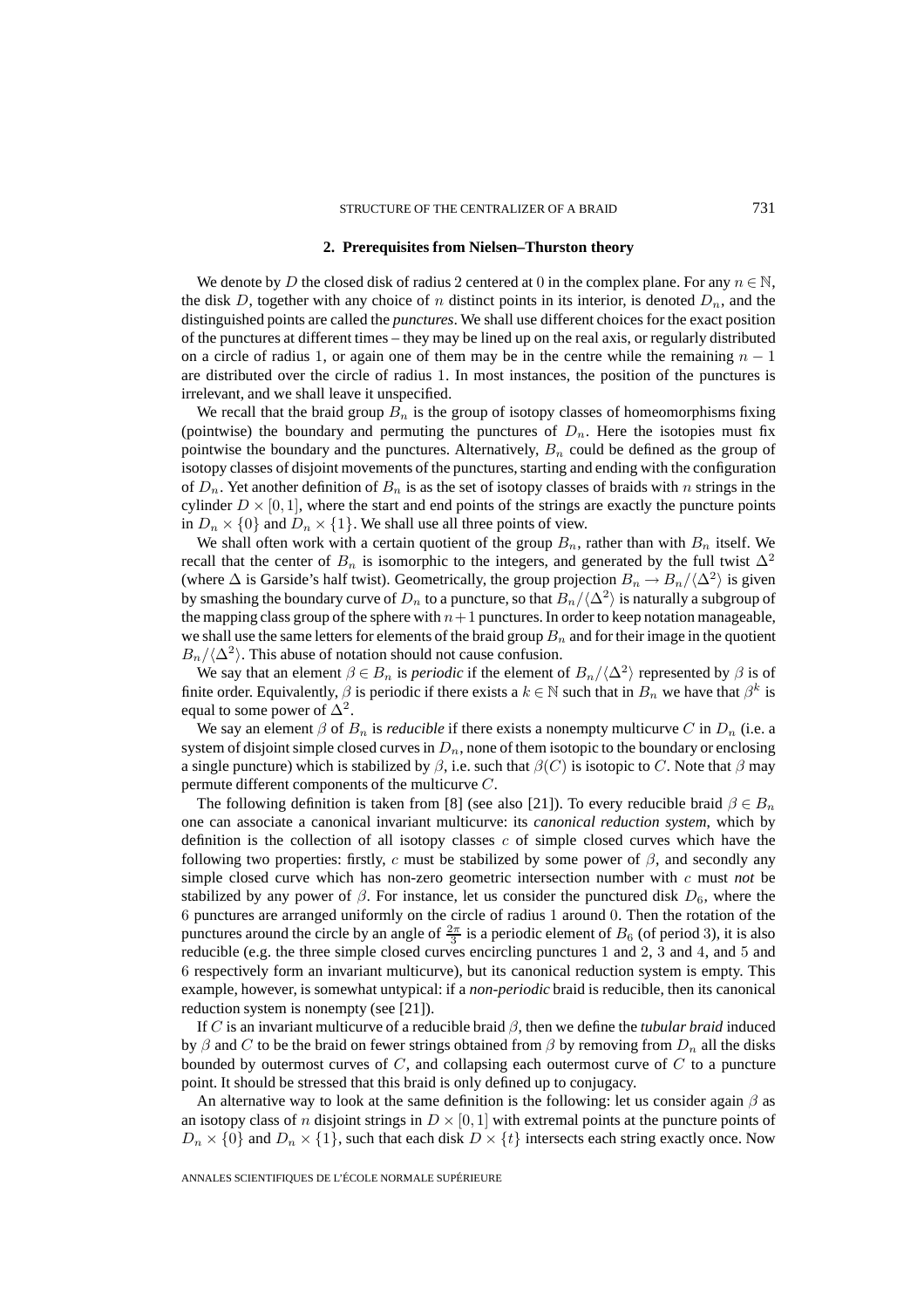our picture can be completed by embedded cylinders in  $D \times [0, 1]$  which are disjoint from each other and from the strings of the braid, each of which intersects each disk  $D \times \{t\}$  in exactly one circle, and whose boundary components are exactly the outermost curves of C in  $D \times \{0\}$  and  $D \times \{1\}$ . We can interpret the solid cylinders bounded by these cylinders as "fat strings", and the resulting braid with some fat strings is exactly the tubular braid defined above.

The *interior* braids induced by  $\beta$  and C are the braids on fewer strings induced by  $\beta$  at the interior of the discs bounded by the outermost curves of  $C$ . They can be thought of as the braids 'inside' the tubes of the tubular braid. Therefore, for every reducible braid  $\beta$ , and every invariant multicurve C, we can decompose  $\beta$  into one tubular braid and some interior braids – as many as the number of outermost curves in C.

Finally, we have the notion of a *pseudo-Anosov* element of  $B_n$ , for which we refer to [14] or [21]. Roughly speaking,  $\beta \in B_n$  is pseudo-Anosov if it is represented by a homeomorphism of  $D_n$  which preserves two transverse measured foliations on  $D_n$  (called the "stable" and the "unstable" foliation), while scaling the measure of the unstable one by some factor  $\lambda$  which is greater than 1, and the measure of the stable one by  $\frac{1}{\lambda}$ .

Thurston's theorem [33,14] states that every irreducible element of  $B_n$  is either periodic or pseudo-Anosov.

We end this section with the promised example, due to S.J. Lee, that should be helpful for understanding the relationship between the Nielsen–Thurston decomposition and the centralizer subgroup of a braid  $\beta \in B_n$ . This example was also found independently by N.V. Ivanov and H. Hamidi-Tehrani [23].

*Example* 2.1. – Suppose that  $n = 2m$ , and denote by  $\sigma_i$  the standard generator of  $B_n$ , in which the *i*th and the  $(i + 1)$ st punctures permute their positions in a clockwise sense. We define  $\beta = \sigma_1 \sigma_3^2 \sigma_5^3 \cdots \sigma_{2m-1}^m$ .

The canonical reduction system of  $\beta$  consists of m circles, the *i*th one enclosing the punctures  $2i - 1$  and  $2i$ . The corresponding tubular braid is the trivial braid of  $B<sub>m</sub>$ , and the interior braids are, respectively,  $\sigma_1$ ,  $\sigma_1^2$ , ...,  $\sigma_1^m$  (notice that all of them are non-conjugate, since conjugate braids have the same exponent sum).

Let  $D_{(1)},\ldots,D_{(m)}$  be the disks bounded by the above circles. As we shall see, any braid that commutes with  $\beta$  has to send each disk  $D_{(i)}$  to itself (since the interior braids are non-conjugate). A generating set of the centralizer subgroup of  $\beta$  is given by

- (i) for each  $i \in \{1, \ldots, m\}$ , the braid  $\sigma_{2i-1}$ , whose support is contained in  $D_{(i)}$ ,
- (ii) any generating set for the pure braid group on m strings  $P_m$  all the generators here act as the identity on  $D_{(1)} \cup \cdots \cup D_{(m)}$ , and can be seen as a pure tubular braid on m strings (tubes), where the *i*th tube starts and ends at  $D_{(i)}$ .

It can be easily shown that, in this case,  $Z(\beta) \simeq \mathbb{Z}^m \times P_m$ . The essential observation now is the following: it can be deduced by the presentation given in [6], that the abelianization of  $P_m$ is isomorphic to  $\mathbb{Z}^{m(m-1)/2}$  (see also [1]). Hence, the abelianization of  $Z(\beta)$  is isomorphic to  $\mathbb{Z}^m \times \mathbb{Z}^{m(m-1)/2}$ . Therefore, at least  $m + \frac{m(m-1)}{2} = \frac{m(m+1)}{2}$  generators are needed for the centralizer of the braid  $\beta$ .

The case when  $n = 2m + 1$  is analogous. The braid proposed by S.J. Lee is:  $\beta =$  $\sigma_2\sigma_4^2\sigma_6^3\cdots\sigma_{2m}^m$ . This time the first strand is not enclosed by any curve of the canonical reduction system of  $\beta$ , and one has:  $Z(\beta) \simeq \mathbb{Z}^m \times P_{m+1}$ . Hence, in this case the minimal possible number of generators is  $m + \frac{m(m+1)}{2} = \frac{m(m+3)}{2}$ .

By proving Theorem 1.3, we will show that the above examples are the worst one can find.

 $4^e$  SÉRIE – TOME 37 – 2004 – N° 5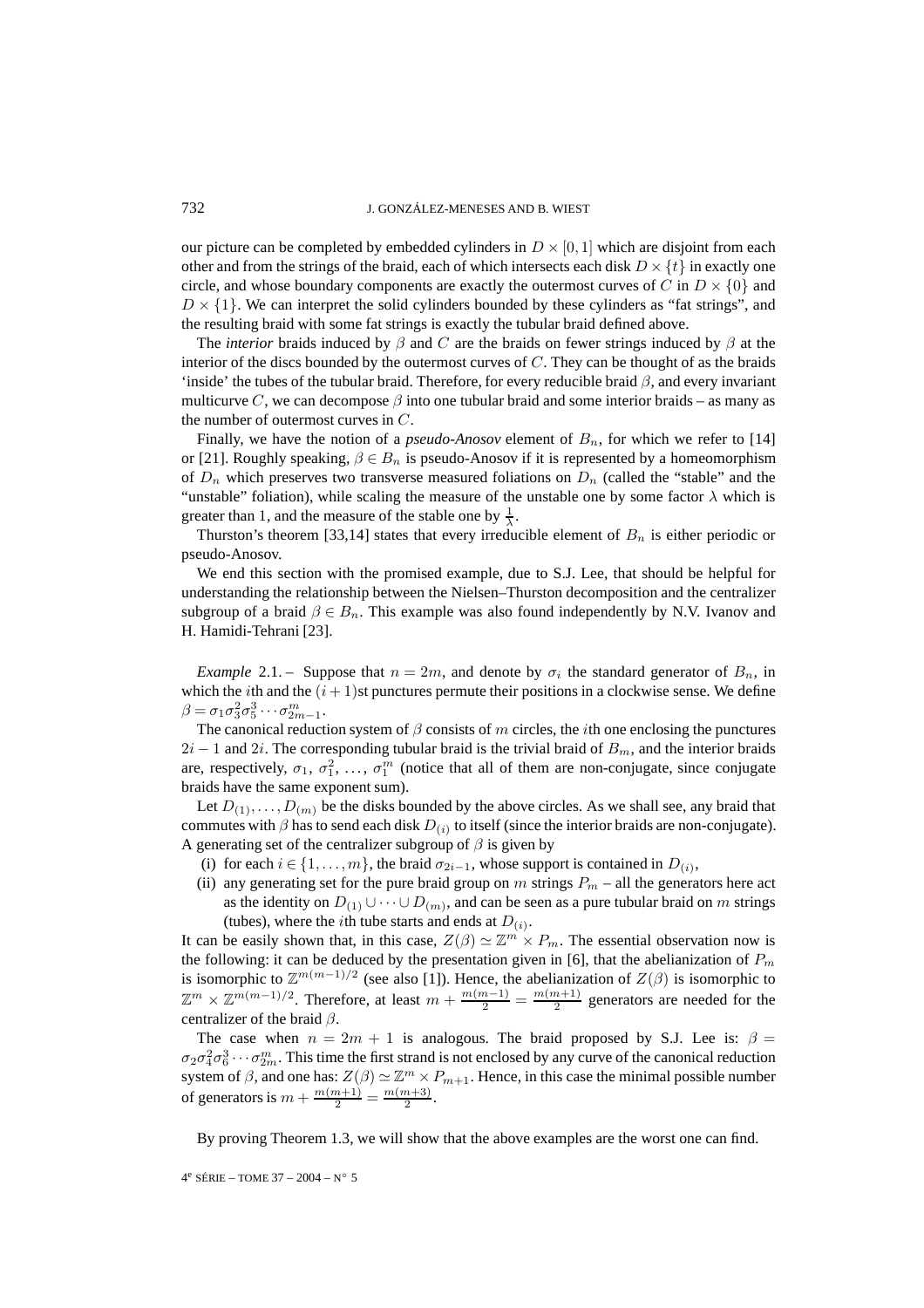#### **3. The periodic case**

We have to start by describing the periodic elements of  $B_n$ . In order to state this classification result, which is classical, we need to define two braids.

If  $D_n$  is the disk with n punctures arranged regularly on the circle of radius 1, then the braid which we shall call  $\delta_{(n)}$  is represented by a counterclockwise movement of all punctures on this circle by an angle  $\frac{2\pi}{n}$ . If no confusion is possible, we shall simply write  $\delta$ , without indicating the number of strands (note that this braid is the Garside element of the Birman–Ko–Lee structure of  $B_n$  [7]).

Similarly, if we think of  $D_n$  as having one puncture in the centre, and  $n-1$  punctures arranged circularly around it, then we define  $\gamma(n) \in B_n$  to be the braid given by a circular movement of the  $n-1$  punctures by an angle of  $\frac{2\pi}{n-1}$ , while leaving the central puncture fixed. Again, for simplicity we shall often only write  $\gamma$  instead of  $\gamma(n)$ .

The result that classifies periodic braids, which is due to Eilenberg [12] and de Kerékjártó [24] (see [11] for a modern exposition) is:

LEMMA 3.1. – *Every periodic braid in*  $B_n$  *is conjugate to a power of*  $\delta_{(n)}$  *or*  $\gamma_{(n)}$ *.* 

Thus we only need to consider the centralizer subgroups of  $\delta_{(n)}^k$  and  $\gamma_{(n)}^k$  for all  $n, k \in \mathbb{Z}$ , since the centralizers of conjugate elements are isomorphic by an inner automorphism of  $B_n$ . This problem has been solved by Bessis, Digne and Michel [4], on the wider context of complex reflexion groups. We shall explain their result in the particular case of braid groups:

We suppose first that  $\beta = \delta_{(n)}^k$  where, without loss of generality,  $k \geqslant 0$ . Let  $d = \gcd(n, k)$ . For  $u = 1, \ldots, n$ , we will denote  $P_u = e^{i2\pi u/n}$  the punctures of  $D_n$ , so  $\beta = \delta_{(n)}^k$  sends  $P_u$  to  $P_{u+k}$ for every u (the indices are taken modulo n). Hence the permutation induced by  $\beta$  has d orbits (cycles) of length  $r = \frac{n}{d}$ , that we denote by  $C_1, \ldots, C_d$ . See in Fig. 1 an example where  $n = 12$ ,  $k = 9$ ,  $d = 3$  and  $r = 4$ : the braid  $\delta_{(12)}$  and the three orbits of  $\delta_{(12)}^9$ .

If  $r > 1$  (that is if  $d < n$ ), consider the once punctured disc  $D^* = D \setminus \{0\}$ , and the *r*-sheeted covering  $\theta = \theta_r : D^* \to D^*$  defined by  $\theta(ae^{it}) = ae^{itr} = ae^{itn/d}$ . The orbits  $\mathcal{C}_1, \ldots, \mathcal{C}_d$  are sent by  $\theta$  to the points  $Q_1, \ldots, Q_d$ , where  $Q_u = e^{i2\pi u/d}$ . If we consider the half-line  $L = \{ae^{i\pi/d},$  $a \in [0,2]$  (notice that L passes between  $Q_d$  and  $Q_1$ ), then  $D^*\backslash L$  is a fundamental region for  $\theta$ (see Fig. 2).

Now notice that every braid in  $B_d(D^*)$  can be lifted, by  $\theta^{-1}$ , to a braid in  $B_n$  in a natural way. The resulting braid is a  $\frac{2\pi d}{n}$ -symmetric braid, that is, it is invariant under a rotation by an angle of  $\frac{2\pi d}{n}$ . But then it is also invariant under a rotation of angle  $\frac{2\pi k}{n}$ ; in other words, the resulting braid commutes with  $\beta$ . Hence we have a natural homomorphism:  $\theta^*$ :  $B_d(D^*) \to B_n$  whose image is contained in  $Z(\beta)$ . Then one has

THEOREM 3.2 [4]. – *The natural homomorphism*  $\theta^*: B_d(D^*) \to Z(\delta_{(n)}^k)$  *is an isomorphism.* 



Fig. 1. The braid  $\delta \in B_{12}$ , and the three orbits of  $\delta^9$  (in black, white and grey).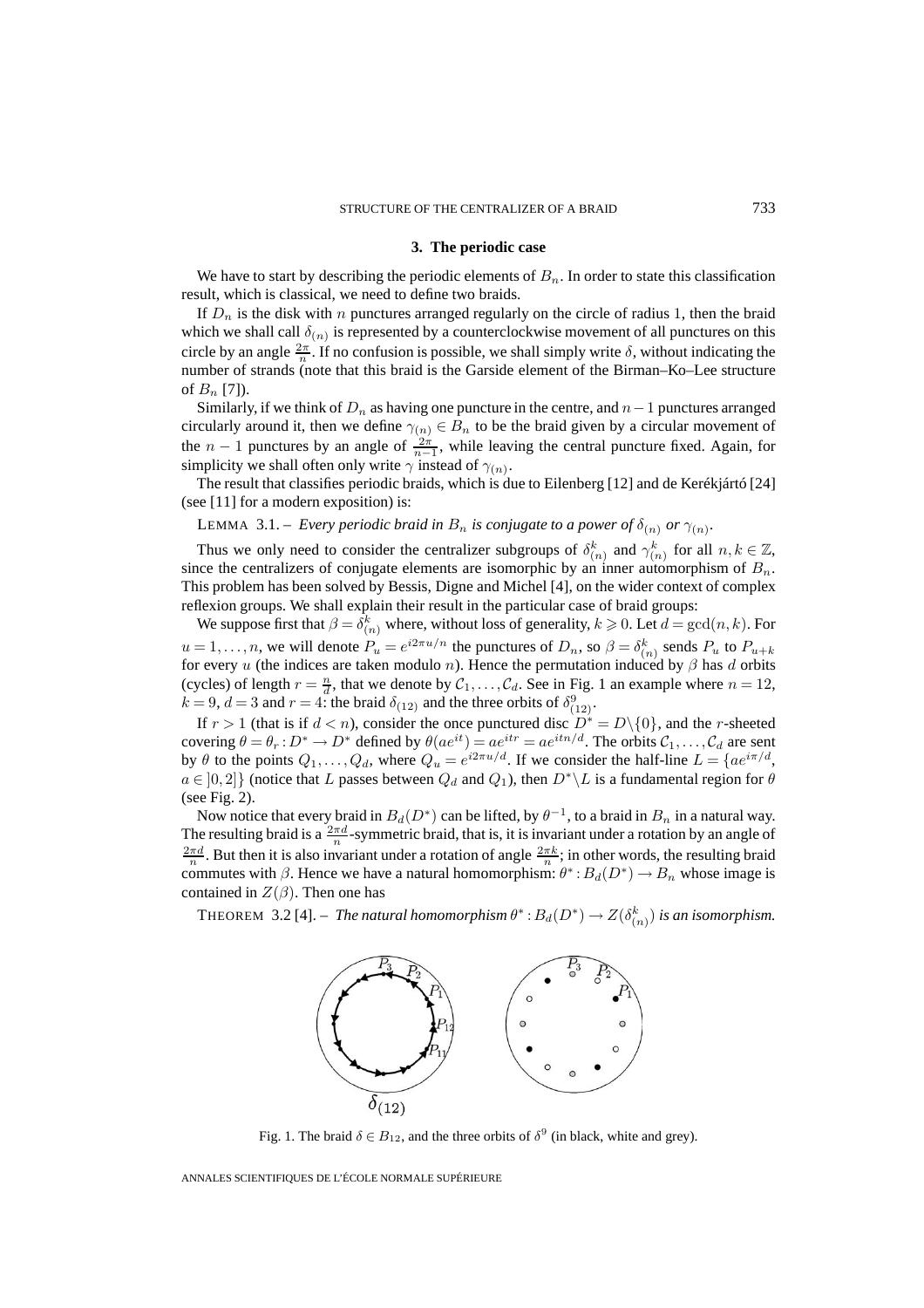

Fig. 2. The covering map  $\theta = \theta_4$  associated to  $\delta_{(12)}^9$ .



Fig. 3. Generators  $\theta_3^*(\sigma_1)$  and  $\bar{\theta}_3^*(\sigma_1)$  of the centralizers of  $\delta_{(12)}^4$  and  $\gamma_{(13)}^4$ .

In other words, every element in the centralizer of  $\beta = \delta_{(n)}^k$  can be seen (via  $\theta$ ) as a braid on a once punctured disc, that is, a braid on an annulus. Notice that if  $r = 1$  (that is, if k is a multiple of *n*), then  $\beta$  is a power of  $\delta_{(n)}^n = \Delta_{(n)}^2$ . In this case  $\theta$  is the identity map, and the fundamental region is the whole  $D_n$ . Hence the centralizer of  $\beta$  is the whole  $B_n$ , as one should expect.

Since we are interested in minimising the set of generators, we observe that if  $d = n$  (thus  $r = 1$ ), then  $Z(\beta) = B_n$  is generated by two elements, namely Artin's  $\sigma_1$  and Birman–Ko–Lee's δ. In a similar way, if  $1 < d < n$ , then the braid group  $B_d(D^*)$  is generated by just two elements, namely  $\delta_{(n)} = \theta^*(\delta_{(d)})$  and the braid  $\theta^*(\sigma_1)$  shown in Fig. 3(a). Notice that this case contains the above one, where  $\theta^*$  is the identity. Finally, if  $d = 1$  then  $B_1(D^*)$  is cyclic. Thus we have:

PROPOSITION 3.3. – If k and n are coprime, then  $Z(\delta_{(n)}^k)$  is generated by a single element, namely  $\delta_{(n)}$ . If, by contrast,  $gcd(k, n) \geqslant 2$ , then  $Z(\delta_{(n)}^k)$  is generated by two elements:  $\delta_{(n)}$  and *the braid*  $\theta^*(\sigma_1)$ *.* 

It is clear that the generating set given by Proposition 3.3 is indeed minimal. Next we study the centralizer of  $\beta = \gamma_{(n)}^k$ , still following the work in [4]. This time we call  $d = \gcd(n-1, k)$ , and  $r = (n - 1)/d$ . If  $d < n - 1$ , the above map  $\theta$  induces a natural homomorphism  $\bar{\theta}^* =$  $\theta_r^*: B_d(D^*) \to B_n$ , where this time the central point of D is considered as a puncture. Hence, the central strand of every braid coming from  $B_d(D^*)$  is trivial. We observe that the image of this homomorphism is contained in  $Z(\beta)$ , and in fact one has:

THEOREM 3.4 [4]. – *The natural homomorphism*  $\bar{\theta}_r^* : B_d(D^*) \to Z(\gamma_{(n)}^k)$  *is an isomorphism.* 

By contrast, if  $d = n - 1$ , then  $\beta$  is a power of  $\gamma^{n-1} = \Delta^2$ , so  $\overline{\theta}_r^* = 1$ ,  $Z(\beta) = B_n$  and everything works as above. Hence we have

PROPOSITION 3.5. – If k and  $n-1$  are coprime, then  $Z(\gamma_{(n)}^k)$  is generated by a single *element, namely*  $\gamma_{(n)}$ *. If, by contrast, gcd*( $k, n - 1$ ) =  $d \geqslant 2$ *, then*  $Z(\gamma_{(n)}^k)$  *is generated by two elements:*  $\gamma_{(n)} = \bar{\theta}^*(\delta_{(d)})$  *and the braid*  $\bar{\theta}^*(\sigma_1)$ *.* 

 $4^e$  SÉRIE – TOME 37 – 2004 – N° 5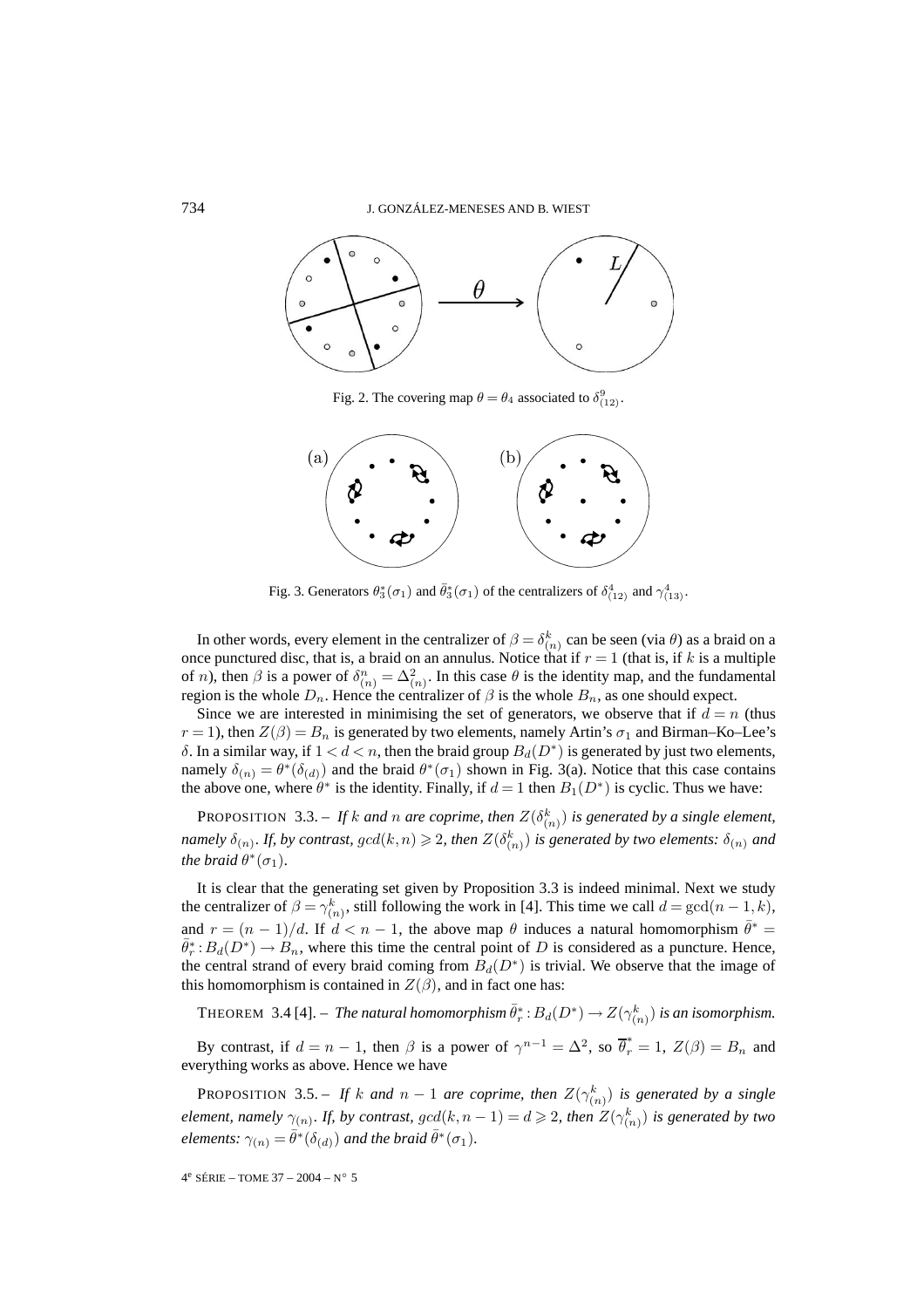See Fig. 3(b) for an illustration of the braid  $\bar{\theta}^*(\sigma_1)$ . We summarize all the results in this section as follows:

COROLLARY 3.6. – *The centralizer of any periodic braid in*  $B_n$  *either equals*  $B_n$  *or is isomorphic to*  $B_d(D^*)$ *, for some*  $d < n$ *. In particular, it can be generated by at most two elements.*

We end with a result that will be helpful later:

COROLLARY 3.7. – If k is not a multiple of n, then  $Z(\delta_{(n)}^k) \cong Z(\gamma_{(n+1)}^k)$ .

*Proof.* – Both groups are isomorphic to  $B_d(D^*)$ , where  $d = \gcd(n, k)$ . An actual isomorphism can be defined as follows: take any element  $\alpha \in Z(\delta_{(n)}^k)$ , isotope it to make it  $\frac{2\pi k}{n}$ -symmetric, and then add a trivial strand based at the central point of  $D_n$ .  $\Box$ 

#### **4. The pseudo-Anosov case**

PROPOSITION  $4.1 - If \beta \in B_n$  *is pseudo-Anosov, then the centralizer of*  $B_n$  *is free abelian and generated by two elements*: *some pseudo-Anosov* α *which has the same stable and unstable projective measured foliation as*  $\beta$  (*possibly*  $\beta$  *itself*)*, and one periodic braid*  $\rho$  (*a root of*  $\Delta^2$ *, possibly*  $\Delta^2$  *itself*).

We stress that the generating set promised by Proposition 4.1 is obviously minimal. For proving this result, it is more convenient to think about the quotient group  $B_n/\langle \Delta^2 \rangle$ . Since  $\langle \Delta^2 \rangle$  is the center of  $B_n$ , it is contained in the centralizer of any element. Hence the centralizer of an element in  $B_n$  is just the preimage of the centralizer of its corresponding mapping class in  $B_n/\langle\Delta^2\rangle$ . Thus, for the rest of this section, we shall work in this quotient  $B_n/\langle\Delta^2\rangle$ ; we shall prove the following result, from which Proposition 4.1 will then be deduced:

PROPOSITION 4.2. – *If*  $\beta \in B_n/\langle \Delta^2 \rangle$  *is pseudo-Anosov, then the centralizer of*  $\beta$  *is abelian, and is generated by some pseudo-Anosov* α *which has the same stable and unstable projective measured foliation as* β*, and possibly one element* ρ *of finite order.*

*Proof of Proposition 4.2. –* We start by observing that the pseudo-Anosov element  $\beta$  cannot commute with any reducible element  $a \in B_n/\langle \Delta^2 \rangle$ , except possibly with periodic ones – thus all elements of  $Z(\beta) \subset B_n/\langle \Delta^2 \rangle$  are either pseudo-Anosov or periodic. To see this, let us assume that the canonical reduction system  $C$  of  $a$  is non-empty. Then the canonical reduction system of  $\beta^{-1}a\beta$  is  $\beta(C)$ . If it were true that  $\beta^{-1}a\beta = a$ , then we would have  $\beta(C) = C$ , which is impossible since it is well known that pseudo-Anosov homeomorphisms do not stabilise any curves or multicurves. (This result is also a special case of Corollary 7.13 of [21].)

Our next claim is that all pseudo-Anosov elements in  $Z(\beta)$  have the same stable and unstable projective measured foliations. In order to prove this, we can apply Corollaries 7.15 and 8.4 of [21]: since the centralizer subgroup of  $\beta$  is infinite and irreducible, it follows that  $Z(\beta)$  contains an infinite cyclic group as a subgroup of finite index. It follows that if  $\alpha$  is any pseudo-Anosov element in the centralizer of  $\beta$ , then there exist  $k, k' \in \mathbb{N}$  such that  $a^k = \beta^{k'}$ . Since all powers of a pseudo-Anosov element have the same stable and unstable projective measured foliation, it follows that a has the same stable and unstable projective measured foliations as  $\beta$ , and so do all pseudo-Anosov elements of  $Z(\beta) \subseteq B_n/\langle \Delta^2 \rangle$ .

Next we make an essential observation which only works for braid groups, and does not generalize to mapping class groups of surfaces with no boundary, or with more than two boundary components: all elements of  $B_n/\langle \Delta^2 \rangle$ , regarded as a subgroup of the mapping class group of the  $n + 1$  times punctured sphere, fix the puncture which came from collapsing the boundary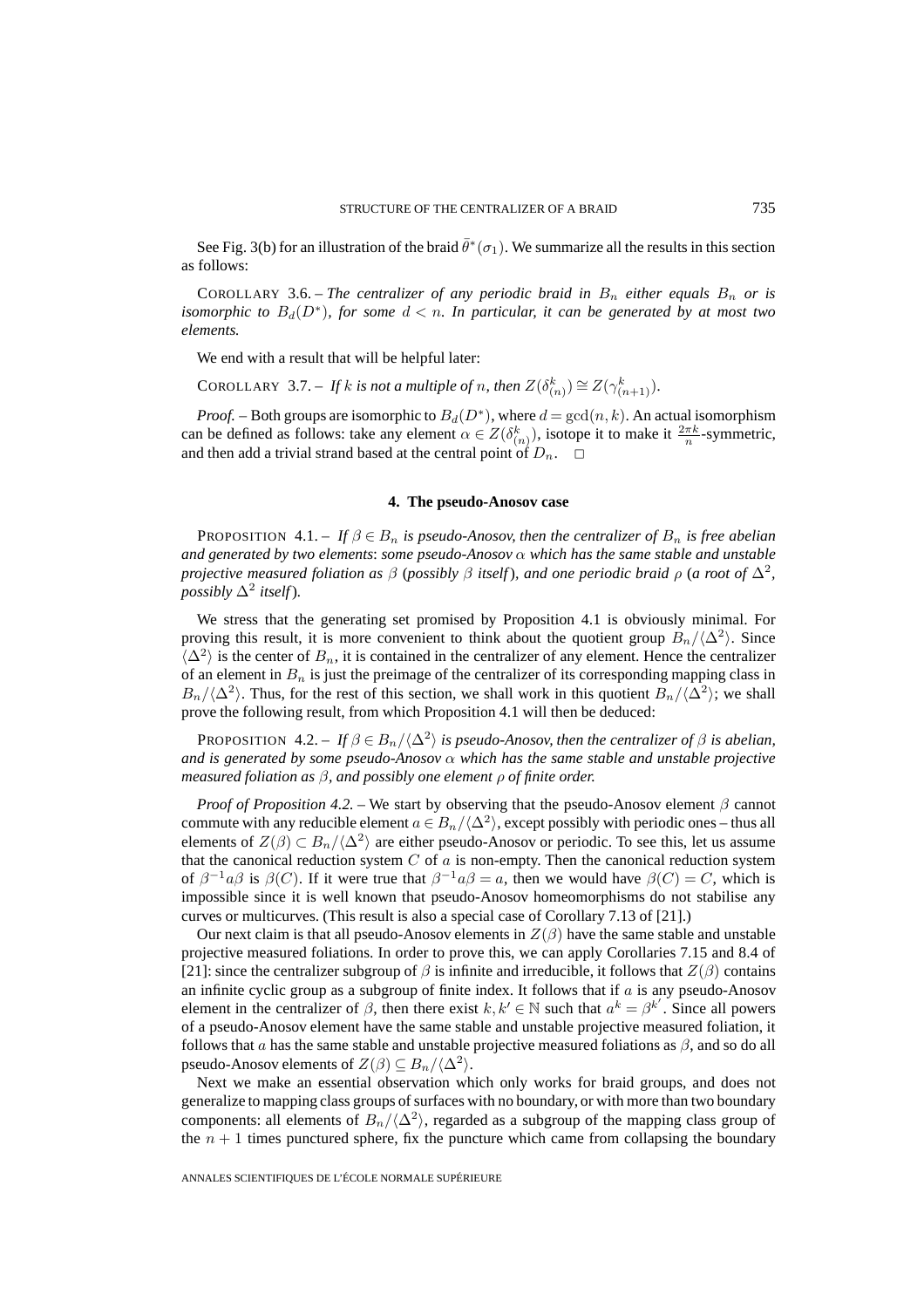of  $D_n$ . Moreover, there are singular leaves of the stable and unstable foliation of  $\beta$  emanating from this puncture, at least one of each (like for every other puncture). In the cyclic ordering around the puncture, singular leaves of the stable and unstable foliation alternate. If an element a of  $B_n/\langle \Delta^2 \rangle$  commutes with  $\beta$ , then the action of a has to preserve the projective stable and unstable foliations. Thus in the cyclic ordering around our preferred puncture, the action of  $\alpha$  can only induce a cyclic (possibly trivial) permutation of the singular leaves (sending stable to stable, and unstable to unstable leaves, nevertheless).

Now we see that an element a of  $Z(\beta) \subseteq B_n/\langle \Delta^2 \rangle$  is uniquely determined by just two data: firstly the stretch factor  $\lambda$  by which its action on the unstable measured foliation of  $\beta$  multiplies the measure of that foliation. (This factor  $\lambda$  equals 1 if a is periodic, and belongs to the set  $\mathbb{R}_+ \setminus \{1\}$  if a is pseudo-Anosov.) And secondly by the cyclic permutation of the leaves of the stable projective foliation emanating from the distinguished puncture of the  $n + 1$  times punctured sphere. Indeed, if a and b share both data, then  $ab^{-1}$  has stretch factor 1 (so it is periodic), and preserves the singular leaves. Hence it is the identity in  $B_n/\langle \Delta^2 \rangle$ , so  $a = b$ .

This implies that the set of periodic elements of  $Z(\beta)$  forms a subgroup of  $Z(\beta)$  which is either trivial or isomorphic to  $\mathbb{Z}/k\mathbb{Z}$ , where k is a divisor of the number of singular leaves of the stable foliation emanating from the preferred puncture. Any generator of this subgroup can play the rôle of our desired generator  $\rho$  of  $Z(\beta) \subseteq B_n/\langle \Delta^2 \rangle$ .

Now  $\rho$  commutes with any other element in  $Z(\beta)$ , because their commutator has stretch factor 1 and induces the trivial permutation of the prongs around the preferred singularity.

Now notice that the stretch factor yields a multiplicative map from  $Z(\beta)$  to  $\mathbb{R}^+$ . But it is known that the set of possible stretch factors for a given foliation is discrete (see [21]), so the image of  $Z(\beta)$  under this map must be a cyclic subgroup of  $\mathbb{R}^+$ . Take an element  $\alpha$  whose stretch factor  $\lambda$  generates this group. Then  $\alpha$  is pseudo-Anosov and the stretch factor of any element in  $Z(\beta)$ must be a power of  $\lambda$ .

We now have that  $\alpha$  and  $\rho$  generate  $Z(\beta) \in B_n/\langle \Delta^2 \rangle$ , because any element in  $Z(\beta)$  can be multiplied by some power of  $\alpha$  so as to obtain an element with stretch factor 1, i.e. a power of  $\rho$ .

It follows that  $Z(\beta) \subset B_n/\langle \Delta^2 \rangle$  is isomorphic to  $\mathbb{Z} \times \mathbb{Z}/k\mathbb{Z}$ , with generators  $\alpha$  and  $\rho$ . This completes the proof of Proposition 4.2.  $\Box$ 

*Proof of Proposition 4.1.* – By Proposition 4.2,  $Z(\beta) \subset B_n/\langle \Delta^2 \rangle$  is isomorphic to  $\mathbb{Z} \times \mathbb{Z}/k\mathbb{Z}$ , with generators  $\alpha$  and  $\rho$ . But then  $Z(\beta) \subset B_n$  is just the preimage of  $Z(\beta) \subset B_n/\langle \Delta^2 \rangle$  under the natural projection. Consider the subgroup  $\langle \rho \rangle \subset Z(\beta) \subset B_n/\langle \Delta^2 \rangle$ . Its preimage is an infinite cyclic group in  $B_n$  that contains  $\langle \Delta^2 \rangle$ . We can suppose (up to choosing an appropriate  $\rho$ ), that the generator of this cyclic group projects to  $\rho$ , so we call it  $\rho$  as well. Notice that  $\rho$  is a root of  $\Delta^2$ , since  $\Delta^2$  belongs to  $\langle \rho \rangle$ . Then we choose an element in  $B_n$  that projects to  $\alpha$ , and we also call it  $\alpha$ . We must prove that in  $B_n$  we still have  $Z(\beta) = \langle \alpha \rangle \times \langle \rho \rangle$ .

But every element in  $Z(\beta) \subset B_n$  can be written as  $\alpha^k \rho^l \Delta^{2m}$ . Since  $\Delta^2$  is a power of  $\rho$ , then  $\{\alpha, \rho\}$  is a set of generators of  $Z(\beta)$ . On the other hand, the commutator of  $\alpha$  and  $\rho$  projects to the trivial mapping class, hence it equals  $\Delta^{2k}$  for some k. But the algebraic number of crossings of the braid  $\Delta^{2k}$  is  $kn(n-1)$ , while for the commutator of any two elements this number is zero. Hence  $k = 0$ , so  $\alpha$  and  $\rho$  commute. Finally, it is well known that  $B_n$  is torsion-free, so  $Z(\beta)$  is isomorphic to  $\mathbb{Z} \times \mathbb{Z}$ , as we wanted to show.  $\Box$ 

#### **5. The reducible case**

It remains to study the centralizer of a non-periodic reducible braid  $\beta$ . Recall that for every braid γ one has  $Z(\gamma^{-1}\beta\gamma) = \gamma^{-1}Z(\beta)\gamma$ . Hence, in general we will not study  $Z(\beta)$ , but the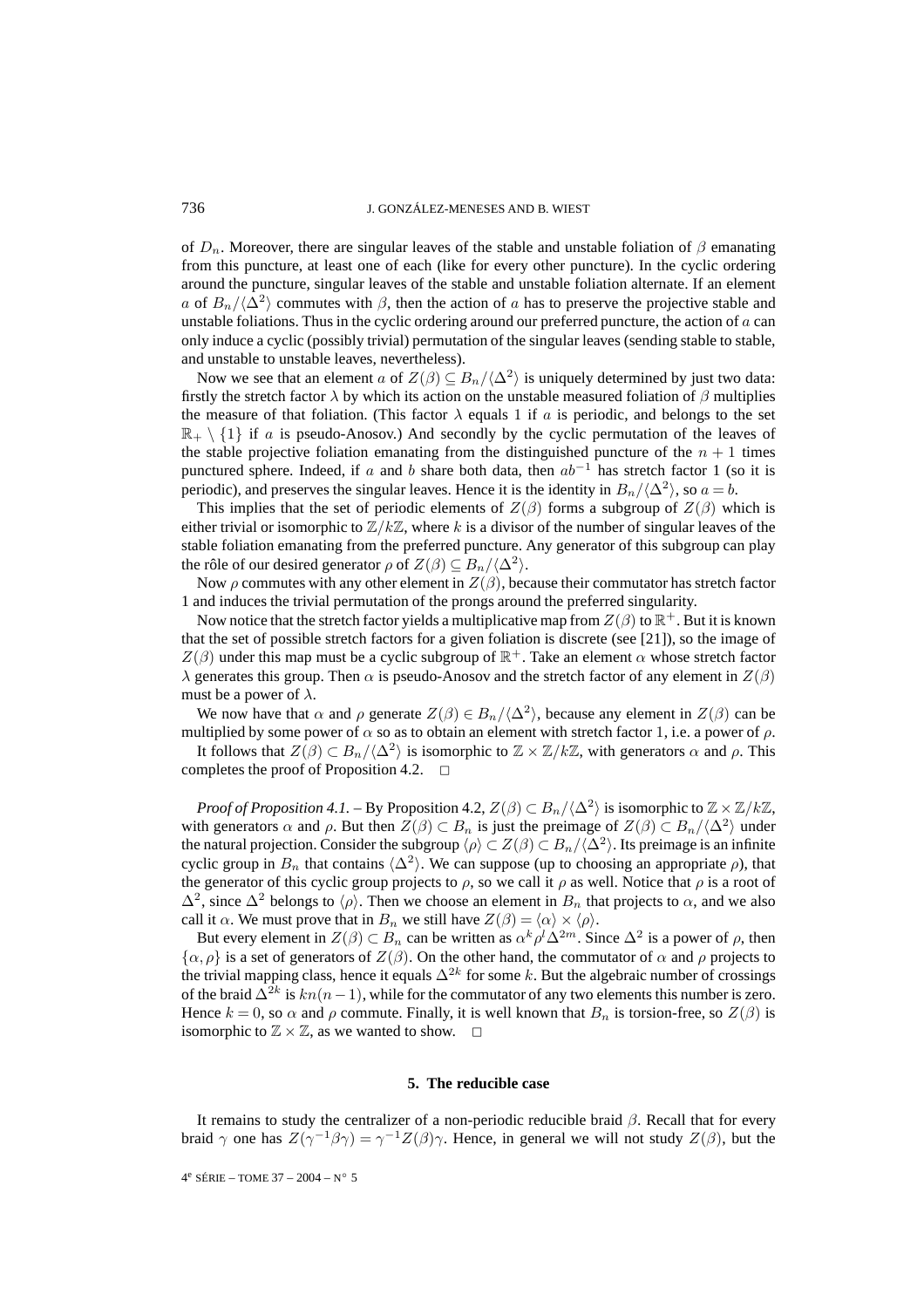centralizer of a suitable conjugate of  $\beta$ , which will be easier to describe. Throughout this section we shall think of the punctures of the disk  $D_n$  as being lined up on the real axis.

### **5.1. Reducible braids in regular form**

As we saw in Section 2, if  $\beta$  is a non-periodic reducible element, then its canonical reduction system is nonempty. We denote by  $R'(\beta)$  the set of outermost curves in the canonical reduction system of  $\beta$ . It is determined by  $\beta$  up to isotopy fixing the punctures. Since we can study any conjugate of  $\beta$ , we can suppose that  $R'(\beta)$  is a family of disjoint circles centered at the real axis, with disjoint interiors, each one enclosing more than one and less than  $n$  punctures.

Notice that there could be punctures in  $D_n$  not enclosed by any circle in  $R'(\beta)$ . In order to simplify the notations below, we define the system of curves  $R(\beta)$  to contain exactly the curves of  $R'(\beta)$ , plus one circle around each such puncture of  $D_n$ . These new circles are called the degenerate circles of  $R(\beta)$ . We now have that every puncture in  $D_n$  is enclosed by exactly one circle in  $R(\beta)$ .

Notice that  $\beta$  preserves  $R(\beta)$ , but it could permute the circles. We will suppose that this permutation has t orbits (or cycles)  $C_1,\ldots,C_t$ . That is,  $C_i$  is a family of circles  $\{C_{i,1},\ldots,C_{i,r_i}\}\subset$  $R(\beta)$  such that  $\beta$  sends  $C_{i,k}$  to  $C_{i,k+1}$  (here the second index is taken modulo  $r_i$ ). Then one has  $R(\beta) = C_1 \cup \cdots \cup C_t = \{C_{1,1}, \ldots, C_{1,r_1}\} \cup \cdots \cup \{C_{t,1}, \ldots, C_{t,r_t}\}.$  If  $m_i$  is the number of punctures inside  $C_{i,k}$ , for any k, then  $1 \leq m_i < n$  and  $m_1r_1 + \cdots + m_tr_t = n$ .

Let  $\beta$  be the tubular braid induced by  $\beta$  and  $R(\beta)$ . Then  $\beta \in B_m$ , where  $m = r_1 + \cdots + r_t$ . For  $i = 1, \ldots, t$  and  $k = 1, \ldots, r_i$ , let  $\beta_{i,k}$  be the braid induced by  $\beta$  in the interior of  $C_{i,k}$ . In other words,  $\beta_{i,k}$  is the braid inside the tube of  $\hat{\beta}$  which starts at  $C_{i,k}$  and ends at  $C_{i,k+1}$ . We will call the braids  $β_{i,k}$  the *interior braids* of  $β$ . Notice that the interior braids of each degenerate circle is just a trivial braid on one string.

In Fig. 4 we can see an example of a reducible braid  $\beta \in B_{13}$ , and its corresponding tubular braid  $\hat{\beta} \in B_6$ . In this example we have three orbits, and the following data:  $r_1 = 3$ ,  $r_2 = 2$ ,  $r_3 = 1; m_1 = 2, m_2 = 3, m_3 = 1, \beta_{1,1} = \sigma_1^2, \beta_{1,2} = \sigma_1^{-1}, \beta_{1,3} = 1, \beta_{2,1} = \sigma_1 \sigma_2, \beta_{2,2} = \sigma_1^{-1} \sigma_2,$  $\beta_{3,1} = 1$  and  $\hat{\beta} = \sigma_3^2 \sigma_2 \sigma_1 \sigma_5^2 \sigma_4$ .

It would be desirable for  $\beta$  to have its interior braids as simple as possible, in order to study its centralizer. We propose the following:

DEFINITION 5.1. – Let  $\beta \in B_n$  be a non-periodic reducible braid. Then  $\beta$  will be said to be in *regular form* if (using the notation introduced above) it satisfies the following conditions:

- 1. The only non-trivial interior braids in  $\beta$  are  $\beta_{1,r_1}, \beta_{2,r_2}, \ldots, \beta_{t,r_t}$  we shall denote these braids by  $\beta_{[1]}, \beta_{[2]}, \ldots, \beta_{[t]}.$
- 2. For  $i, j \in \{1, \ldots, t\}$ , if  $\beta_{[i]}$  and  $\beta_{[j]}$  are conjugate, then  $\beta_{[i]} = \beta_{[j]}$ .



Fig. 4. Example of a reducible braid  $\beta$ , and its corresponding tubular braid  $\beta$ .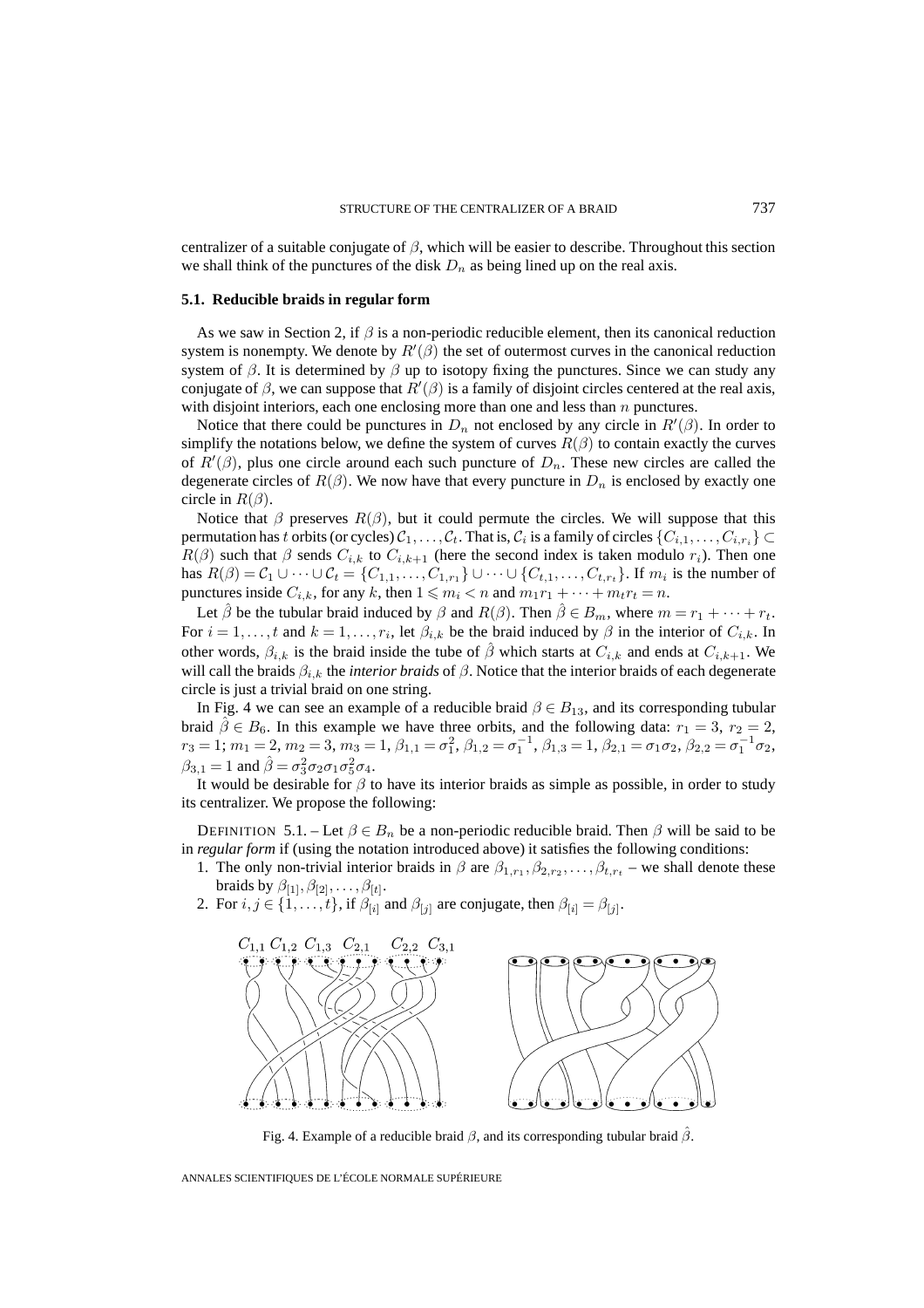Hence, if  $\beta$  is in regular form, there is at most one non-trivial interior braid for each orbit, and any two interior braids are either equal or non-conjugate. Fortunately, one can conjugate every non-periodic reducible braid  $\beta$  to another one in regular form, as we are going to see.

First, consider the subgroup  $B_{R(\beta)} \subset B_n$  consisting of those braids preserving  $R(\beta)$ . For  $\alpha \in B_{R(\beta)}$ , we can consider the tubular braid  $\hat{\alpha}$  induced by  $\alpha$  and  $R(\beta)$ . Every  $\alpha \in B_{R(\beta)}$  is completely determined by  $\hat{\alpha}$  and its interior braids  $\alpha_{i,k}$ , for  $i = 1, \ldots, t$  and  $k = 1, \ldots, r_i$ .

Now consider, in  $\beta$ , an orbit  $C_i = \{C_{i,1}, \ldots, C_{i,r_i}\}\$  and the interior braids  $\beta_{i,1}, \ldots, \beta_{i,r_i} \in$  $B_{m_i}$ . We define  $\alpha \in B_{R(\beta)}$  as follows:  $\hat{\alpha}$  is trivial,  $\alpha_{j,k} = 1$  if  $j \neq i$ , and  $\alpha_{i,k} = \beta_{i,k}\beta_{i,k+1}\cdots\beta_{i,r_i}$ . If we conjugate  $\beta$  by  $\alpha$ , we obtain  $\beta' = \alpha^{-1}\beta\alpha$ , which has the following properties:

 $- \hat{\beta}' = \hat{\beta}.$  $- \beta'_{j,k} = \beta_{j,k}$ , for  $j \neq i$ .  $-\beta'_{i,k} = (\alpha_{i,k})^{-1}\beta_{i,k}\alpha_{i,k+1} = (\beta_{i,r_i}^{-1}\cdots\beta_{i,k}^{-1})(\beta_{i,k}\cdots\beta_{i,r_i}) = 1$ , for  $k \neq r_i$ .  $-\beta'_{i,r_i} = (\alpha_{i,r_i})^{-1}\beta_{i,r_i}\alpha_{i,1} = \beta_{i,r_i}^{-1}\beta_{i,r_i}(\beta_{i,1}\cdots\beta_{i,r_i}) = \beta_{i,1}\cdots\beta_{i,r_i}.$ 

In other words, if we conjugate  $\beta$  by  $\alpha$  we 'transfuse' all the interior braids in  $C_i$  to the last tube  $C_{i,r_i}$ , so  $\beta'_{i,r_i}$  becomes the only nontrivial interior braid in  $C_i$ . In Fig. 5 we can see an example of such a conjugation, where  $\beta_{[i]}$  denotes the product  $\beta_{i,1} \cdots \beta_{i,r_i}$ . We can now do the same for every  $i = 1, \ldots, t$ . Therefore, since we are interested in  $\beta$  up to conjugacy, we can suppose that  $\beta_{i,k} = 1$  if  $k \neq r_i$  and denote  $\beta_{[i]} = \beta_{i,r_i}$ , for every  $i = 1, \ldots, t$ .

Now suppose that some  $\beta_{[i]}$  is conjugate to some  $\beta_{[j]}$ , and let  $h_{i,j}$  be a conjugating braid, that is,  $h_{i,j}^{-1}\beta_{[i]}h_{i,j} = \beta_{[j]}$ . Consider the braid  $\alpha \in B_{R(\beta)}$  such that  $\hat{\alpha} = 1$ ,  $\alpha_{j,k} = 1$  for  $j \neq i$  and  $\alpha_{i,k} = h_{i,j}$  for every k. As we can see in Fig. 6, if we conjugate  $\beta$  by  $\alpha$ , then  $\beta_{[i]}$  is replaced by



Fig. 5. How to conjugate  $\beta$  to simplify interior braids.



Fig. 6. How to replace  $\beta_{[i]}$  by  $\beta_{[j]}$  if they are conjugate.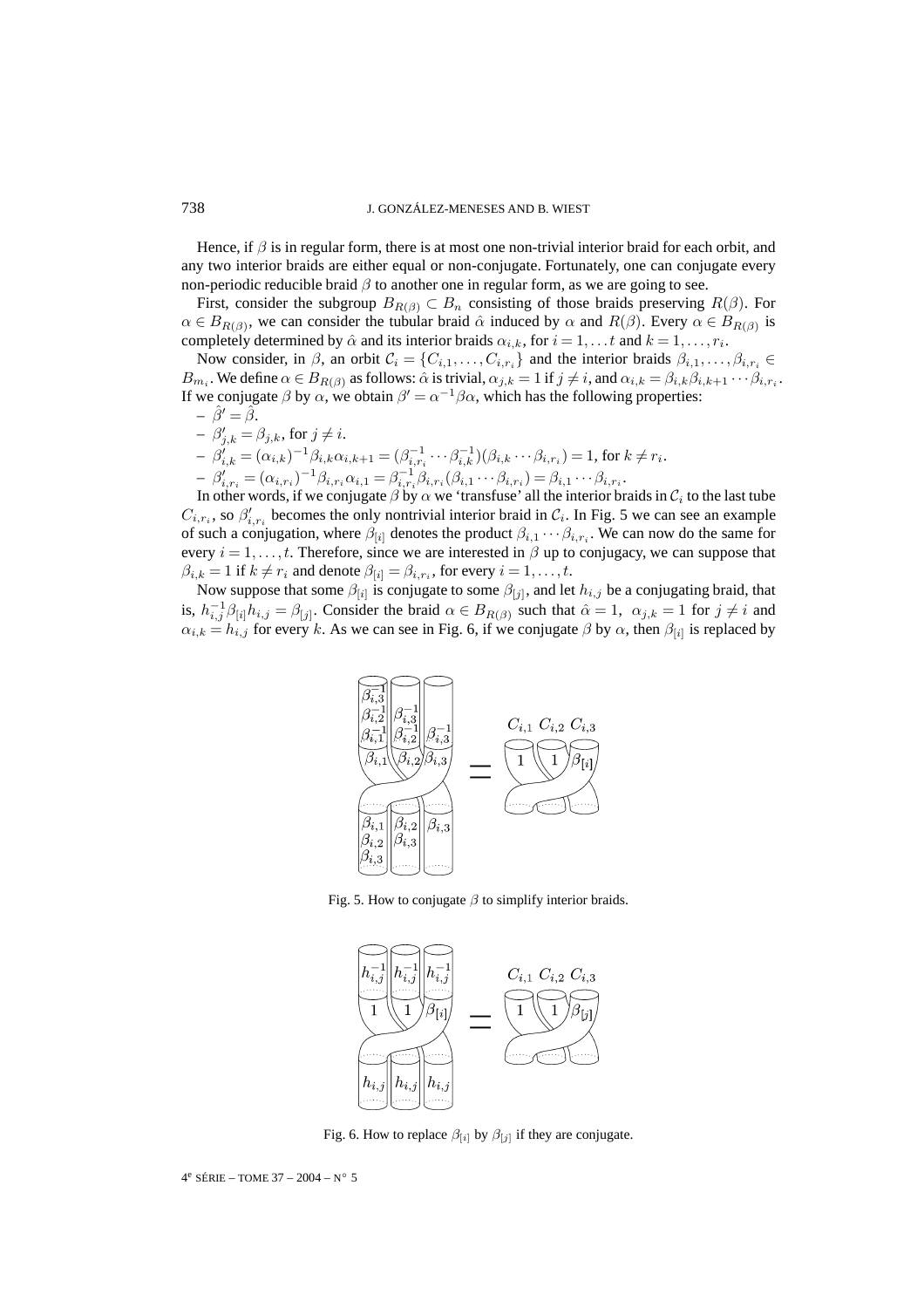

Fig. 7. How to move  $\beta_{[i]}$  from  $C_{i,4}$  to  $C_{i,2}$ , when  $r_i = 4$ .

 $\beta_{[j]}$ . Therefore, we can assume that for  $i, j \in \{1, ..., t\}$ , either  $\beta_{[i]} = \beta_{[j]}$  or  $\beta_{[i]}$  and  $\beta_{[j]}$  are not conjugate, and therefore we can suppose that  $\beta$  is in regular form.

Notice that we have chosen to put  $\beta_{[i]}$  into the tube starting at  $C_{i,r_i}$ . But we can move it to any other tube of  $C_i$  if we wish, by a suitable conjugation, and later on we will need to use this. Hence we define, for  $i \in \{1,\ldots,t\}$  and  $k \in \{1,\ldots,r_i-1\}$ , a braid  $\mu = \mu(i,k)$  that will 'move' the interior braid  $\beta_{[i]}$  to the tube  $C_{i,k}$ . This braid is defined as follows: the tubular braid  $\hat{\mu}$  is trivial, and the interior braids are all trivial except  $\mu_{i,k+1} = \mu_{i,k+2} = \cdots = \mu_{i,r_i} = \beta_{[i]}$ . We can see in Fig. 7 how this works.

#### **5.2. Centralizer of a braid in regular form**

We will now study the centralizer of  $\beta$ , assuming that  $\beta$  is in regular form. Recall that the only non-trivial interior braids of  $\beta$  are denoted  $\beta_{[1]},\ldots,\beta_{[t]}$ , and that  $\beta$  is the tubular braid associated to  $\beta$  and  $R(\beta)$ . In this section we will show that there is an exact sequence:

$$
1 \to Z(\beta_{[1]}) \times \cdots \times Z(\beta_{[t]}) \xrightarrow{g} Z(\beta) \xrightarrow{p} Z_0(\hat{\beta}) \to 1,
$$

where  $Z_0(\hat{\beta})$  is a subgroup of  $Z(\hat{\beta})$ . Later on we will see that this sequence splits.

For  $i \in \{1, \ldots, t\}$ , consider the centralizer  $Z(\beta_{[i]})$  in  $B_{m_i}$ . We define a map

$$
g_i: Z(\beta_{[i]}) \to B_{R(\beta)}
$$

as follows: given  $\gamma \in Z(\beta_{[i]}), g_i(\gamma)$  is the braid  $\alpha \in B_{R(\beta)}$  satisfying  $\hat{\alpha} = 1, \alpha_{j,k} = 1$  for  $j \neq i$ , and  $\alpha_{i,k} = \gamma$  for  $k = 1, \ldots, r_i$ . We need to show the following:

PROPOSITION 5.2. – *The map* g<sup>i</sup> *defined above is an injective homomorphism, and its image is contained in*  $Z(\beta)$ *.* 

*Proof.* – The map  $g_i$  is given by the diagonal homomorphism  $Z(\beta_{[i]}) \to Z(\beta_{[i]}) \times \cdots \times Z(\beta_{[i]})$  $(r_i$  factors), followed by the homomorphism induced by an inclusion of  $r_i$  copies of an  $m_i$ -times punctured disk into  $r_i$  disjoint subdisks (each containing  $m_i$  punctures) of  $D_n$ . By the results of [29] we can deduce that  $g_i$  is indeed an injective homomorphism.

It remains to show that for every  $\gamma \in Z(\beta_{[i]})$  one has  $\alpha = g_i(\gamma) \in Z(\beta)$ . Since  $\hat{\alpha}$  is trivial,  $\alpha^{-1}\beta\alpha = \hat{\alpha}^{-1}\hat{\beta}\hat{\alpha} = \hat{\beta}$ . So we just need to show that the interior braids of  $\alpha^{-1}\beta\alpha$  and  $\beta$  coincide. For  $j \neq i$ , the braids  $\alpha_{j,k}$  are trivial for every k, so  $(\alpha^{-1}\beta\alpha)_{j,k} = \beta_{j,k}$ . Now, for  $k \neq r_i$ , one has  $(\alpha^{-1}\beta\alpha)_{i,k} = \alpha_{i,k}^{-1}\beta_{i,k}\alpha_{i,k+1} = \gamma^{-1}1\gamma = 1 = \beta_{i,k}$ . Finally, since  $\gamma$  commutes with  $\beta_{[i]}$ , one has  $(\alpha^{-1}\beta\alpha)_{i,r_i} = \alpha_{i,r_i}^{-1}\beta_{i,r_i}\alpha_{i,1} = \gamma^{-1}\beta_{[i]}\gamma = \beta_{[i]} = \beta_{i,r_i}$ . Therefore  $\alpha^{-1}\beta\alpha = \beta$ , so the image of g<sub>i</sub> is contained in  $Z(\beta)$ .  $\Box$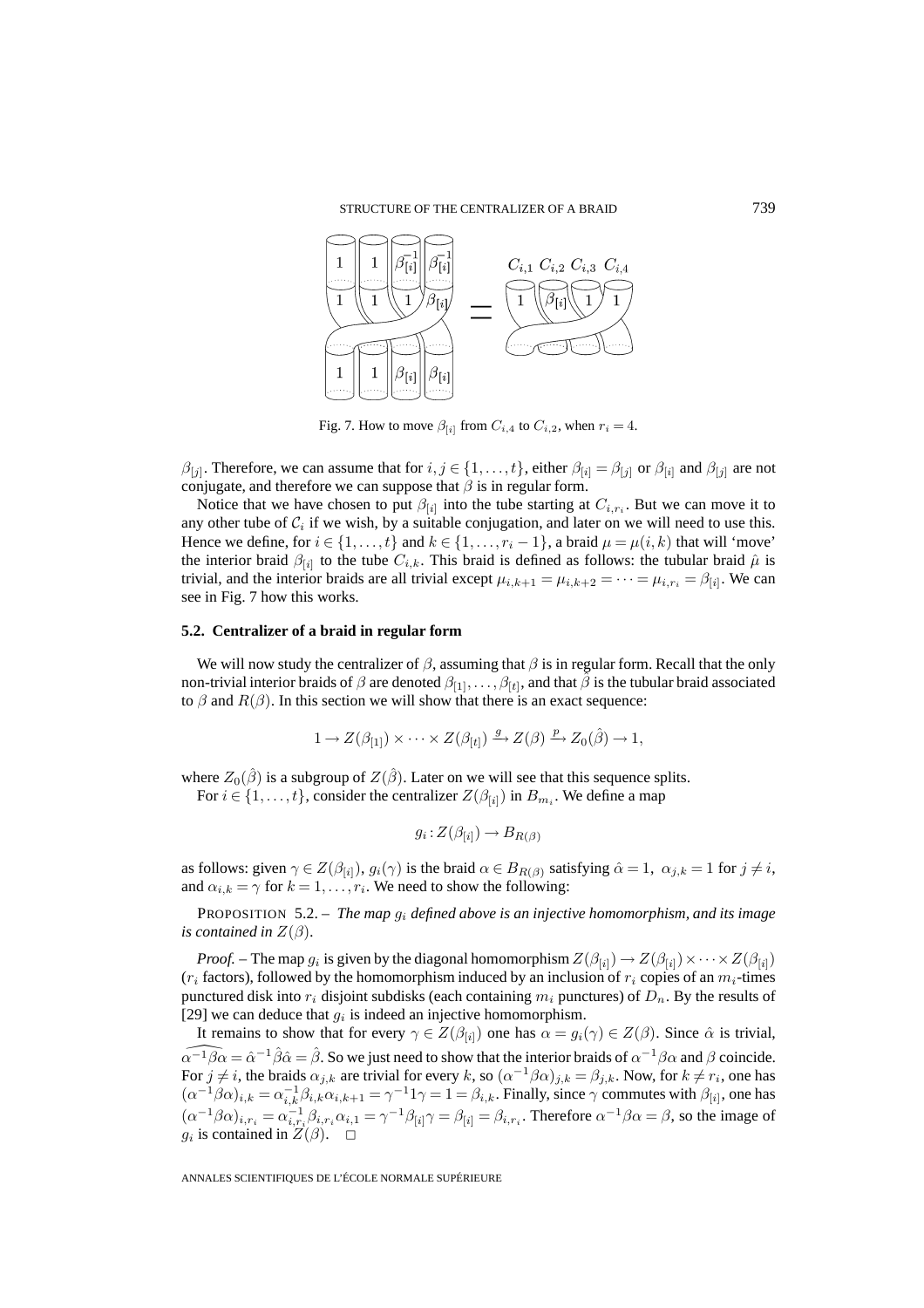**PROPOSITION** 5.3. – *The map*  $g: Z(\beta_{[1]}) \times \cdots \times Z(\beta_{[t]}) \longrightarrow Z(\beta)$  *defined by*  $g(\gamma_1, \ldots, \gamma_t) =$  $g_1(\gamma_1)\cdots g_t(\gamma_t)$  *is an injective homomorphism.* 

*Proof.* – Given  $\gamma \in Z(\beta_{[i]})$ , the only nontrivial strands in  $g_i(\gamma)$  are those inside the tubes  $C_{i,1},\ldots,C_{i,r_i}$ . Hence if  $i \neq j$ ,  $\gamma \in Z(\beta_{[i]})$  and  $\delta \in Z(\beta_{[j]})$ , then  $g_i(\gamma)$  and  $g_j(\delta)$  commute. Since every  $g_i$  is a homomorphism, this shows that g is also a homomorphism. But we know by the previous proposition that  $g_i$  is injective for  $i = 1, \ldots, t$ . Using an argument similar to the proof of Proposition 5.2, one can deduce that g is also injective.  $\Box$ 

Now we will relate  $Z(\beta)$  and  $Z(\beta)$ . Every braid in  $Z(\beta)$  preserves the canonical reduction system of  $\beta$  (see [21]), so it must preserve  $R(\beta)$ . That is,  $Z(\beta) \subset B_{R(\beta)}$ . Let  $p: B_{R(\beta)} \to B_m$ be the homomorphism which sends  $\alpha$  to  $\hat{\alpha}$ , the tubular braid induced by  $\alpha$  and  $R(\beta)$ . If we take  $\alpha \in Z(\beta)$  then  $\beta = \alpha^{-1}\beta\alpha$ , so  $p(\beta) = p(\alpha^{-1}\beta\alpha) = p(\alpha)^{-1}p(\beta)p(\alpha)$ . Hence  $p(\alpha)$  commutes with  $p(\beta) = \hat{\beta}$ . Therefore, if we restrict p to  $Z(\beta)$  we get  $p : Z(\beta) \rightarrow Z(\hat{\beta})$ .

Unfortunately, neither  $p : B_{R(\beta)} \to B_m$  nor its restriction  $p : Z(\beta) \to Z(\beta)$  are surjective, but we shall see that the elements in the image of  $p$  in either case can be easily characterised by the permutation they induce. Notice that p induces a bijection  $\tilde{p}$  from  $R(\beta)$  to  $\{P_1,\ldots,P_m\}$ , the punctures of  $D_m$ . We denote by  $\tau$  the inverse of  $\tilde{p}$ .

DEFINITION 5.4. – Let  $\eta \in B_m$ , and let  $\pi_\eta$  be the permutation induced by  $\eta$  on the punctures of  $D_m$ . We say that  $\pi_\eta$  is *consistent with*  $R(\beta)$  if, for  $i = 1, \ldots, m$ ,  $\tau(P_i)$  and  $\tau(\pi_\eta(P_i))$  enclose the same number of punctures.

**PROPOSITION** 5.5. – An element  $\eta \in B_m$  is in the image of  $p : B_{R(\beta)} \to B_m$  if and only if  $\pi_n$ *is consistent with*  $R(\beta)$ *.* 

*Proof.* – If  $\eta$  is in the image of  $p$ , let  $\alpha \in B_{R(\beta)}$  with  $p(\alpha) = \eta$ . Then, for every  $i = 1, \ldots, m$ ,  $\tau(P_i)$  and  $\tau(\pi_n(P_i))$  are the top and bottom circles of a tube determined by  $\alpha$ . Hence they must enclose the same number of punctures (the number of strands inside the tube).

Conversely, suppose that  $\pi_{\eta}$  is consistent with  $R(\beta)$ . Take  $i \in \{1, ..., m\}$  and suppose that  $\tau(P_i) = C_{j,k}$ . Then take the *i*th strand of  $\eta$  and consider it as a tube, enclosing the trivial braid on  $m_j$  strands. Do this for every  $i = 1, \ldots, m$ . The resulting braid,  $\psi(\eta)$ , is well defined since  $\pi_\eta$ is consistent with  $R(\beta)$ , and it belongs to  $B_{R(\beta)}$ . Moreover,  $p(\psi(\eta)) = \eta$  by construction.  $\Box$ 

The homomorphism  $\psi$  introduced in this proof will play a prominent rôle in what follows: if  $\eta \in B_m$ , then  $\psi(\eta)$  is the braid in  $B_{R(\beta)}$  whose tubular braid equals  $\eta$ , and whose interior braids are all trivial.

All the elements in  $B<sub>m</sub>$  that shall be considered from now on will have permutations consistent with  $R(\beta)$ . Hence, by abuse of notation, we will identify  $C_{i,k} = \tilde{p}(C_{i,k})$  and  $C_i = \tilde{p}(C_i)$  if it does not lead to confusion.

We still need to characterise the elements in the image of  $p:Z(\beta) \to Z(\beta)$ . We just know that their permutations must be consistent with  $R(\beta)$ , but this is not sufficient. Recall that the permutation induced by  $\beta$  on the components of  $R(\beta)$  has t orbits,  $C_1, \ldots, C_t$ . The key observation now is that every element  $\alpha \in Z(\beta)$  preserves these orbits setwise, though it could permute them. Therefore, for  $i = 1, \ldots, t$ , one has  $\alpha(C_i) = C_j$  for some j. In the same way, for any  $\eta \in Z(\beta)$ one has  $\alpha(C_i) = C_j$  for some j.

LEMMA 5.6. – *Let*  $\alpha \in Z(\beta)$ *. If*  $\alpha(C_i) = C_j$  *for some*  $i, j \in \{1, ..., t\}$ *, then*  $\beta_{[i]} = \beta_{[j]}$ *.* 

*Proof.* – Since  $\alpha(C_i) = C_j$ , the two orbits have the same length, which we shall denote r; thus  $r = r_i = r_j$ . Now  $\beta^r$  is a braid that preserves  $C_{i,k}$  and  $C_{j,k}$  for every k, and is such that  $(\beta^r)_{i,k} = \beta_{[i]}$  and  $(\beta^r)_{i,k} = \beta_{[i]}$ . Now since  $\alpha$  commutes with  $\beta$ , then it also commutes with  $\beta^r$ .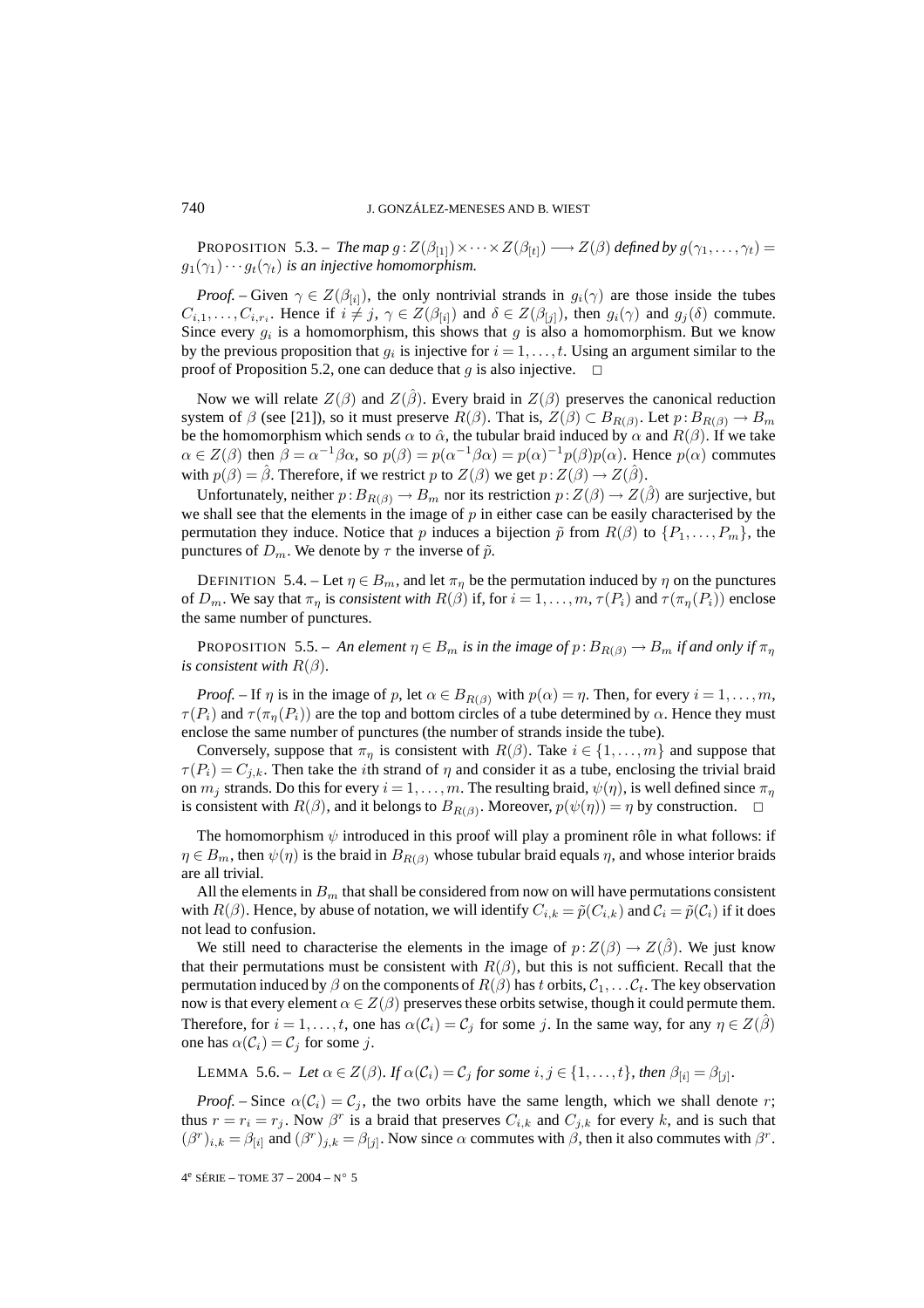Suppose that  $\alpha$  sends  $C_{i,1}$  to  $C_{j,k}$ . Then

$$
\beta_{[j]} = (\beta^r)_{j,k} = (\alpha^{-1}\beta^r\alpha)_{j,k} = (\alpha_{i,1})^{-1}(\beta^r)_{i,1}\alpha_{i,1} = (\alpha_{i,1})^{-1}\beta_{[i]}\alpha_{i,1}.
$$

Therefore  $\beta_{[i]}$  and  $\beta_{[j]}$  are conjugate, and since  $\beta$  is in regular form,  $\beta_{[i]} = \beta_{[j]}$ , as we wanted to prove.  $\square$ 

Lemma 5.6 imposes another condition for a braid in  $Z(\hat{\beta})$  to be in  $p(Z(\beta))$ :

DEFINITION 5.7. – Let  $\eta \in Z(\hat{\beta})$ . We say that  $\pi_{\eta}$  is *consistent with*  $\beta$  if it is consistent with  $R(\beta)$  and, furthermore, for every  $i, j \in \{1, ..., t\}$  such that  $\eta(C_i) = C_j$ , one has  $\beta_{[i]} = \beta_{[j]}$ .

DEFINITION 5.8. –  $Z_0(\hat{\beta})$  is the subgroup of  $Z(\hat{\beta})$  consisting of those elements whose permutation is consistent with  $\beta$ .

Then Lemma 5.6 can be restated as follows: If  $\alpha \in Z(\beta)$  then  $p(\alpha) \in Z_0(\hat{\beta})$ . Moreover, we can prove the following:

**PROPOSITION** 5.9. – *The homomorphism*  $p: Z(\beta) \longrightarrow Z_0(\hat{\beta})$  *is surjective.* 

*Proof.* – Let  $\eta \in Z_0(\hat{\beta})$ . We shall construct a preimage of  $\eta$  under p in two steps. Since  $\pi_\eta$  is consistent with  $\beta$  (thus with  $R(\beta)$ ), we can, as a first step, consider the braid  $\psi(\eta) \in B_n$ . We then have  $p(\psi(\eta)) = \eta$ ; but  $\psi(\eta)$  does not necessarily commute with  $\beta$ , since the interior braids of  $\psi(\eta)^{-1}\beta\psi(\eta)$  could differ from those of  $\beta$ . Actually, since the interior braids of  $\psi(\eta)$  are all trivial, conjugating  $β$  by  $ψ(η)$  just permutes the interior braids of  $β$ . More precisely, the braid  $\psi(\eta)^{-1}\beta\psi(\eta)$  equals  $\beta$ , except that, for each  $i \in \{1,\ldots,t\}$ , it may not be the tube  $C_{i,r_i}$  which contains the nontrivial interior braid  $\beta_{[i]}$ , but some other tube from the family  $\mathcal{C}_i$ . Our aim in the second step is thus to fill the tubes of  $\psi(\eta)$  with more suitable interior braids, in order to obtain a braid that commutes with  $\beta$ .

For every  $i \in \{1, ..., t\}$ , we know that  $\psi(\eta)$  sends  $C_i$  to some  $C_j$ . Let  $k_i \in \{1, ..., r_i\}$  be such that  $\psi(\eta)$  sends  $C_{i,k_i}$  to  $C_{j,r_j}$ , and consider the braid  $\mu(i,k_i)$  defined at the end of Section 5.1. If we conjugate  $\beta$  by  $\mu(i, k_i)$  we move  $\beta_{[i]}$  from  $C_{i,r_i}$  to  $C_{i,k_i}$ . If we further conjugate by  $\psi(\eta)$ , then  $\beta_{[i]}$  goes to  $C_{j,r_i}$ . But  $\eta$  is consistent with  $\beta$ , so  $\beta_{[i]} = \beta_{[j]}$ . Hence, the interior braids in  $C_j$ are preserved. We can do this for  $i = 1, \ldots, t$ , so we obtain that the braid

$$
\Bigg(\prod_{i=1}^t\mu(i,k_i)\Bigg)\psi(\eta)
$$

commutes with  $\beta$  and its tubular braid is  $\eta$ , so it is in  $p^{-1}(\eta) \cap Z(\beta)$ . This shows the result.  $\Box$ 

We can finally bring together all the results in this section to state the following:

THEOREM 5.10. – Let  $\beta \in B_n$  be a non-periodic reducible braid in regular form. Then the *sequence*

$$
1 \to Z(\beta_{[1]}) \times \cdots \times Z(\beta_{[t]}) \xrightarrow{g} Z(\beta) \xrightarrow{p} Z_0(\hat{\beta}) \to 1
$$

*is exact.*

*Proof.* – By Proposition 5.3 g is injective, and by Proposition 5.9 p is surjective. It just remains to show that  $\text{im}(g) = \text{ker}(p)$ .

By construction, every element in the image of g induces a trivial tubular braid, so  $\text{im}(g) \subset$ ker(p). Let then  $\alpha \in \text{ker}(p)$ , that is,  $\hat{\alpha} = 1$ . Since  $\alpha \in Z(\beta)$ , we have  $\alpha^{-1}\beta\alpha = \beta$ , and since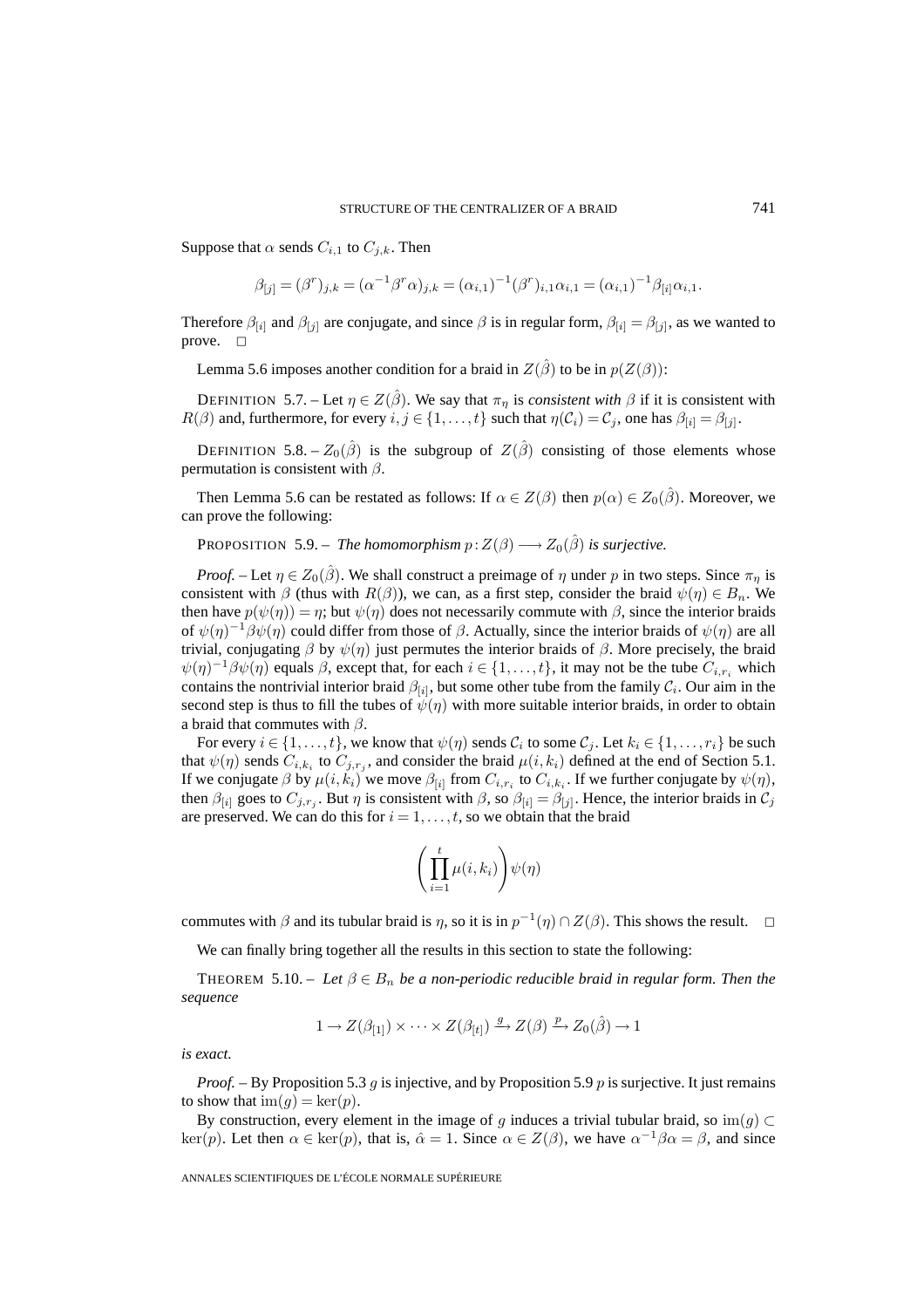$\beta_{i,k} = 1$  for  $k \neq r_i$ , we must have  $\alpha_{i,k}^{-1} 1 \alpha_{i,k+1} = 1$ , so  $\alpha_{i,k} = \alpha_{i,k+1}$  for  $k = 1, \ldots, r_i - 1$ . Hence  $\alpha_{i,1} = \alpha_{i,2} = \cdots = \alpha_{i,r_i}$  for every *i*. Moreover, we have

$$
\beta_{[i]} = \beta_{i,r_i} = \alpha_{i,r_i}^{-1} \beta_{i,r_i} \alpha_{i,1} = \alpha_{i,1}^{-1} \beta_{[i]} \alpha_{i,1},
$$

so  $\alpha_{i,1} \in Z(\beta_{[i]})$ . Therefore,  $\alpha = g_1(\alpha_{1,1})g_2(\alpha_{2,1})\cdots g_t(\alpha_{t,1}) = g(\alpha_{1,1}, \alpha_{2,1}, \ldots, \alpha_{t,1})$ . That is,  $\ker(p)$  ⊂ im $(g)$ . □

## **5.3. Finding a section for p**

In this subsection we will prove that the exact sequence of Theorem 5.10 splits. We recall that  $\beta$  is obtained from  $\beta$  by collapsing the disks bounded by outermost curves in the canonical reduction system of  $\beta$  to single punctures. In particular, the canonical reduction system of  $\beta$  must be empty. Hence,  $\beta$  is either periodic or pseudo-Anosov. We will distinguish these two cases, to define a multiplicative section for  $p$ , but first we will show an easy particular case. Recall that a braid is pure if it induces the trivial permutation of its base points.

PROPOSITION 5.11. – *If*  $\hat{\beta}$  *is pure, there is a homomorphism*  $h: Z_0(\hat{\beta}) \to Z(\beta)$  *such that*  $p \circ h = 1.$ 

*Proof.* – We shall prove that in this case, the homomorphism  $\psi$  constructed in the proof of Proposition 5.5 is such a section. Let  $\eta \in Z_0(\hat{\beta})$ . Since  $\hat{\beta}$  is pure,  $C_i = \{C_{i,1}\}\$ for all i. Hence, if  $\eta$  sends  $C_i$  to  $C_j$  then it sends the tube  $C_{i,1}$  (containing  $\beta_{[i]}$ ) to the tube  $C_{j,1}$  (containing  $\beta_{[j]} = \beta_{[i]}$ , since  $\beta$  is in regular form). Therefore, filling every tube in  $\eta$  with the trivial braid, that is, defining  $h(\eta) = \psi(\eta)$ , yields indeed an element of  $Z(\beta)$ .  $\Box$ 

Next we study the general case, depending whether  $\hat{\beta}$  is periodic or pseudo-Anosov.

PROPOSITION 5.12. – *If*  $\hat{\beta}$  *is periodic, there is a homomorphism*  $h: Z_0(\hat{\beta}) \to Z(\beta)$  *such that*  $p \circ h = 1.$ 

*Proof.* – Recall that we are studying  $\beta$  up to conjugacy. This implies that we can also study  $\hat{\beta}$ up to conjugacy since, for every  $\xi \in B_m$ , if we conjugate  $\beta$  by  $\psi(\xi)$  we are conjugating  $\beta$  by ξ. Moreover, after conjugating by  $\psi(\xi)$ ,  $\beta$  continues to be in regular form (up to renaming the circles in  $R(\beta)$ ). Therefore we can suppose, up to conjugacy, that  $\beta$  is a rigid rotation of the disc, that is, a power of  $\delta_{(m)}$  or  $\gamma_{(m)}$ .

Suppose first that  $\hat{\beta} = \delta_{(m)}^k$  for some k. We can suppose that k is not a multiple of m, since in that case  $\hat{\beta}$  would be a power of  $\Delta^2_{(m)}$ , thus it would be pure, and this case has already been studied in Proposition 5.11. Recall the analysis of periodic braids in Section 3: the base points  $Q_1, \ldots, Q_m$  of  $\hat{\beta}$  will be evenly distributed along a circle of radius 1 around 0. Let  $d = \gcd(m, k) < m$  and  $r = m/d$ . Then  $\hat{\beta}$  sends  $Q_i$  to  $Q_{i+k}$ , and there are d orbits  $C_1, \ldots, C_d$ of length r. The orbit  $C_i$  will contain the points  $Q_u$  where  $u \equiv i \pmod{d}$ . Since we can choose which tubes of  $\beta$  contain the interior braids, we will suppose that these are the tubes starting at  $Q_{m-d+1}, Q_{m-d+2}, \ldots, Q_m$ , that is, the last d points of  $D_m$ .

We will consider now some line segments in D which separate the points  $Q_1, \ldots, Q_m$  into  $r$  sets of  $d$  points. Let  $L$  be the line segment joining the origin with the border of  $D$ , passing between the points  $Q_{m-d}$  and  $Q_{m-d+1}$ , and let  $L'$  be the segment passing between  $Q_m$  and  $Q_1$ . Notice that L and L' determine a sector which contains the points  $Q_{m-d+1},...,Q_m$ , corresponding to the tubes of  $\beta$  with nontrivial interior braids. Let  $\phi : \mathbb{C} \to \mathbb{C}$  be the rotation around the origin by an angle of  $2\pi k/m$  (the angle induced by  $\hat{\beta}$ ), and denote  $L_i = \phi^i(L)$ . Since  $gcd(m, k) = d$ , the segments  $L_0, \ldots, L_{r-1}$  divide D into  $m/d = r$  sectors, each one of angle

4e SÉRIE – TOME 37 – 2004 – N◦ 5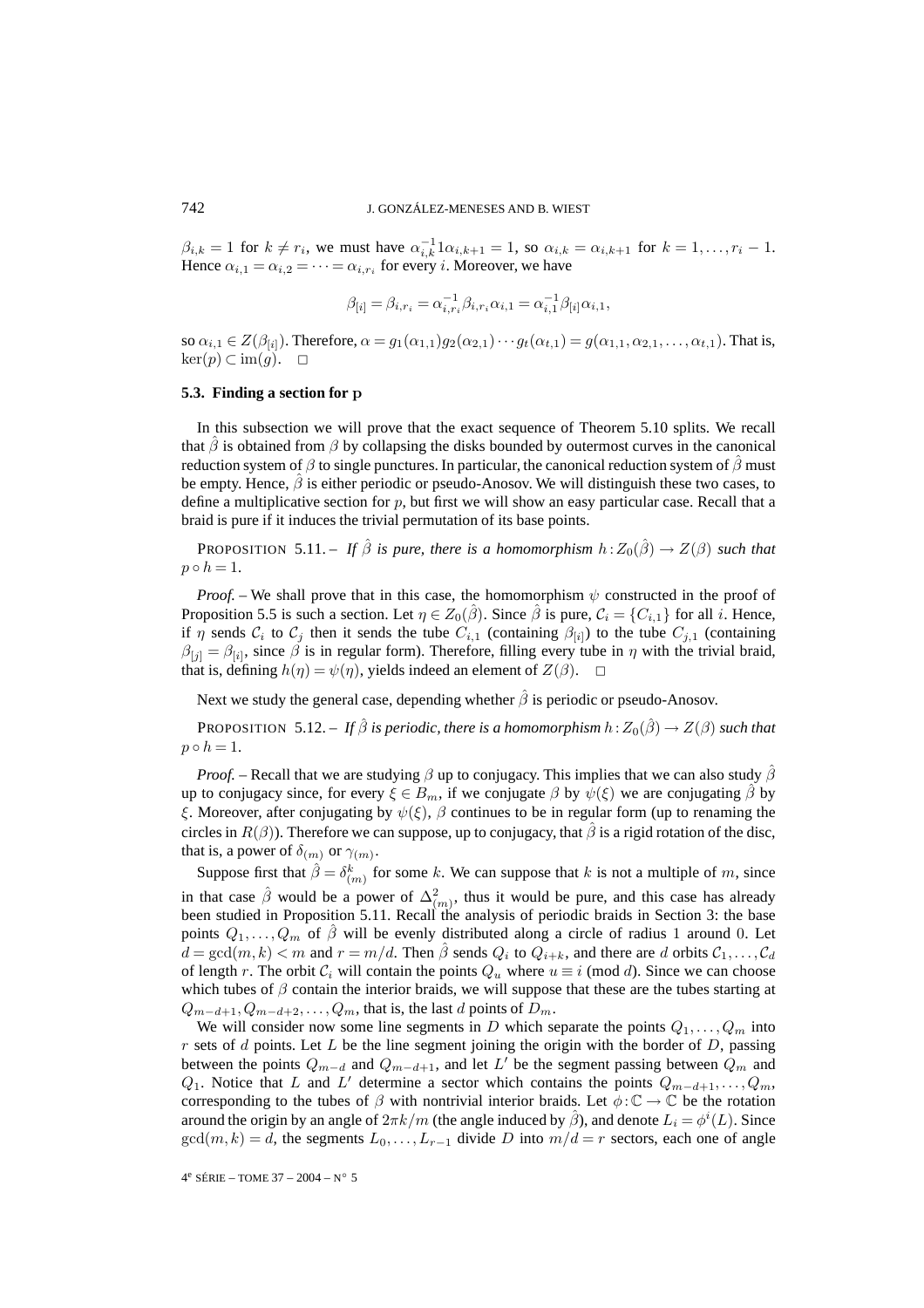

Fig. 8. The segments L, L', and the union of segments  $\mathcal{L}$ , for  $\hat{\beta} = \delta^6 \in B_{15}$ .

 $2\pi/r$  and containing the points  $Q_{id+1}, \ldots, Q_{id+d}$  for some i. Take the smallest integer  $e > 0$ such that  $\phi^{e}(L) = L'$ . Then one has  $L_0 = L$  and  $L_e = L'$ . We are interested in the union of segments  $\mathcal{L} = L_1 \cup L_2 \cup \cdots \cup L_e$  (see Fig. 8 for an example).

Let then  $\eta \in Z_0(\hat{\beta})$ . In order to define  $h(\eta)$ , it suffices to define its interior braids. This is done as follows: recall that, since  $\eta$  commutes with  $\hat{\beta}$ , it can be isotoped to a symmetric braid (with respect to the rotation  $\phi$ ), so we take a symmetric representative of  $\eta$ . For every base point  $Q_i$ of  $\hat{\beta}$  (corresponding to a circle  $C_{i,u}$ ), consider the strand of  $\eta$  starting at  $Q_i$  (the *i*th strand of  $\eta$ ). Then we define the interior braid  $h(\eta)_{j,u} = (\beta_{[j]})^{L(\eta,i)}$ , where  $L(\eta,i) \in \mathbb{Z}$  is the algebraic number of times that the *i*th strand of  $\eta$  crosses  $\mathcal{L}$ . This is well defined by Theorem 3.2 (if you take two distinct representatives of  $\eta$  as a symmetric braid, they are isotopic through symmetric braids, so the strands never touch the origin and the intersection number  $L(\eta, i)$  is preserved).

In other words, we define  $h(\eta)$  as follows: we start with trivial interior braids, and we follow the movement of the strands of  $\eta$ . Each time a strand crosses a segment of  $\mathcal L$  in the positive sense, we multiply its interior braid by  $\beta_{[j]}$  (where j is the index of the orbit  $\mathcal{C}_j$  of that strand). And every time a strand crosses  $\mathcal L$  in the negative sense, we multiply its interior braid by  $\beta_{[j]}^{-1}$ .

We have thus defined a map  $h:Z_0(\hat{\beta}) \to B_{R(\beta)}$ . To show that h is a homomorphism, it suffices to see that the interior braids of  $\eta\xi$  are the product of those of  $\eta$  and  $\xi$ , for  $\eta, \xi \in Z_0(\hat{\beta})$ . Suppose that the *i*th strand of  $\eta$  goes from  $Q_i$  (corresponding to  $C_{j,u}$ ) to  $Q_i$ (corresponding to  $C_{j',u'}$ ). Hence  $\eta$  sends  $C_j$  to  $C_{j'}$ , and since  $\eta \in Z_0(\hat{\beta})$ , it follows that  $\beta_{[j]} = \beta_{[j']}$ . One also has, by definition,  $L(\eta\xi, i) = L(\eta, i) + L(\xi, i')$ . Therefore  $(\eta\xi)_{j,u} =$  $(\beta_{[j]})^{L(\eta\xi,i)} = (\beta_{[j]})^{L(\eta,i)}(\beta_{[j]})^{L(\xi,i')} = \eta_{j,u}\xi_{j',u'}$ , so h is a homomorphism.

We must finally show that, with this definition,  $h(\eta) \in Z(\beta)$ , for every  $\eta \in Z_0(\hat{\beta})$ . We will define first some special braids. For every  $i, j \in \{1, ..., d\}$  such that  $i < j$  and  $\beta_{[i]} = \beta_{[j]}$ , define the symmetric braid  $S_{i,j} = S_{j,i} = \theta_r^*(\sigma_i \cdots \sigma_{j-2} \sigma_{j-1} \sigma_{j-2} \cdots \sigma_i)$  (see Fig. 3 in Section 3 to recall the definition of  $\theta^*_r$ , and Fig. 9 here for an example). The braid  $S_{i,j}$  commutes with  $\hat{\beta}$  (since it is symmetric), and it permutes the orbits  $C_i$  and  $C_j$ , preserving the others. Hence  $S_{i,j} \in Z_0(\hat{\beta})$ .



Fig. 9. The braid  $S_{1,3}$ , for  $\hat{\beta} = \delta^6 \in B_{15}$  (assuming that  $\beta_{[1]} = \beta_{[3]}$ ).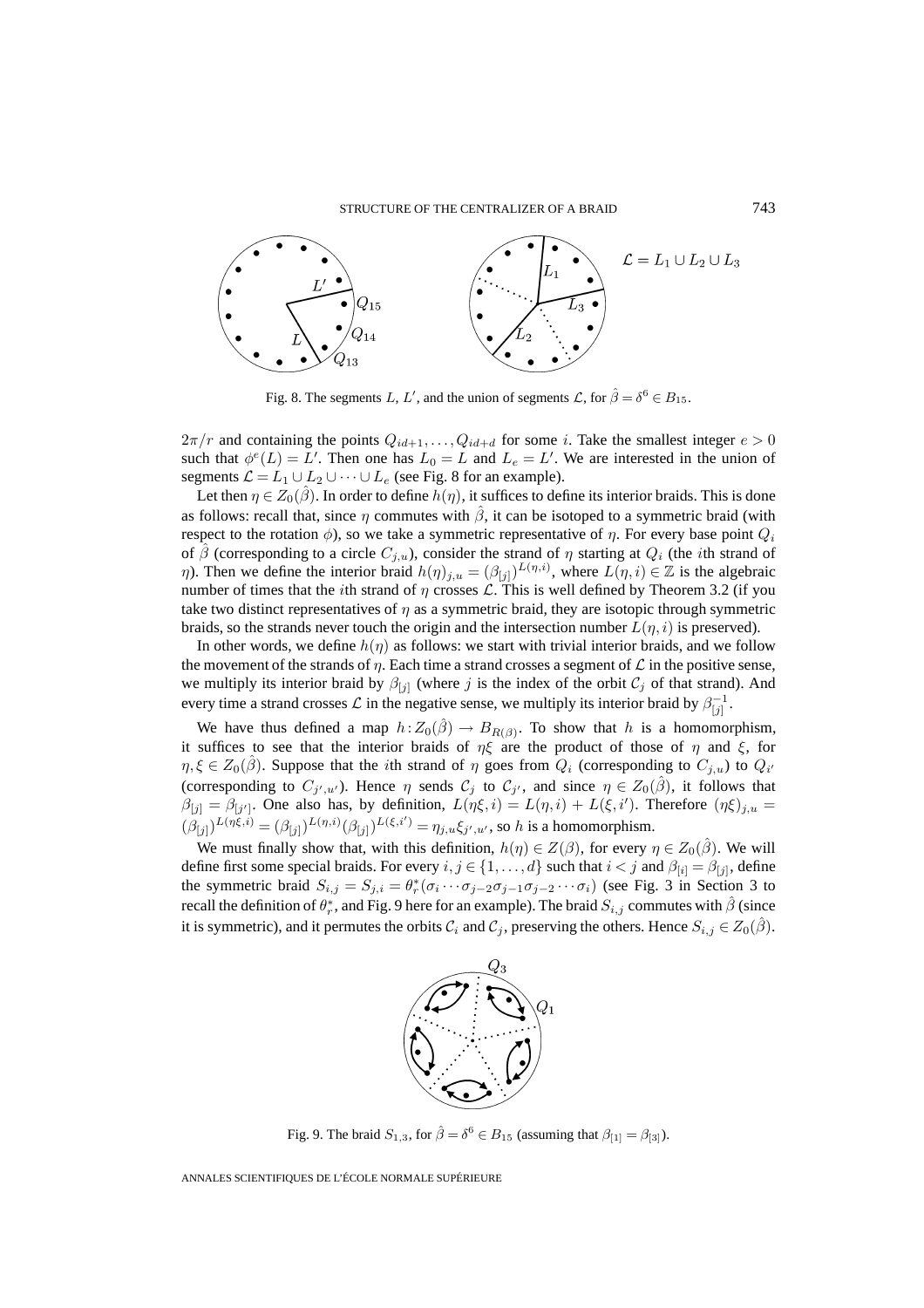Moreover, its strands do not cross L, so by definition of h one has  $h(S_{i,j}) = \psi(S_{i,j})$  (the interior braids are trivial).

But  $h(S_{i,j})$  commutes with  $\beta$ , since the only tubes it permutes are those of the orbits  $\mathcal{C}_i$  and  $C_i$ ; among these tubes, the only two with non-trivial interior braids are exchanged, and their corresponding interior braids are equal ( $\beta_{[i]} = \beta_{[j]}$ ). Hence the interior braids of  $\beta$  are preserved by  $\psi(S_{i,j}) = h(S_{i,j})$ , so  $h(S_{i,j}) \in Z(\beta)$ .

Take then an arbitrary  $\eta \in Z_0(\hat{\beta})$ . We must show that  $h(\eta) \in Z(\beta)$ . Suppose that  $\eta$  sends  $C_i$  to  $C_j$  for some  $i, j$ . Then  $\beta_{[i]} = \beta_{[j]}$ , so  $S_{i,j}$  is defined, and the braid  $\eta S_{i,j}$  preserves the orbit  $C_i$ . We can continue this way, until we obtain a braid  $\eta S_{i_1,j_1} \cdots S_{i_k,j_k}$  that commutes with  $\beta$  and preserves every orbit  $\mathcal{C}_i$ , for  $i = 1, \ldots, d$ . Since  $h(S_{i,j}) \in Z(\beta)$  for every  $i, j$ , and h is a homomorphism, in order to show that  $h(\eta) \in Z(\beta)$  it suffices to show that  $h(\eta S_{i_1,j_1} \cdots S_{i_k,j_k}) \in$  $Z(\beta)$ . Therefore, we can suppose that  $\eta$  preserves every orbit  $\mathcal{C}_i$ .

Denote  $\alpha = h(\eta)$ . We need to show that the interior braids of  $\alpha^{-1}\beta\alpha$  coincide with those of  $\beta$ . Since  $\eta$  preserves all orbits, we will consider just the tubes of  $C_1$ , the other ones being analogous. Suppose that  $\alpha$  sends the circle  $C_{1,u}$  to  $C_{1,r}$ . Then it must send  $C_{1,v}$  to  $C_{1,v-u}$  for every v (the indices are taken modulo r).

We will identify the points  $Q_1, \ldots, Q_m$  with their corresponding circles  $C_{i,v}$ . For every  $v =$  $1,\ldots,r$ , let  $b_v$  be the strand of  $\eta$  starting at  $C_{1,v}$ . Since  $\eta$  is symmetric, we have  $\phi(b_v) = b_{v+1}$ . Suppose that  $b_v$  crosses t times the segment  $L_i$ , where  $i \in \{0, \ldots, r-1\}$ . Then  $b_{v+1}$  will cross t times the segment  $\phi(L_i) = L_{i+1}$ . Therefore, if  $b_v$  crosses l times L, and if it crosses  $l_0$  times  $L_0$ and  $l_e$  times  $L_e$ , then  $b_{v+1}$  crosses  $l - l_e + l_0$  times  $\mathcal{L}$ .

If  $v \neq r$  and  $v \neq u$ , then  $b_v$  neither starts nor ends at  $C_{1,r}$ . Then it crosses  $L_0$  and  $L_e$  the same number of times. Hence,  $b_v$  and  $b_{v+1}$  cross  $\mathcal L$  the same number of times, say l. Therefore, if  $v \neq r, u$ , one has

$$
(\alpha^{-1}\beta\alpha)_{1,v-u} = (\alpha_{1,v})^{-1}\beta_{1,v}\alpha_{1,v+1} = \beta_{[1]}^{-1}\beta_{[1]}^{l} = 1 = \beta_{1,v-u}.
$$

If  $u = v = r$ , then  $b_v$  starts at ends at  $C_{1,r}$ . Hence, as above, it crosses  $L_0$  and  $L_e$  the same number of times, so  $b_v = b_r$  and  $b_{v+1} = b_1$  cross  $\mathcal L$  the same number of times, say l. We then have  $(\alpha^{-1}\beta\alpha)_{1,v-u} = (\alpha^{-1}\beta\alpha)_{1,r} = (\alpha_{1,r})^{-1}\beta_{1,r}\alpha_{1,1} = \beta_{[1]}^{-1}\beta_{[1]}\beta_{[1]}^{l} = \beta_{[1]} = \beta_{1,r} = \beta_{1,v-u}$ . Hence, if  $u = r$ , we have already seen all the possible cases. We will then suppose that  $u \neq r$ .

If  $v = r$ , then  $b_v$  starts (but does not end) at  $C_{1,r}$ . Hence, it crosses  $L_e$  one more time (in the positive sense) than it crosses  $L_0$ . Therefore, if  $b_v = b_r$  crosses l times  $\mathcal{L}$ , then  $b_{v+1} = b_1$  crosses it  $l − 1$  times. One has:

$$
(\alpha^{-1}\beta\alpha)_{1,v-u} = (\alpha^{-1}\beta\alpha)_{1,r-u} = (\alpha_{1,r})^{-1}\beta_{1,r}\alpha_{1,1} = \beta_{[1]}^{-1}\beta_{[1]}\beta_{[1]}^{l-1} = 1 = \beta_{1,r-u} = \beta_{1,v-u}.
$$

Finally, if  $v = u$  then  $b_v$  ends (but does not start) at  $C_{1,r}$ . In this case, it crosses  $L_e$  one less time (in the positive sense) than it crosses  $L_0$ . Hence, if  $b_v = b_u$  crosses l times  $\mathcal{L}$ , then  $b_{v+1} = b_{u+1}$ crosses it  $l + 1$  times. One then has:

$$
(\alpha^{-1}\beta\alpha)_{1,v-u} = (\alpha^{-1}\beta\alpha)_{1,r} = (\alpha_{1,u})^{-1}\beta_{1,u}\alpha_{1,u+1} = \beta_{[1]}^{-1}1\beta_{[1]}^{l+1} = \beta_{[1]} = \beta_{1,r} = \beta_{1,v-u}.
$$

Therefore, in every possible case we have  $(\alpha^{-1}\beta\alpha)_{1,v-u} = \beta_{1,v-u}$ , for every v. This means that the interior braids of  $(\alpha^{-1}\beta\alpha)$  and of  $\beta$  coincide, that is,  $\alpha = h(\eta)$  commutes with  $\beta$ , as we wanted to show.

This completes the proof of Proposition 5.12 in the case  $\hat{\beta} = \delta^k_{(m)}$ , and it only remains to deal with the case when  $\hat{\beta} = \gamma_{(m)}^k$ . As above, we can suppose that k is not a multiple of  $m-1$ , since

4e SÉRIE – TOME 37 – 2004 – N◦ 5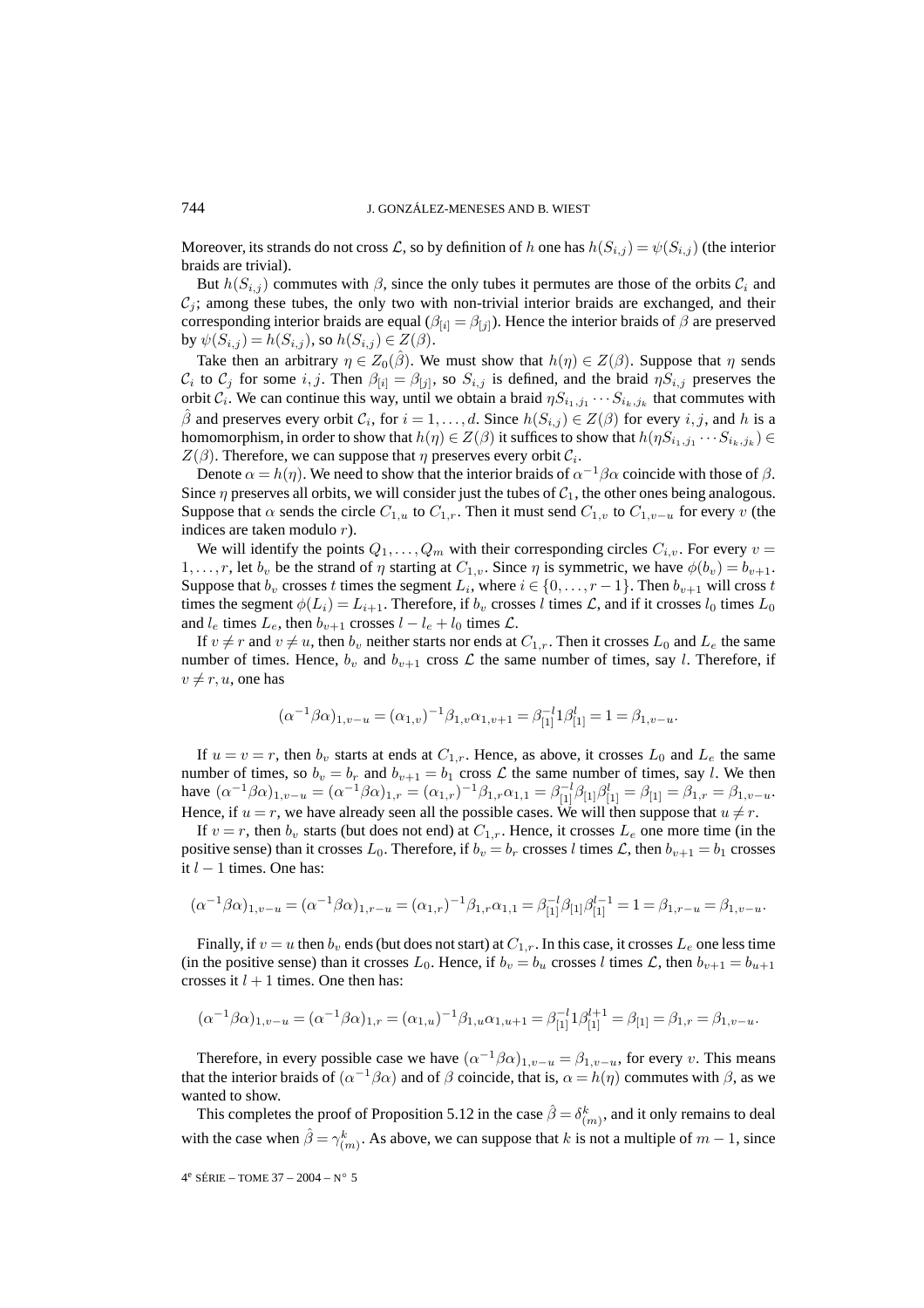in that case  $\hat{\beta}$  would be pure, and this case has already been treated in Proposition 5.11. Hence, the only fixed point in the permutation induced by  $\hat{\beta}$  is the origin. Therefore, every  $\eta$  commuting with  $\hat{\beta}$  must fix the origin. This means that, for every  $\eta \in Z_0(\hat{\beta})$ , we can fill its central tube with the trivial braid, and the other tubes in the same way as above (defining  $\mathcal{L}$ , and counting the number of times each strand crosses  $\mathcal{L}$ ). This defines a homomorphism  $h : Z_0(\beta) \to Z(\beta)$  which is a section of p. The proof is the same as above.  $\Box$ 

It remains to study the case when  $\hat{\beta}$  is pseudo-Anosov.

**PROPOSITION** 5.13. – *If*  $\hat{\beta}$  *is pseudo-Anosov, then there is a homomorphism* 

$$
h: Z_0(\hat{\beta}) \to Z(\beta)
$$

*such that*  $p \circ h = 1$ .

*Proof.* – In this case, we know that  $Z(\hat{\beta})$  is a free abelian group of rank 2, generated by a pseudo-Anosov and a periodic braid. Hence,  $Z_0(\hat{\beta})$  is an abelian group of rank one or two. Notice that  $\Delta^2_{(m)} \in Z_0(\hat{\beta})$ , because this braid commutes with  $\hat{\beta}$  and because  $\pi_{\Delta^2}$  is trivial, and thus consistent with  $\beta$ . Hence  $Z_0(\hat{\beta})$  contains at least one periodic element. On the other hand,  $\hat{\beta}$  belongs itself to  $Z_0(\hat{\beta})$ , since  $\pi_{\hat{\beta}}$  is clearly consistent with  $\beta$ . Hence in  $Z_0(\hat{\beta})$  there are also pseudo-Anosov braids. Since all powers of a periodic braid are periodic, and all powers of a pseudo-Anosov braid are pseudo-Anosov, it follows that  $Z_0(\beta)$  has in fact rank two. More precisely,  $Z_0(\hat{\beta}) = \langle \eta \rangle \times \langle \rho \rangle$ , where  $\eta$  is pseudo-Anosov and  $\rho$  is periodic. In particular, we have  $\hat{\beta} \in \langle \eta \rangle \times \langle \rho \rangle$ , and the three braids  $\hat{\beta}$ ,  $\eta$  and  $\rho$  are mutually commuting.

Our aim is to define two commuting braids  $h(\rho)$  and  $h(\eta)$  in  $Z(\beta)$  which are preimages of  $\rho$ respectively  $\eta$  under p. The definition of  $h(\rho)$  is very simple: we take an arbitrary preimage of  $\rho$ under p – this is possible since p is surjective by Proposition 5.9. It remains to construct  $h(\eta)$ .

LEMMA 5.14. – *Suppose*  $\alpha \in B_{R(\beta)}$ *, that is, the braid*  $\alpha$  *preserves the set of outermost curves in the canonical reduction system of*  $\beta$ *. Suppose also that*  $\mu, \nu \in Z(\hat{\alpha})$ *. Suppose that*  $\iota_{\mu} \in B_{R(\beta)}$ *is a braid with trivial tubes* (*i.e.*  $\hat{\iota}_{\mu} = 1$ ) *such that*  $\psi(\mu) \cdot \iota_{\mu} \in Z(\alpha)$ *. Finally, suppose that*  $\mu$  *and v* induce the same permutation. Then we have as well that  $\psi(\nu) \cdot \iota_{\mu} \in Z(\alpha)$ .

In other words, if two tubular braids commute with  $\hat{\alpha}$ , if they induce the same permutation, and if some "filling" of one of them commutes even with  $\alpha$ , then the same filling of the other will also commute with  $\alpha$ .

*Proof of Lemma 5.14.* – Conjugating  $\alpha$  by  $\psi(\nu) \cdot \iota_{\mu} \in Z(\alpha)$  yields a certain braid  $\alpha'$ ; we have to check that  $\alpha' = \alpha$ . Firstly, we have an equality of tubular braids  $\hat{\alpha}' = \hat{\alpha}$ , because  $\nu$ , the tubular braid of  $\psi(\nu) \cdot \iota_{\mu}$ , commutes with  $\hat{\alpha}$ . Moreover, since  $\mu$  and  $\nu$  induce the same permutations, we have for  $i = 1, ..., m$  that the *i*th tube of  $\alpha'$  contains the same braid as the *i*th tube of  $(\psi(\mu) \cdot \iota_\mu)^{-1} \cdot \alpha \cdot (\psi(\mu) \cdot \iota_\mu)$ . Since  $\psi(\mu) \cdot \iota_\mu$  commutes with  $\alpha$ , this is in turn the same as the *i*th tube of  $\alpha$ . In summary,  $\alpha$  and  $\alpha'$  have the same tubular braids, and corresponding tubes contain the same interior braids, which implies that  $\alpha = \alpha'$  $\Box$ 

Next we have to think in detail about the orbit structure of  $\hat{\beta}$ . Let us choose arbitrarily a puncture P of the disk  $D_m$  (on which  $\hat{\beta}$  acts), and let  $O(\hat{\beta}, \rho)$  be the orbit of that puncture under the action of the subgroup  $\langle \hat{\beta} \rangle \times \langle \rho \rangle$  of  $Z_0(\hat{\beta})$ . Let  $O(\hat{\beta}, \rho, \eta)$  be the orbit of P under the action of the group  $\langle \rho \rangle \times \langle \eta \rangle$  (note that this group is also isomorphic to  $\mathbb{Z}^2$ , and contains  $\hat{\beta}$ ).

We are going to suppose without loss of generality that  $O(\hat{\beta}, \rho, \eta)$  contains *all* punctures of  $D_m$ , and we shall specify how the tubes of  $\eta$  corresponding to this orbit shall be filled – indeed, if there are other orbits, then these can be treated in same way, independently.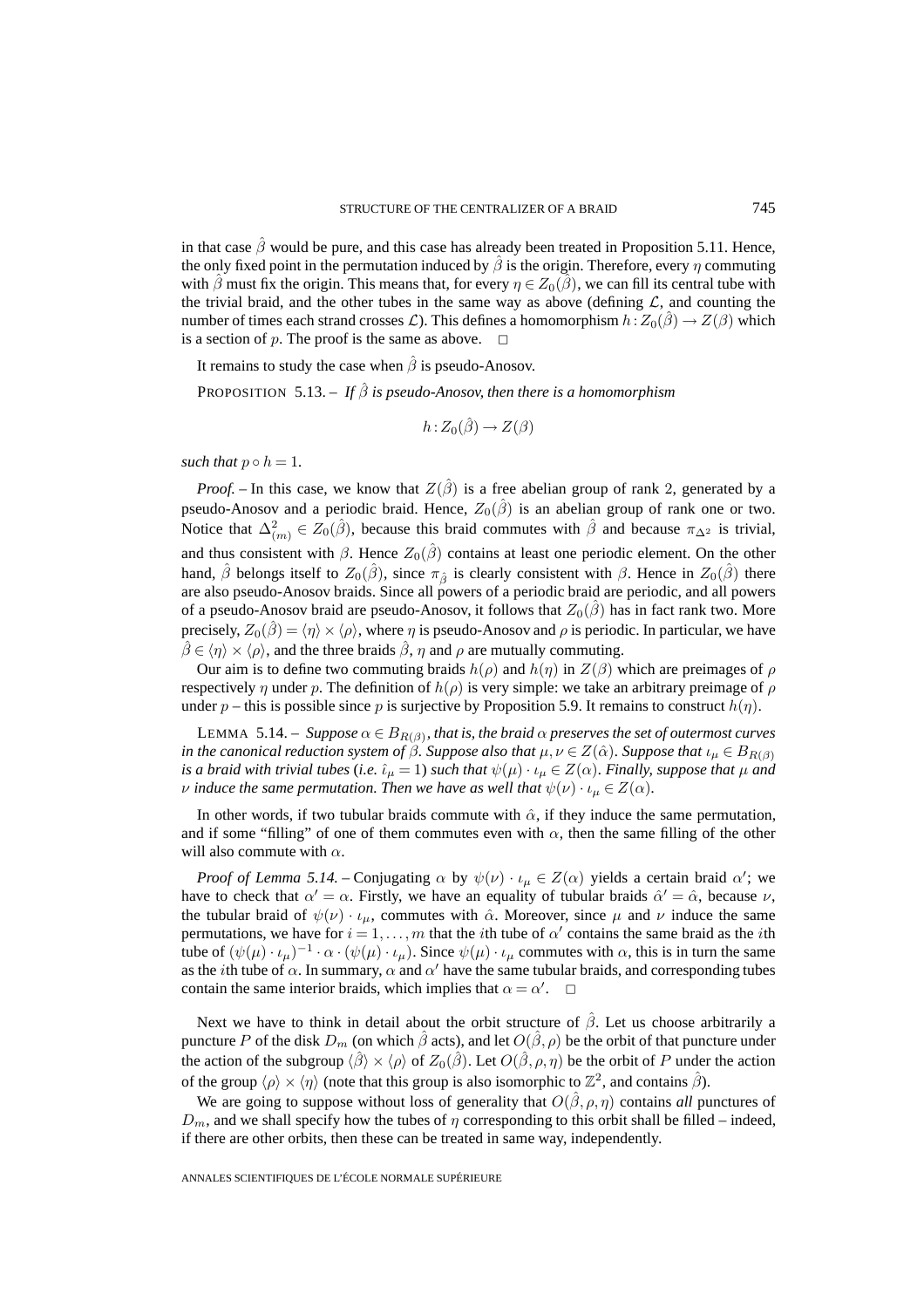*Special case*: Let us start by considering the simpler special case that  $O(\hat{\beta}, \rho, \eta) = O(\hat{\beta}, \rho)$ , i.e. that the action of  $\eta$  preserves the  $(\hat{\beta}, \rho)$ -orbit. In this case we have

LEMMA 5.15. – *There exist integers* k and l such that  $\eta$  and  $\hat{\beta}^k \cdot \rho^l$  *induce the same permutations on*  $O(\hat{\beta}, \rho)$ *.* 

*Proof of Lemma 5.15.* – One can choose k and l such that  $\hat{\beta}^k \rho^l(P) = \eta(P)$ , simply because  $\eta(P)$  is in the orbit of P under the action of  $\hat{\beta}$  and  $\rho$ . Now if P' is another point in the orbit, then  $P' = \hat{\beta}^{\kappa} \rho^{\lambda}(P)$  for some  $\kappa, \lambda \in \mathbb{Z}$ . Since  $\hat{\beta}, \rho$ , and  $\eta$  are mutually commuting, we get  $\hat{\beta}^k \rho^l(P') = \hat{\beta}^k \rho^l(\hat{\beta}^k \rho^{\lambda}(P)) = \hat{\beta}^k \rho^{\lambda}(\hat{\beta}^k \rho^l(P)) = \hat{\beta}^k \rho^{\lambda}(\eta(P)) = \eta(\hat{\beta}^k \rho^{\lambda}(P)) = \eta(P')$ .

We already know a nice preimage of  $\hat{\beta}^k \cdot \rho^l$  under p: the braid  $\beta^k \cdot h(\rho)^l$  belongs to  $Z(\beta)$ , because both  $\beta$  and  $h(\rho)$  do. This braid can be reexpressed as  $\psi(\hat{\beta}^k \rho^l) \cdot \iota$ , where  $\iota$  is some braid in  $B_{R(\beta)}$  with  $\hat{\iota} = 1$ . (That is, we define  $\iota$  to consist of the interior braids of the tubes of  $\beta^k \cdot h(\rho)^l$ ).

Now we define our filling of  $\eta$  by  $h(\eta) := \psi(\eta) \cdot \iota$ . By Lemma 5.14 we have that indeed  $\psi(\eta) \cdot \iota \in Z(\beta)$ . In order to see that  $\psi(\eta) \cdot \iota$  lies also in the centralizer of  $h(\rho)$  one can use a very similar argument. Explicitly, both  $\eta$  and  $\hat{\beta}^k \rho^l$  lie in the centralizer of  $\rho$ , and they induce the same permutation of the punctures. Moreover,  $\psi(\hat{\beta}^k \rho^l) \cdot \iota = \beta^k h(\rho)^l \in Z(h(\rho))$ . By Lemma 5.14 we conclude again that  $\psi(\eta) \cdot \iota \in Z(h(\rho))$ , also.

*General case*: In the case where  $\eta$  does not preserve  $O(\hat{\beta}, \rho)$ , the strategy is to work not with  $β$  itself but with a certain conjugate of  $β$ . The details are as follows. We have a finite number of disjoint  $(\beta, \rho)$ -orbits in  $O(\beta, \rho, \eta)$ , and since  $\eta$  commutes with  $\beta$  and  $\rho$ , the action of  $\eta$  permutes these orbits cyclically:

$$
O(\hat{\beta}, \rho) \xrightarrow{\eta\text{-action}} \eta(O(\hat{\beta}, \rho)) \xrightarrow{\eta\text{-action}} \cdots \xrightarrow{\eta\text{-action}} \eta^s(O(\hat{\beta}, \rho)) = O(\hat{\beta}, \rho).
$$

Let us denote  $\hat{\beta}_*, \rho_*$  and  $\eta_*^s$  the braids which are obtained from  $\hat{\beta}, \rho$  and  $\eta^s$  by retaining only the strands corresponding to  $O(\hat{\beta}, \rho)$ , and forgetting the strands corresponding to all other  $(\hat{\beta}, \rho)$ orbits. Similarly, let  $\beta_*$  be the corresponding restriction of  $\beta$ . Our first aim is to fill the tubes of  $\rho_*$  and  $\eta_*^s$  so as to obtain commuting braids in  $Z(\beta_*)$ . This can be done as in the "special case": for  $\rho_*$  we choose any filling in  $Z(\beta_*)$ , and for  $\eta_*^s$  there exists a braid  $\iota_*$  with trivial tubes such that  $\psi(\eta^s_*) \cdot \iota_*$  commutes with  $\beta_*$  and the filling of  $\rho_*$ .

We have succeeded in finding a filling of certain tubes of  $\eta^s$ , but not yet of  $\eta$  itself. Also, we have so far only filled the tubes of  $\rho$  which correspond to  $O(\beta, \rho)$ , but not yet those in the η-translates of this orbit. We first notice that the η-action sends  $\hat{\beta}$ -orbits to  $\hat{\beta}$ -orbits, and that in each  $\beta$ -orbit there is exactly one tube whose preimage in  $\beta$  contains a nontrivial braid (the same for all  $\beta$ -orbits), and all other tubes are filled with a trivial braid. Thus, up to cyclically changing the numbering of the orbits of each tube of  $\hat{\beta}$ , we may assume that the  $\eta$ -action sends each tube of  $\hat{\beta}$  in  $O(\hat{\beta}, \rho)$  to a tube of  $\hat{\beta}$  in  $\eta(O(\hat{\beta}, \rho))$  which is filled with the nontrivial braid if and only if the tube of  $O(\hat{\beta}, \rho)$  is. Similarly, for  $i = 1, \ldots, s - 1$  we may assume that  $\eta^i$  sends each  $\hat{\beta}$ -tube in  $O(\hat{\beta}, \rho)$  to a  $\hat{\beta}$ -tube in  $\eta^{i}(O(\hat{\beta}, \rho))$  which has the same filling in  $\beta$ .

Now we can use the same property as a construction recipe for  $h(\rho)$ : a tube of  $\rho$  in  $\eta^{i}(O(\hat{\beta}, \rho))$ (where  $i = 1, \ldots, s$ ) is filled in the same way as its preimage under  $\eta^i$ . With this definition,  $h(\rho)$ commutes with  $\beta$ . Finally we are ready to define  $h(\eta)$ : we take the braid  $\psi(\eta)$ , but modify the braids in the tubes that terminate at positions corresponding to  $O(\hat{\beta}, \rho)$  by multiplying them on the right by  $\iota_*$ . In other words, the braid  $h(\eta)$  is obtained from  $\eta$  as follows: we fill those tubes of  $\eta$  which connect points in  $\eta^{i}(O(\hat{\beta}, \rho))$  to points in  $\eta^{i+1}(O(\hat{\beta}, \rho))$  (with  $i = 0, \ldots, s-2$ ) with the trivial braid, and we fill the tubes that start in  $\eta^{s-1}(O(\hat{\beta}, \rho))$  and terminate in  $O(\hat{\beta}, \rho)$  with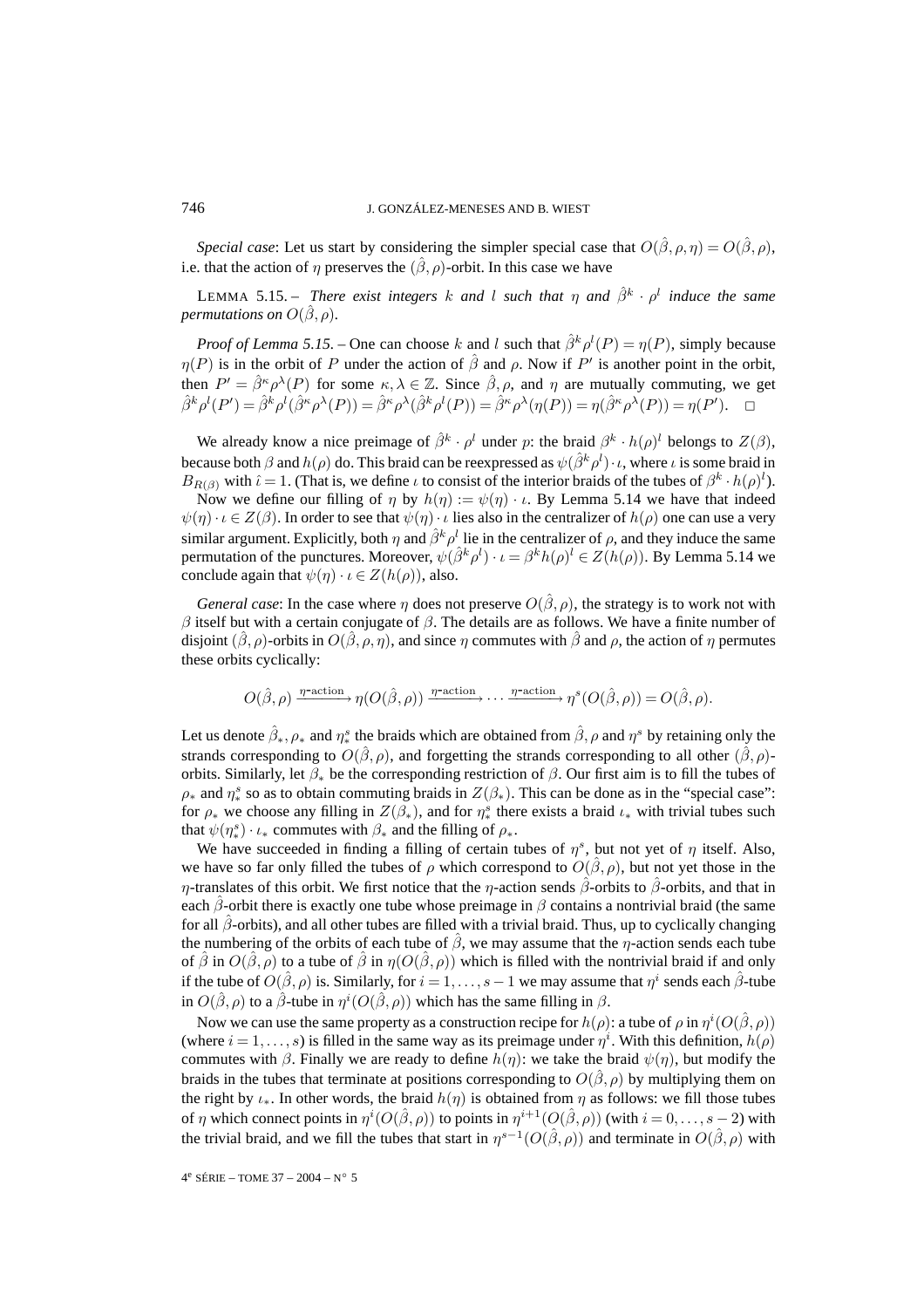the interior braids of  $\iota_*$ . By construction, this braid  $h(\eta)$  commutes with both  $\beta$  and  $h(\rho)$ . This concludes the proof of Proposition 5.13.  $\Box$ 

COROLLARY 5.16. – *Suppose that* β *is a non-periodic reducible braid in regular form. Then the exact sequence*

$$
1 \longrightarrow Z(\beta_{[1]}) \times \cdots \times Z(\beta_{[t]}) \xrightarrow{g} Z(\beta) \xrightarrow{p} Z_0(\hat{\beta}) \longrightarrow 1
$$

*splits. That is,*  $Z(\beta) \cong (Z(\beta_{[1]}) \times \cdots \times Z(\beta_{[t]})) \rtimes Z_0(\hat{\beta})$ .

*Proof.* – Since  $\hat{\beta}$  cannot be reducible, the result is a direct consequence of Propositions 5.11, 5.12 and 5.13.  $\Box$ 

# **5.4. Structure of**  $Z_0(\hat{\beta})$

The proof of Theorem 1.1 is now completed by the following result.

PROPOSITION 5.17. – *Suppose that* β *is a non-periodic reducible braid, and that its tubular braid*  $\hat{\beta}$  *has* m *strands. Then*  $Z_0(\hat{\beta})$  *is isomorphic either to*  $\mathbb{Z}^2$  *or to a mixed braid group on* k strands, where  $k \leq m$ .

*Proof.* – As usual, there are three subcases, depending whether  $\hat{\beta}$  is trivial, periodic or pseudo-Anosov. Recall that we are assuming that  $\beta$  is in regular form.

Suppose first that  $\hat{\beta} = 1$ . In this case,  $Z(\hat{\beta}) = B_m$ . Hence  $Z_0(\hat{\beta})$  contains any braid whose permutation is consistent with  $\beta$ . Denote by  $\mathcal P$  the following partition of  $\{P_1,\ldots,P_m\}$  $\{C_{1,1},\ldots,C_{m,1}\}\right)$ : we say that  $P_i$  and  $P_j$  belong to the same coset of  $P$  if and only if  $\beta_{[i]} = \beta_{[j]}$ . By definition, a braid's permutation is consistent with  $\beta$  if and only if it preserves  $\mathcal{P}$ . Therefore,  $Z_0(\hat{\beta}) = B_{\mathcal{P}}$ , and we are done. (In this case, we have  $k = m$ .)

If  $\hat{\beta}$  is pseudo-Anosov, it is shown in proposition 5.13 that  $Z_0(\hat{\beta}) \simeq \mathbb{Z}^2$ , so this case is already known.

Finally, suppose that  $\hat{\beta}$  is periodic. If it is a power of  $\Delta^2$ , then its centralizer is the whole  $B_m$ , and its corresponding permutation is trivial, so this case is equivalent to the first one.

If  $\hat{\beta}$  is periodic but not a power of  $\Delta^2$ , then we know by Theorems 3.2 and 3.4 that  $Z(\hat{\beta}) \simeq B_d(D_*)$ , for some  $d \geq 1$ , where  $D^*$  is the once punctured disk. But every base point  $Q_i$  in  $D^*$  corresponds to an orbit  $C_i$  of  $\hat{\beta}$  (see Fig. 2 in Section 3), so we can define the following partition P' of  $\{Q_1,\ldots,Q_d\}$ :  $Q_i$  and  $Q_j$  belong to the same coset if and only if  $\beta_{[i]} = \beta_{[j]}$ . This partition lifts by  $\theta^{-1}$  to a partition of  $\{P_1,\ldots,P_m\}$ , in such a way that any braid in  $B_d(D_*)$ preserves  $\mathcal{P}'$  if and only if its corresponding permutation in  $Z(\hat{\beta})$  is consistent with  $\beta$ . Therefore,  $Z_0(\hat{\beta}) \simeq B_{\mathcal{P}'}(D^*)$ . Now it suffices to consider the central puncture of  $D^*$  as another base point,  $Q_{d+1}$ , and to notice that  $B_{\mathcal{P}}(D^*) \cong B_{\mathcal{P}}$ , where  $\mathcal{P} = \mathcal{P}^{\prime} \cup \{\{Q_{d+1}\}\}\.$  To summarize, in this case we have  $Z_0(\hat{\beta}) \cong B_{\mathcal{P}'}(D^*) \cong B_{\mathcal{P}}$ , and the partition  $\mathcal P$  has  $k = d + 1$  cosets. Since d must be a proper divisor of m, we get that  $k = d + 1 < m$ , and the result follows.

In particular,  $Z_0(\hat{\beta})$  is isomorphic either to  $\mathbb{Z}^2$  or to a mixed braid group. Theorem 1.1 is thus proven.

#### **6. An upper bound for the number of generators**

Once decomposed  $Z(\beta)$ , if  $\beta$  is reducible, as a semi-direct product of  $(Z(\beta_{[1]}) \times \cdots \times Z(\beta_{[t]}))$ and  $Z_0(\hat{\beta}) \subset Z(\hat{\beta})$ , we will define a small set of generators for  $Z(\beta)$ . We will proceed by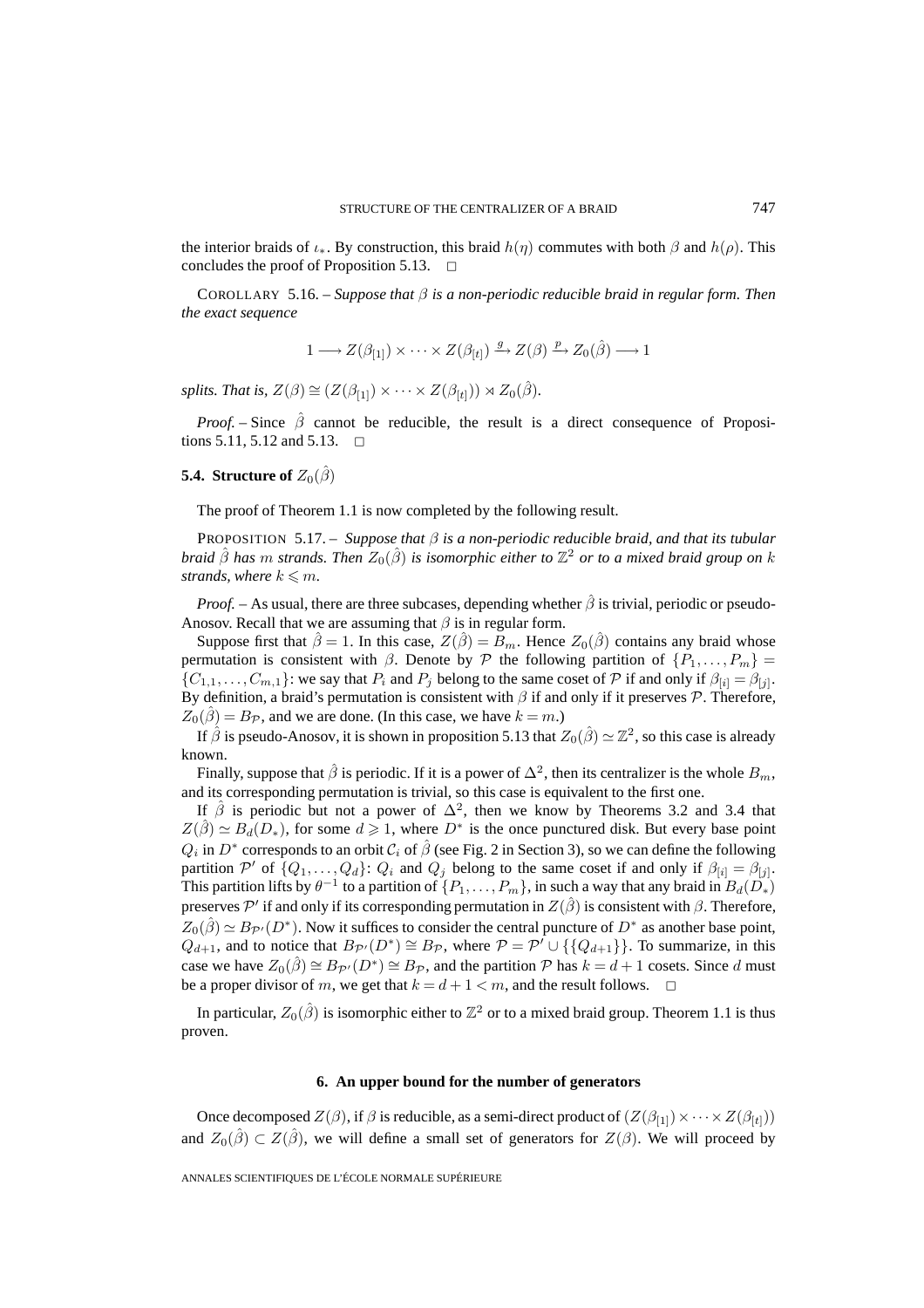induction on the number of strings, but we need to define first a generating set for  $Z_0(\hat{\beta})$ . We do it as follows:

PROPOSITION 6.1. – Let  $\beta \in B_n$  be a non-periodic reducible braid, and let  $\hat{\beta} \in B_m$  be its *corresponding tubular braid. Then*  $Z_0(\hat{\beta})$  *can be generated by at most*  $\frac{m(m-1)}{2}$  *elements.* 

*Proof.* – If  $m = 2$  then  $Z_0(\hat{\beta})$  is cyclic, so let us assume that  $m \ge 3$ . We know by Section 5.4 that  $Z_0(\hat{\beta})$  is either isomorphic to  $\mathbb{Z}^2$  or to a mixed braid group. The case  $\mathbb{Z}^2$  satisfies our result, so we will assume that  $Z_0(\hat{\beta})$  is isomorphic to a mixed braid group on k strings.

Mixed braid groups have been studied in [27], where a presentation in terms of generators and relations is given. Since we are mainly interested in the generators, we will extract from those in [27] a small generating set: Let P be a partition of the set  $\{1,\ldots,k\}$ , having d cosets of length  $m_i$  (for  $i = 1, \ldots, d$ ). A generating set for  $B_{\mathcal{P}}$  is given by the following:

- 1. For  $i = 1, \ldots, d$ , a generating set for  $B_{m_i}$  (if  $m_i > 1$ ).
- 2. A generating set for the pure braid group  $P_d$ .

It is clear that the first kind of generators corresponds to the movements of the points inside a coset, while the second one corresponds to the movement of the points of a coset with respect to those of the others. For instance, if  $k = 6$  and  $\mathcal{P} = \{\{1\}, \{2, 3\}, \{4, 5, 6\}\}\,$ , then one possible generating set would be:

$$
\{\sigma_2\} \cup \{\sigma_4, \sigma_5\} \cup \{\sigma_1^2, \sigma_1 \sigma_2 \sigma_3^2 \sigma_2^{-1} \sigma_1^{-1}, \sigma_3^2\}.
$$

In order to minimise these generators we recall that  $B_2$  is cyclic and, if  $m > 2$ , then  $B_m$  can be generated by two elements. Hence, if we denote  $e_i = m_i - 1$  if  $m_i < 3$  and  $e_i = 2$  otherwise, then  $e_i$  is a minimal number of generators for  $B_{m_i}$ . On the other hand, a minimal number of generators for  $P_d$  is  $\frac{d(d-1)}{2}$ . Therefore, the minimal number of generators for  $B_{\mathcal{P}}$  is:

$$
g_{\mathcal{P}} = \left(\sum_{i=1}^{d} e_i\right) + \frac{d(d-1)}{2} \leqslant \left(\sum_{i=1}^{d} (m_i - 1)\right) + \frac{d(d-1)}{2}
$$
  
=  $k - d + \frac{d(d-1)}{2} = k + \frac{d(d-3)}{2} \leqslant k + \frac{k(k-3)}{2} = \frac{k(k-1)}{2}$ .

Notice that if  $\mathcal{P} = \{\{1\}, \{2\}, \ldots, \{k\}\}\$  (so  $d = k$ ), then  $g_{\mathcal{P}} = \frac{k(k-1)}{2}$ , and this is the worst possibility by the above formula.

Finally we recall from Proposition 5.17 that  $k \leq m$ , so that  $g_P \leq \frac{m(m-1)}{2}$ .  $\Box$ 

The first generating set G' of  $Z(\beta)$  that we will present is the following: if  $\beta$  is periodic or pseudo-Anosov, we have already defined in Sections 3 and 4 a minimal generating set of  $Z(\beta)$ , having one or two elements. So suppose that  $\beta$  is reducible. Then, by induction on the number of strings, and by proposition 6.1, we can suppose that we have defined  $G_1, \ldots, G_t$  and  $G_0$ , generating sets for  $Z(\beta_{[1]})$ ,...,  $Z(\beta_{[t]})$  and  $Z_0(\beta)$  respectively (if some  $\beta_{[i]}$  has one string, then  $G_i = \emptyset$ ). Then we define  $G' = g_1(G_1) \cup \cdots \cup g_t(G_t) \cup h(G_0)$ , which is clearly a generating set for  $Z(\beta)$ .

*Proof of Theorem 1.3.* – Denote  $p(n)$  the upper bound proposed in Theorem 1.3, that is,  $p(n) = \frac{k(k+1)}{2}$  if  $n = 2k$  or  $p(n) = \frac{k(k+3)}{2}$  if  $n = 2k + 1$ . We will show that the generating set G' defined above has at most  $p(n)$  elements. The case  $n = 2$  is trivial, so we can suppose that  $n > 2$  and that the result is true for any smaller number of strings. We can also assume that  $\beta$  is non-periodic and reducible.

4<sup>e</sup> SÉRIE – TOME 37 – 2004 – N° 5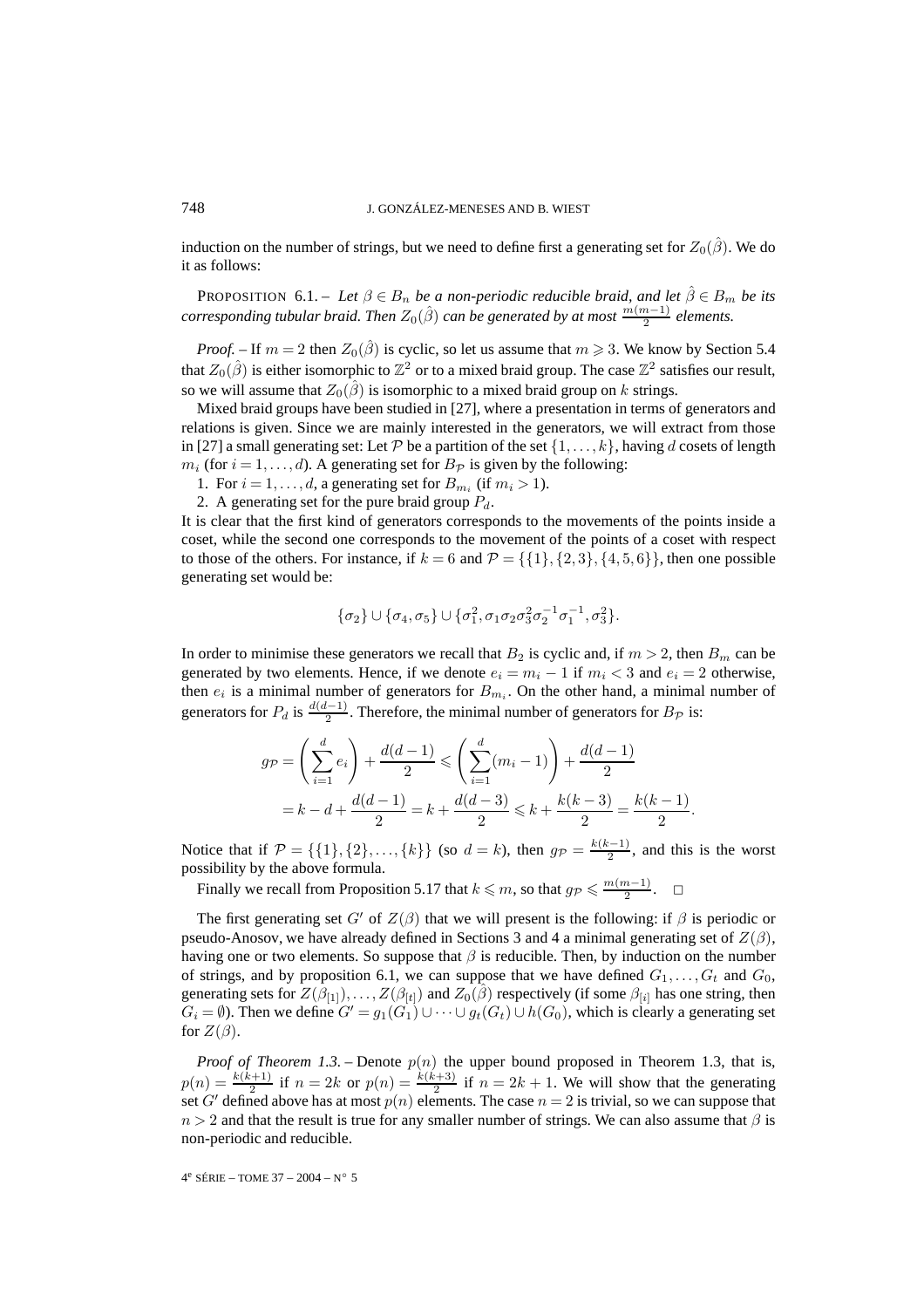The strategy now is to successively replace  $\beta$  by different braids, in such a way that during each replacement step the number of generators of its centralizer, as given by the above construction, increases.

The first modification of  $\beta$  will be to replace the tubular braid  $\hat{\beta}$  by the trivial braid. At the same time, we shall modify the interior braids, with the aim of rendering them pairwise nonconjugate. More precisely, we notice that, for any braid  $\alpha$  with at least two strings, the number of generators of  $Z(\alpha)$  and  $Z(\Delta^{2p}\alpha)$  is the same, while  $\Delta^{2p}\alpha$  and  $\Delta^{2q}\alpha$  are conjugate if and only if  $p = q$ . Thus after multiplying each interior braid  $\beta_{[i]}$  by a suitable power of twists  $\Delta^2_{(m_i)}$ , we can assume that all the interior braids with at least two strings are pairwise non-conjugate, so that  $t = m$ . As seen in the proof of Proposition 6.1, this first replacement has increased (or left unchanged) the number of generators of  $G_0$ , according to our construction.

Suppose, without loss of generality, that  $m_1 = m_2 = \cdots = m_d = 1$ , that  $m_i = 2s_i$  for  $i = d+1, \ldots, d+u$ , and that  $m_i = 2s_i+1$ , for  $i = d+u+1, \ldots, d+u+v$ , where  $d+u+v=m$ . Hence  $u$  is the number of interior braids with an even number of strings, and  $v$  is the number of interior braids with an odd (but greater than one) number of strings. If  $d \ge 2$ , then we shall make further modifications to the braid  $\beta$ , with the aim of lowering d. More precisely, if  $d \leq 2$ , then we can decrease d by multiplying  $\beta$  by  $\sigma_1^p$  for some p, where p is chosen in such a way that no other interior braid of  $\beta$  equals  $\sigma_1^p$ . This replacement increases u by one, and decreases d by two. Thus the number of generators in  $G_0$  decreases by one (if  $d = 2$ ) or increases (if  $d > 2$ ). But we would have a new interior braid,  $\sigma_1^p$ , yielding one new generator. Hence, the total number of elements in  $|G'|$  will not decrease. In other words, without decreasing the number of elements of  $|G'|$  we can replace  $\beta$  by a braid with  $d \leq 1$ .

Denote  $a = s_{d+1} + \cdots + s_{d+u}, b = s_{d+u+1} + \cdots + s_m$  and  $S = a + b$ . Then one has  $n = d + 2S + v$ . By induction on the number of strings, we have the following bound on the number of elements in  $G'$ :

$$
|G'| \leq \sum_{i=d+1}^{m} p(m_i) + \frac{m(m-1)}{2}
$$
  
= 
$$
\sum_{i=d+1}^{d+u} \frac{s_i(s_i+1)}{2} + \sum_{i=d+u+1}^{m} \frac{s_i(s_i+3)}{2} + {m \choose 2}
$$
  
= 
$$
\sum_{i=d+1}^{m} {s_i+1 \choose 2} + \sum_{i=d+u+1}^{m} s_i + {m \choose 2}
$$
  
= 
$$
\sum_{i=d+1}^{m} {s_i+1 \choose 2} + b + {m \choose 2}
$$

where  $s_i \geq 1$  for  $i = d + 1, \ldots, m$ .

Given two positive integers  $x$  and  $y$ , one has:

$$
\binom{x+1}{2} + \binom{y+1}{2} = \binom{x+y+1}{2} - xy.
$$

This yields:

$$
|G'| \leqslant \binom{S+1}{2} - \left(\sum_{d+1 \leqslant i < j \leqslant m} s_i s_j\right) + b + \binom{m}{2}.
$$

Now we distinguish two cases. If  $d = 0$ , then  $m = u + v$  and  $n = 2S + v$ . Also,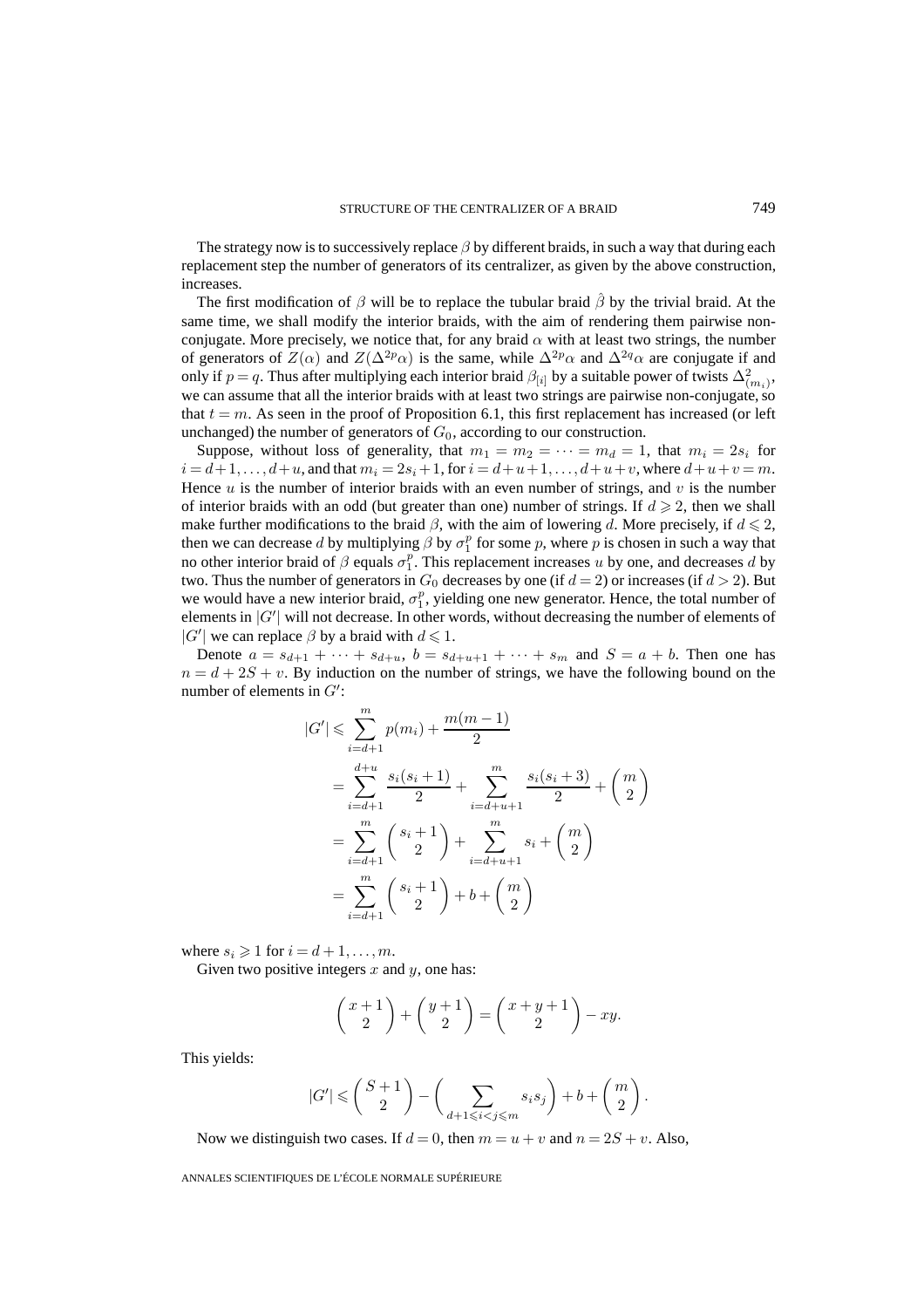750 J. GONZÁLEZ-MENESES AND B. WIEST

$$
|G'| \leq {S+1 \choose 2} - \left(\sum_{1 \leq i < j \leq m} s_i s_j\right) + b + {m \choose 2} \leq {S+1 \choose 2} - {m \choose 2} + b + {m \choose 2} = \frac{S(S+1)}{2} + b.
$$

If  $v = 0$  one has  $b = 0$ , so  $S = a$  and  $|G'| \le \frac{S(S+1)}{2} = \frac{a(a+1)}{2}$ ; but also  $n = 2k = 2a$ , so  $p(n) = \frac{a(a+1)}{2}$  and we are done.

If  $v = 1$  then  $n = 2S + 1$ , hence  $k = S$  and  $p(n) = \frac{S(S+3)}{2}$ . But in this case

$$
|G'| \leqslant \frac{S(S+1)}{2} + b \leqslant \frac{S(S+1)}{2} + S = \frac{S(S+3)}{2} = p(n).
$$

If  $v \ge 2$ , since  $n = 2S + v$  one has  $k \ge S + 1$ . Then

$$
|G'|\leqslant \frac{S(S+1)}{2}+b<\frac{S(S+1)}{2}+(S+1)=\frac{(S+2)(S+1)}{2}\leqslant \frac{k(k+1)}{2}\leqslant p(n).
$$

Therefore, the result is true if  $d = 0$ . Suppose now that  $d = 1$ . In this case  $m = u + v + 1$  and  $n = 2S + v + 1$ . Then one has:

$$
|G'|\leqslant {S+1\choose 2}-\Big(\sum_{2\leqslant i
$$

If  $v = 0$  then  $b = 0$  and  $k = S$ , so  $|G'| \le \frac{S(S+3)}{2} = p(n)$ . If  $v = 1$  then  $n = 2S + 2$  and  $k = S + 1$ . Then

$$
|G'| \leqslant \frac{S(S+3)}{2} + 1 = \frac{(S+1)(S+2)}{2} = p(n).
$$

If  $v = 2$  then  $n = 2S + 3$  and  $k = S + 1$ . Then

$$
|G'| \leqslant \frac{S(S+3)}{2}+2 = \frac{S^2+3S+4}{2} < \frac{(S+1)(S+4)}{2} = p(n).
$$

Finally, if  $v \ge 3$  then  $n = 2S + v + 1$  so  $k \ge S + v/2$ . Hence

$$
p(n) \geq \frac{(S+v/2)(S+v/2+1)}{2} = \frac{S^2 + (v+1)S + v(v+2)/4}{2}
$$
  

$$
\geq \frac{S(S+3)}{2} + S/2 + v/2 > \frac{S(S+3)}{2} + v \geq |G'|.
$$

Therefore, in every case  $|G'| \leq p(n)$ , and Theorem 1.3 is proved.  $\Box$ 

Recall that, in Example 2.1, we defined braids of any number of strands whose centralizer could not be generated by less than  $p(n)$  elements. Therefore, the bound given by Theorem 1.3 is the best possible one.

4<sup>e</sup> SÉRIE – TOME 37 – 2004 – N° 5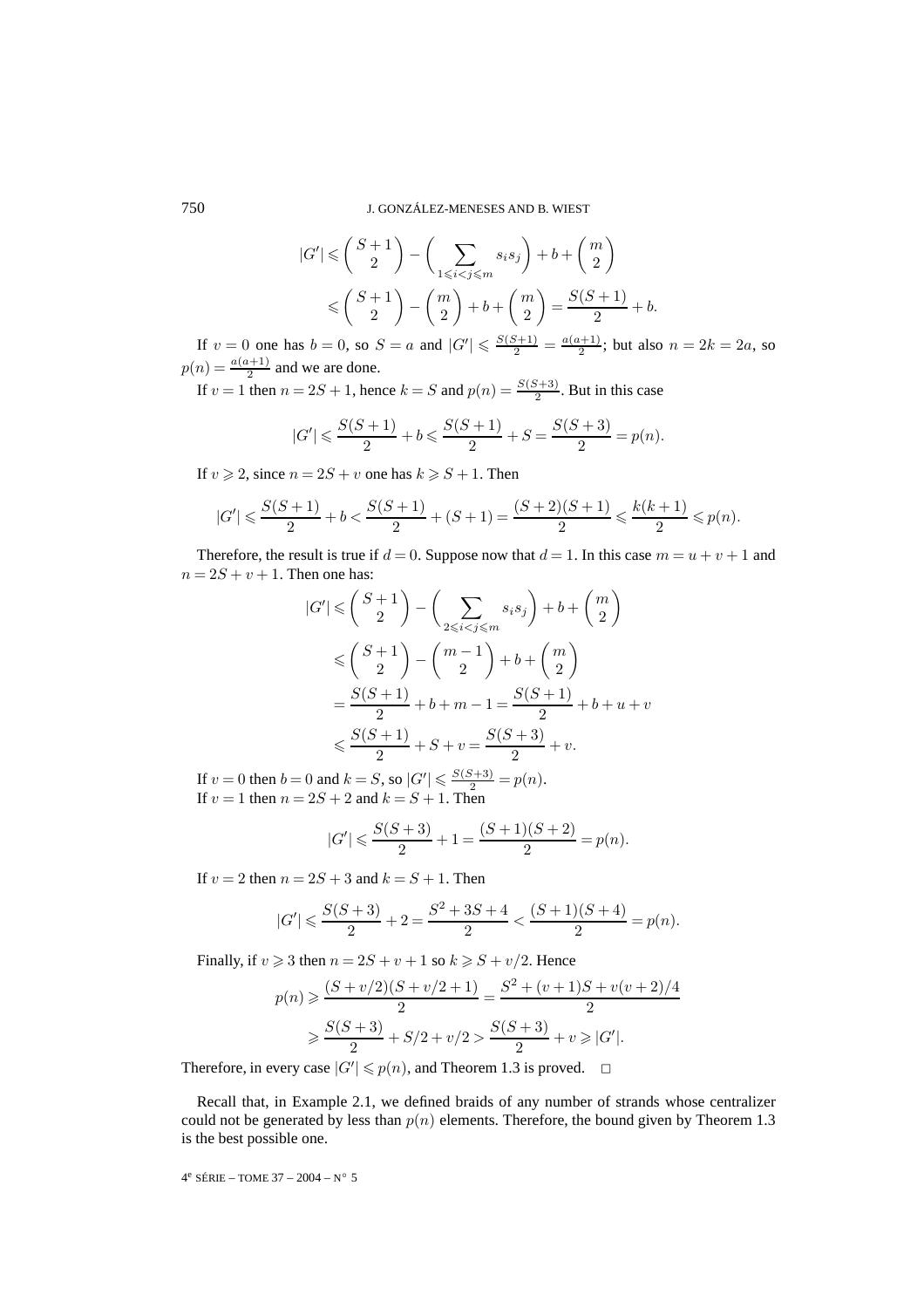### **7. Small generating sets**

We saw in the previous section an upper bound for the number of generators of the centralizer of a braid  $\beta$ , in terms of its number of strings. But one could obtain a better bound if more information about  $\beta$  is given. In this section we will define a new generating set G for  $Z(\beta)$ , which is in most cases smaller than the set  $G'$  defined before. It is also the smallest possible "natural" generating set, in the sense that each generator belongs to one of the  $t + 1$  factors in the semidirect product decomposition in Theorem 1.1(c). Thus in a philosophical sense,  $G$  is the "right" generating set, even though it is not in general the smallest possible one, as we shall see at the end of this section.

If  $\beta$  is periodic or pseudo-Anosov, we already know a minimal generating set, with at most two elements. We also know a minimal generating set for any mixed braid group (see the proof of Proposition 6.1). Hence we can define G by induction on the number of strands, when  $\beta$  is a reducible, non-periodic braid. We can also suppose that  $\beta$  is in regular form. We recall that the interior braids are denoted  $\beta_{[1]},\ldots,\beta_{[t]},$  and the tubular braid  $\beta$ .

DEFINITION 7.1. – We will say that  $i, j \in \{1, ..., t\}$  are *permutable* if there exists some  $\eta \in Z_0(\beta)$  such that  $\eta(C_i) = C_i$ .

Remark that permutability is an equivalence relation, and the definition of  $Z_0(\hat{\beta})$  says that if i and *j* are permutable then  $\beta_{[i]} = \beta_{[j]}$ .

Let then  $\{i_1,\ldots,i_r\}\subset \{1,\ldots,t\}$  be coset representatives for permutability. Let  $G_{i_k}$  be a minimal set of generators for  $Z(\beta_{[i_k]})$ , and  $G_0$  be a minimal set of generators for  $Z_0(\hat{\beta})$ . Then we define  $G = g_{i_1}(G_{i_1}) \cup \cdots \cup g_{i_r}(G_{i_r}) \cup h(G_H)$ . Notice that  $G \subset G'$ , and they coincide if and only if there is no pair of permutable indices.

PROPOSITION 7.2. – G is a generating set of  $Z(\beta)$ .

*Proof.* – From the exact sequence of Theorem 5.10 it follows that, if  $G_i$  is a set of generators for  $Z(\beta_{[i]})$ , then a set of generators for  $Z(\beta)$  is  $G'=g_1(G_1)\cup\cdots\cup g_t(G_t)\cup h(G_0)$ . Hence, we just need to show that if  $j \in \{1,\ldots,t\} \setminus \{i_1,\ldots,i_r\}$ , then every element in  $g_j(G_j)$  can be written as a product of elements in G.

Take then j as above. There must be some  $i_k$  permutable with j, so  $\beta_{[j]} = \beta_{[i_k]}$  and there is some  $\eta \in Z_0(\hat{\beta})$  such that  $\eta(C_{i_k}) = C_j$ . Notice that  $G_j$  is a set of generators for  $Z(\beta_{[j]}) = Z(\beta_{[i_k]})$ , so every  $\gamma \in G_j$  can be written as a product of elements in  $G_{i_k}$ . Hence the braid  $\alpha = h(\eta)^{-1} g_{i_k}(\gamma) h(\eta)$  can be written as a product of elements in G. Moreover, one has  $\hat{\alpha} = \widehat{h(\eta)}^{-1} \widehat{h(\eta)} = 1$ , and the only nontrivial interior braids in  $\alpha$  are those corresponding to  $C_j$ . Since the interior braids  $h(\eta)_{i_k,l}$  for every l are just powers of  $\beta_{[i_k]} = \beta_{[j]}$ , and  $\gamma$  commutes with  $\beta_{[j]}$ , it follows that for every l,  $\alpha_{j,l} = \gamma$ . Therefore  $\alpha = g_j(\gamma)$ , so every element in  $g_j(G_j)$ can be written as a product of elements in G, thus G is a generating set for  $Z(\beta)$ .  $\Box$ 

The generating set we have just defined is, unfortunately, not always the smallest possible one:

*Example* 7.3. – Consider the five string braid  $\beta = \sigma_3 \sigma_4 \sigma_2 \sigma_3 \sigma_1 \sigma_2 \sigma_3 \sigma_4 \sigma_1 \sigma_2 \sigma_3$  – the canonical reduction system of this braid has two round circles, one containing punctures number 1, 2 and 3, the other punctures number 4 and 5; the tubular braid is just a full twist of the two fat strings:  $\hat{\beta} = \sigma_1^2$ . Moreover, the interior braids of each tube are trivial. According to Theorem 1.1, the centralizer of this braid is

$$
Z(\beta) \cong (B_3 \times B_2) \rtimes PB_2 \cong (B_3 \times \mathbb{Z}) \rtimes \mathbb{Z}
$$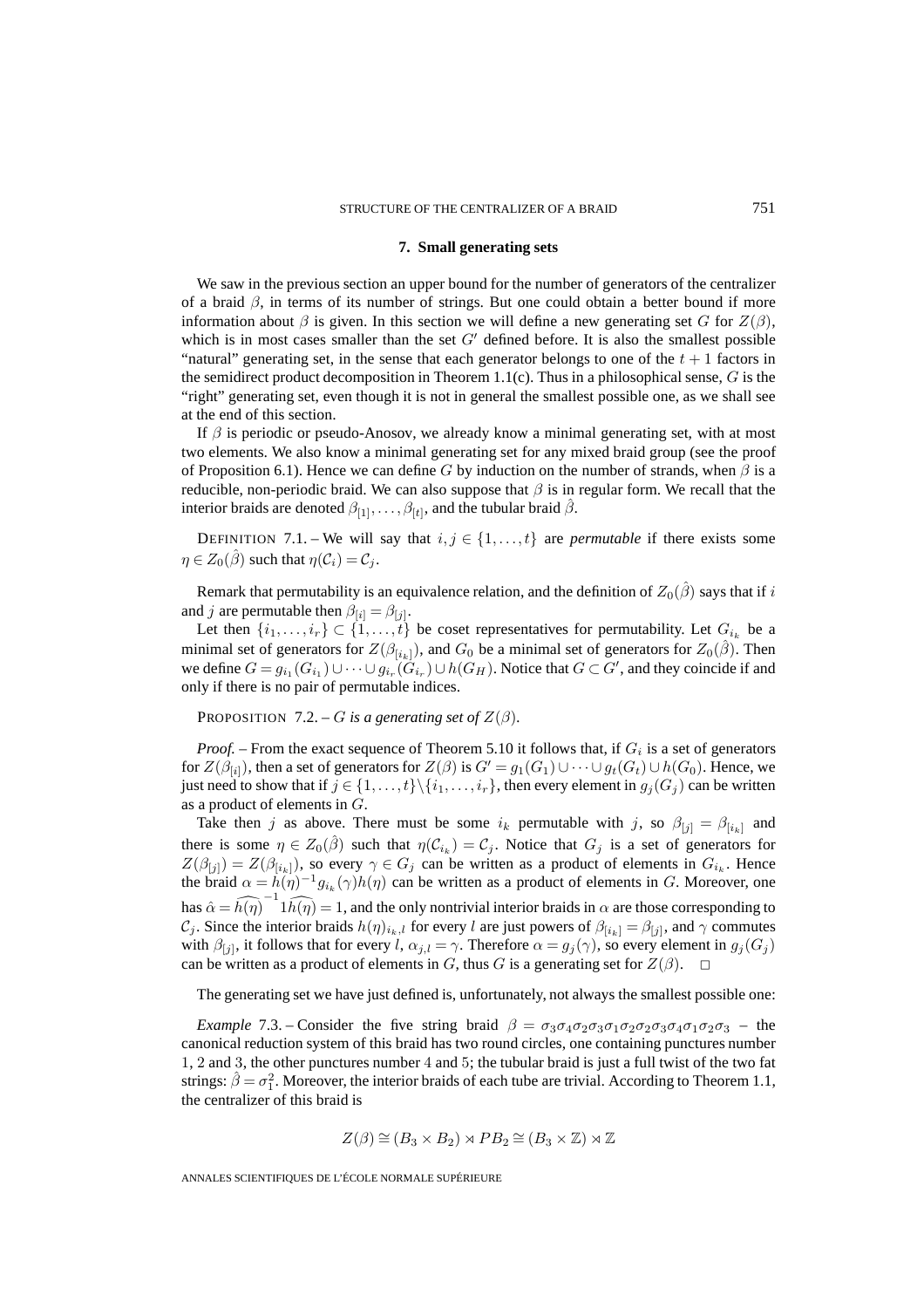and the generating set constructed in this section has four elements: two for  $B_3$ , and one for each factor  $\mathbb{Z}$ . We now claim that this generating set is not as small as possible.

Indeed,  $B_3 \times \mathbb{Z}$  can be generated by only two elements (and thus  $Z(\beta)$  can be generated by three elements). To see this, recall that the 3-string braid group is isomorphic to the group of the (2,3)-torus knot. Thus  $B_3$  has a presentation  $\langle y, z | y^3 z^{-2} = 1 \rangle$  (with  $y = \sigma_1 \sigma_2$  and  $z = \sigma_1 \sigma_2 \sigma_1$ ). Moreover, the factor Z is generated by  $\sigma_4$ . Now the two generators  $(y, \sigma_4)$  and  $(z, \sigma_4)$  generate  $B_3 \times \mathbb{Z}$ , because  $(1, \sigma_4)$  can be written as  $(y, \sigma_4)^3(z, \sigma_4)^{-2}$ .

### **8. Some algorithmic aspects**

The aim of this section is to present the essential ingredients for an algorithm which, for any given braid, finds a generating set of its centralizer subgroup that matches the description of the previous sections. Since, for any braid  $\beta$  and any  $k \in \mathbb{Z}$ , the centralizer subgroups of  $\beta$  and  $\beta \Delta^{2k}$ coincide, we can always assume that  $\beta$  is positive.

We start by mentioning that algorithms that perform the Nielsen–Thurston classification, and give the invariant folitations in the pseudo-Anosov case (in the form of train tracks), are available – notably, there are Bestvina–Haendel's [5] and of Los' [25] algorithms; and computer implementations are available on the web [9,20].

We recall briefly the idea of the two automatic structures on braid groups that are relevant for us: for the first one, given by Garside [18] and Thurston [34] (and refined by El-Rifai and Morton [13]), we think of  $D_n$  has having the n punctures lined up on the real line in the disk D. For the second one, given by Birman, Ko, and Lee [7], we think of  $B_n$  as having the n punctures regularly spaced on the circle of radius 1. Apart from that, the structures are exactly analogue. In the Garside–Thurston structure, there is a canonical way to write  $\beta$  as a product of divisors of  $\Delta$ , namely by pushing each crossing between two strings into a factor as far to the left as possible. This normal form is called the *left greedy normal form*. For instance, in this normal form all factors which are *equal* to ∆ (not just divisors of it) are grouped together at the very left of the product decomposition. Analogously, Birman–Ko–Lee write each braid as a product of divisors of  $\delta$  in a left-greedy way. If  $\beta$  is a positive braid, then its *super summit set* is the subset of all elements  $\alpha$  of its conjugacy class which satisfy the following conditions:

- (i)  $\alpha$  is positive,
- (ii) the writing of  $\alpha$  in left greedy normal form has as few factors as possible among all elements satisfying (i),
- (iii) the writing of  $\alpha$  in left greedy normal form has as many factors on the left as possible equal to  $\Delta$  (or  $\delta$ ), among all elements satisfying (i) and (ii).

Two positive elements of  $B_n$  are conjugate if and only if their super summit sets coincide. Given  $\beta \in B_n$  there is an algorithm, given in [16] (which is an improvement of the algorithm in [13]), to compute its super summit set. It is as follows: first we repeatedly *cycle*  $\beta$  (i.e. move the first factor different from  $\Delta$ , respectively  $\delta$ , to the end and calculate the left greedy form of the resulting braid), until this process runs into a loop. At this point we are guaranteed to have achieved condition (ii) above. Then we repeatedly *decycle* (i.e. move the last factor to the front and calculate the left greedy form of the resulting braid) until we run into a loop. Then all elements of this loop belong to the super summit set. Afterwards, all other elements of the super summit set can be found recursively by conjugating already known elements by (suitable) divisors of  $\Delta$  (respectively  $\delta$ ), and retaining the result if it belongs to the super summit set.

This algorithm for computing the super summit set is necessary for our purposes. Now suppose we are given a braid  $\beta \in B_n$  and we want to compute its centralizer. First we need to determine if  $\beta$  is periodic, reducible or pseudo-Anosov, and then we can use the results in this paper.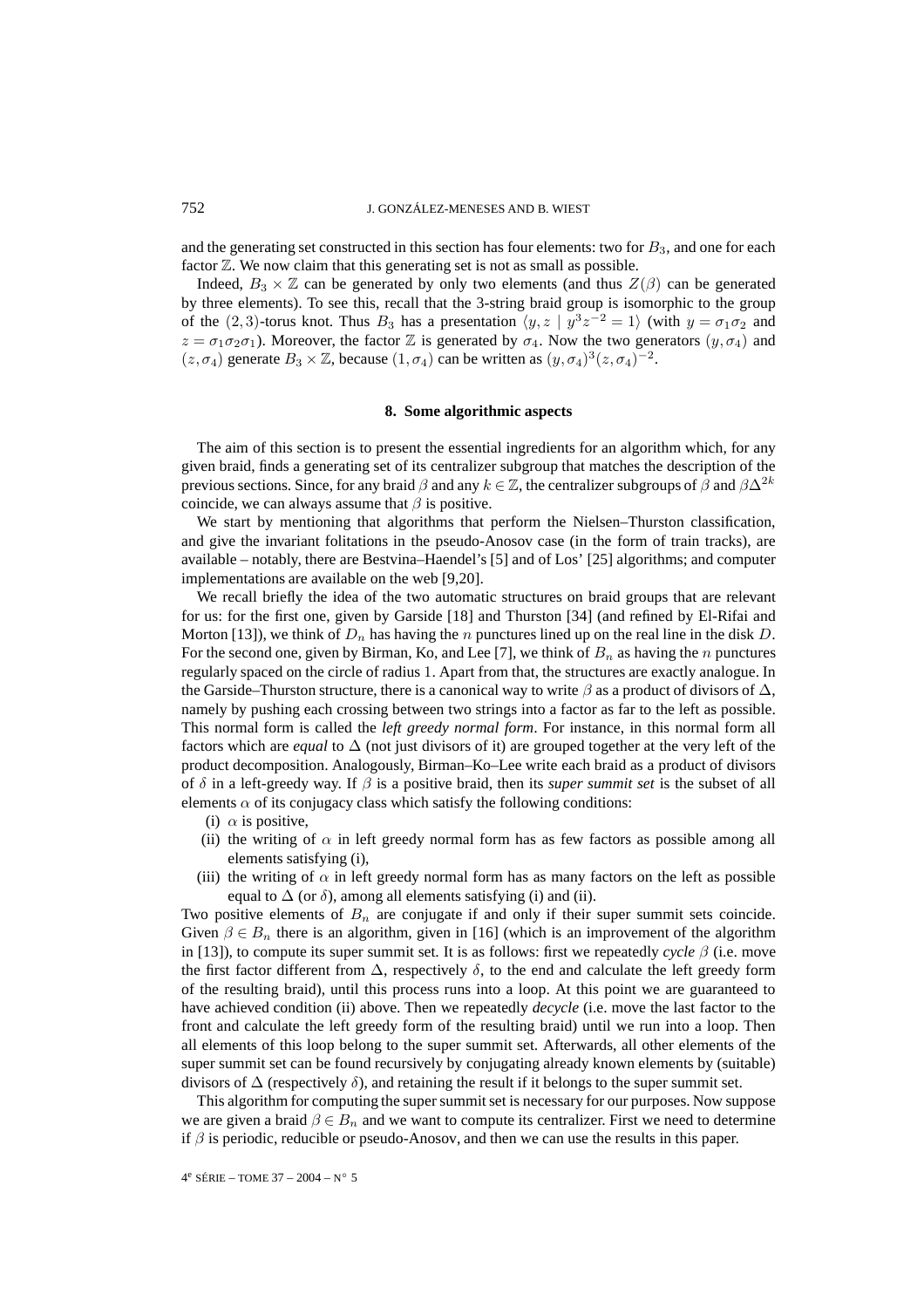*Remark* 8.1. – Very recently, V. Gebhardt [19] presented a better algorithm for the conjugacy problem in braid groups. He defined the *ultra summit set*, which is in general much smaller than the super summit set described here.

#### **8.1. Periodic elements**

Deciding whether a given element  $\beta$  of  $B_n$  is periodic is very easy: one calculates the  $(n-1)$ st and the *n*th power of  $\beta$ . Then  $\beta$  is periodic if and only if one of the two results is a power of  $\Delta^2$ .

If  $\beta^{n-1} = \Delta^{2k}$  for some  $k \in \mathbb{N}$ , then  $\beta$  is conjugate to  $\gamma_{(n)}^k$  (as can be easily seen from Lemma 3.1), and a conjugating element can be found explicitly using either of the two standard algorithms. Similarly, if  $\beta^n = \Delta^{2k}$ , then  $\beta$  is conjugate to  $\delta_{(n)}^k$ , and either algorithm yields an explicit conjugating element. In either case, one can find explicitly a generating set of the centralizer subgroup with only two elements, using Propositions 3.3 or 3.5.

#### **8.2. Finding reducing curves of reducible elements**

After establishing that an element  $\beta$  of  $B_n$  is not periodic, we need to check whether it is reducible, and if it is, we want to find explicitly an invariant multicurve. This is, in fact, a standard part of Bestvina–Haendel's [5] and of Los' [25] algorithms.

We want to point out one particularly elegant alternative, which is due to Benardete, Gutierrez and Nitecki [3] (see also [2]). We think of  $D_n$  as having the n punctures lined up horizontally, and we look at Garside–Thurston's left greedy normal form. The key observation from [3] is the following: suppose that C is an invariant multicurve of a braid  $\beta$ , and that the normal form of  $\beta$  is  $\beta = \beta_1 \cdots \beta_k$ , where  $\beta_1, \ldots, \beta_k \in B_n$  are divisors of  $\Delta$ . Moreover, suppose that all components of C are *round* (i.e. actual geometric circles in  $D_n$ ). Then we have not only that  $\beta_1 \cdots \beta_n(C) = C$ , but also that all components of all the multicurves  $\beta_1 \cdots \beta_i(C)$  are round for  $i=1,\ldots,k.$ 

As remarked in [3] this implies as a corollary that invariant multicurves are visible as round curves in the super summit set of  $\beta$ , and in particular the reducibility of a braid is easily detectable from the super summit set. To prove the corollary we note that  $\beta$  has a conjugate in which all components of the curve system C are round; moreover,  $\beta$  and its conjugate have the same super summit set. Now cycling and decycling this conjugate does not change the fact that there is a *round* invariant curve system, by the key observation above. At the end of the cycling/decycling procedure we have found elements of the super summit set which contain the desired round invariant curves.

Now it is shown in [3] how to determine if a given braid preserves a system of disjoint round curves. And there is a finite number of these systems. Moreover, since for each element of the super summit set we know how it can be conjugated to obtain  $\beta$ , we can find explicitly all curves that belong to a reduction system for  $\beta$ . We can then easily determine, by its definition, which of these curves belong to the canonical reduction system of  $\beta$ . That is, we can compute the canonical reduction system of  $\beta$ .

By the results in this paper,  $Z(\beta)$  is then a semi-direct product of two groups that can be computed by induction on the number of strings. Hence, it only remains to study the case when  $\beta$  is pseudo-Anosov.

# **8.3. Pseudo-Anosov elements: commutation with**  $\delta^k_{(n)}$

Suppose that our braid  $\beta$  fails the tests of periodicity and reducibility, hence it is known to be pseudo-Anosov. We need to check if it commutes with the periodic braid other than powers of  $\Delta^2$ .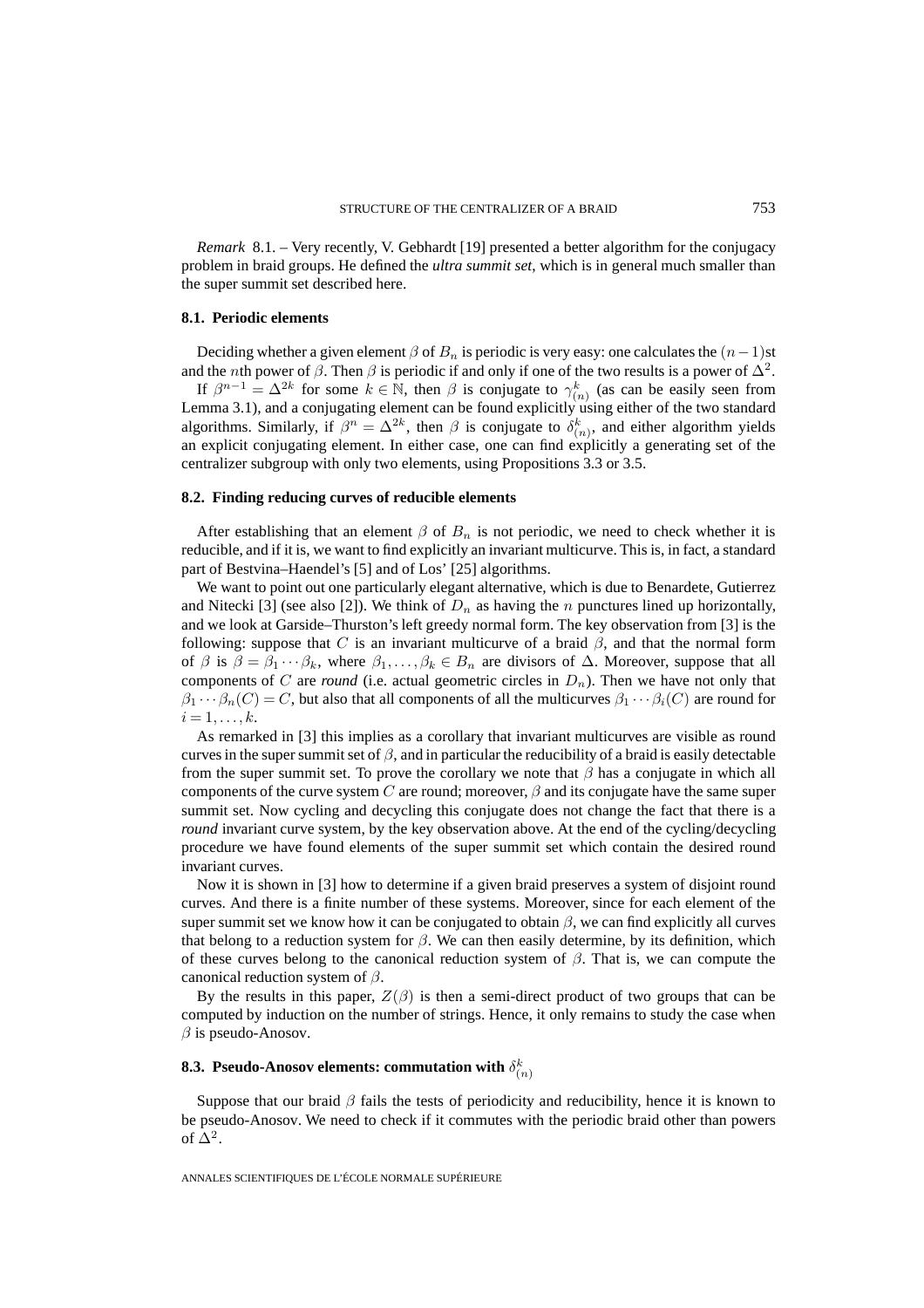We shall think of  $D_n$  as having its n punctures uniformly distributed over the circle of radius 1, and we consider Birman–Ko–Lee's left-greedy normal form. We want to decide algorithmically whether  $\beta$  is conjugate to a braid  $\alpha$  with the property that  $\alpha$  commutes with  $\delta_{(n)}^k$  for some positive integer  $k < n$ . If it is, we want to know the conjugating braid explicitly. The following result yields such an algorithm.

PROPOSITION 8.2. – *Suppose that a pseudo-Anosov braid* β *has a conjugate which commutes* with  $\delta^k_{(n)}$  *for some integer k. Then there exists an element*  $\alpha$  *of the super summit set of*  $\beta$  *which has the property that* α*, and in fact every factor of the left greedy normal form of* α*, commutes* with  $\delta^k_{(n)}$ .

*Proof.* – Let  $\beta'$  be a conjugate of  $\beta$  which commutes with  $\delta_{(n)}^k$ . If  $\beta' = \beta'_1 \cdot \ldots \cdot \beta'_r$  is the leftgreedy normal form of  $\beta'$ , then each factor  $\beta'_i$  is a divisor of  $\delta_{(n)}$  which is  $\frac{2\pi k}{n}$ -symmetric. This follows from the fact that the very definition of the left-greedy normal form is completely rotation symmetric. More precisely, the fact that two consecutive factors  $\beta_i' \beta_{i+1}'$  determine a left-greedy normal form is not modified by rotating them. Hence, the product  $(\delta_{(n)}^{-k}\beta_1'\delta_{(n)}^k)\cdots(\delta_{(n)}^{-k}\beta_r'\delta_{(n)}^k)$  is in left-greedy normal form. Since this product equals  $\delta_{(n)}^{-k}\beta'\delta_{(n)}^k = \beta'$ , whose left-greedy normal form is  $\beta'_1 \cdots \beta'_k$ , we obtain that  $\delta_{(n)}^{-1} \beta'_i \delta_{(n)} = \beta'_i$ , for  $i = 1, \ldots, r$ .

Using the same argument inductively, we see that the cycling and decycling procedure only ever creates braids in left greedy normal form in which all factors are  $\frac{2\pi k}{n}$ -symmetric.  $\Box$ 

Now we notice that it is very easy to decide if a given divisor of  $\delta$  (in the Birman–Ko–Lee context) is invariant under a given rotation. Hence one can determine if a braid commutes with an (explicitly computable) conjugate of  $\delta_{(n)}^k$  by looking at the elements of its super summit set.

# **8.4.** Pseudo-Anosov elements: commutation with  $\gamma^k_{(n)}$

Now we want to determine if a given pseudo-Anosov braid commutes with a conjugate of  $\gamma_{(n)}^k,$ for a given positive integer  $k < n - 1$ . This is only possible if there is some index  $i \in \{1, ..., n\}$ such that  $\beta$  preserves  $P_i$ , as can be easily seen by looking at the corresponding permutations.

Call  $\mathcal{P}_i = \{\{P_i\}, \{P_1, \ldots, P_{i-1}, P_{i+1}, \ldots, P_n\}\}\$ , a partition of  $\{P_1, \ldots, P_n\}$ . Then  $\beta$  should belong to  $B_{\mathcal{P}_i}$ . There is a natural map  $f_i : B_{\mathcal{P}_i} \to B_{n-1}$  which consists of forgetting the *i*th string. Notice that, if a braid  $\alpha$  commutes with  $\gamma_{(n)}^k$  (where  $P_1$  is considered to be the central point of  $D(n)$ ) then  $f_1(\alpha)$  commutes with  $f_1(\gamma_{(n)}^k) = \delta_{(n-1)}^k$ .

Hence we have a necessary condition that must be satisfied. If  $\beta$  preserves a puncture  $P_i$ , then we conjugate it to some  $\alpha$  that preserves  $P_1$ , and we test whether a conjugate of  $f_1(\alpha)$  commutes with  $\delta_{(n-1)}^k$  for some  $k < n - 1$ . If this does not happen, for  $i = 1, \ldots, n$ , then no conjugate of  $\beta$ commutes with  $\gamma_{(n)}^k$ .

This necessary condition is of course not sufficient. A sufficient and testable condition is now given by the following result. Recall that, by Corollary 3.7, there is an isomorphism  $\chi = (\bar{\theta}^*)^{-1}\theta^*$  from  $Z(\delta^k_{(n-1)})$  to  $Z(\gamma^k_{(n)})$ , given by adding a trivial string at the centre of  $D_{n-1}$ . Notice that, if  $\zeta \in Z(\gamma_{(n)}^k)$ , then  $\chi(f_1(\zeta)) = \zeta$ . Then one has:

**PROPOSITION** 8.3. – *Suppose that*  $\alpha \in B_n$  *preserves*  $P_1$ *, and*  $\tilde{\alpha} = f_1(\alpha)$  *commutes with*  $\delta^k_{(n-1)}$ . Then the following two statements are equivalent.

- (i)  $\alpha$  *is conjugate to an element*  $\zeta$  *of*  $B_n$  *which commutes with*  $\gamma_{(n)}^k$ *, and the conjugating homeomorphism preserves* P1*.*
- (ii)  $\alpha$  *is conjugate to*  $\chi(\tilde{\alpha})$ *.*

4e SÉRIE – TOME 37 – 2004 – N◦ 5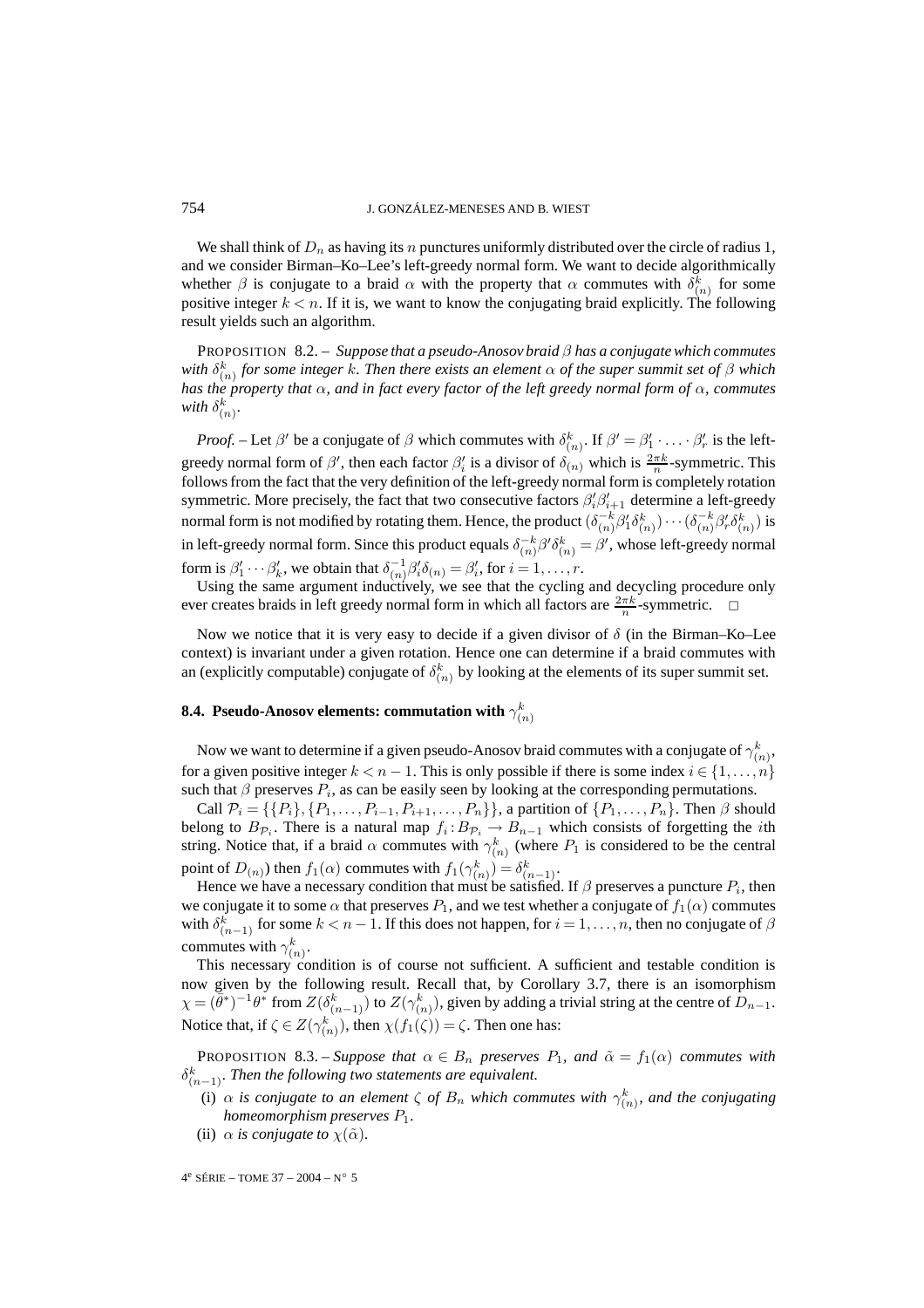*Proof.* – The implication (ii)  $\Rightarrow$  (i) is immediate, by choosing  $\zeta := \chi(\tilde{\alpha})$ .

For the implication (i) $\Rightarrow$ (ii), we suppose that (i) holds, that is, there is an element  $\eta \in B_{\mathcal{P}_1}$  such that  $\eta^{-1}\alpha\eta = \zeta$ , where  $\zeta \in Z(\gamma_{(n)}^k)$ . We can apply  $f_1$  to all these elements, denoting  $\tilde{\eta} = f_1(\eta)$ and  $\tilde{\zeta} = f_1(\zeta)$ . This yields  $(\tilde{\eta})^{-1} \tilde{\alpha} \tilde{\eta} = \tilde{\zeta}$ , where  $\tilde{\alpha}, \tilde{\zeta} \in Z(\delta_{(n-1)}^k)$ .

If we show that  $\tilde{\eta} \in Z(\delta_{(n-1)}^k)$ , then we can apply  $\chi$  to all factors, obtaining

$$
\chi(\tilde{\eta})^{-1}\chi(\tilde{\alpha})\chi(\tilde{\eta}) = \chi(\tilde{\zeta}) = \zeta,
$$

hence  $\chi(\tilde{\alpha})$  is conjugate to  $\zeta$  which is conjugate to  $\alpha$ , and the result follows.

Let us then show that  $\tilde{\eta}$  commutes with  $\delta_{(n-1)}^k$ . Notice that  $\zeta$  is a pseudo-Anosov braid that commutes with  $\gamma_{(n)}^k$ . Hence it preserves a projective foliation  $\mathcal{F}_{\zeta}$ , which is invariant under a rotation by an angle of  $\frac{2\pi k}{n-1}$ . But in this case  $\tilde{\zeta}$  also preserves  $\mathcal{F}_{\zeta}$ , with the same stretch factor, hence it is also pseudo-Anosov. Since  $\tilde{\alpha}$  is conjugated to  $\tilde{\zeta}$ , then it is pseudo-Anosov as well, and we call  $\mathcal{F}_{\alpha}$  its corresponding projective foliation (which is also invariant under the same rotation, since  $\tilde{\alpha}$  commutes with  $\delta_{(n-1)}^k$ ). Since  $(\tilde{\eta})^{-1}\tilde{\alpha}\tilde{\eta} = \tilde{\zeta}$ , we have that  $\tilde{\eta}$  sends  $\mathcal{F}_{\tilde{\alpha}}$  to  $\mathcal{F}_{\zeta}$ .

Now consider the braid  $d = \tilde{\eta}^{-1} \delta_{(n-1)}^k \tilde{\eta}$ . It is conjugate to  $\delta_{(n-1)}^k$ , and hence periodic. Moreover, it preserves  $\mathcal{F}_{\zeta}$ , so it commutes with  $\tilde{\zeta}$ . But the periodic elements in the centralizer of  $\tilde{\zeta}$  form a cyclic group containing  $\delta_{(n-1)}^k$ , and  $\delta_{(n-1)}^k$  is the only element having exponent sum  $(n-2)k$ . Since d has exactly the same exponent sum, it follows that  $d = \delta_{(n-1)}^k$ . Hence  $\tilde{\eta}$ commutes with  $\delta_{(n-1)}$ , and the result follows.  $\Box$ 

An algorithm for testing whether a braid  $\beta$  is conjugate to a braid which commutes with  $\gamma_{(n)}^k$ is now easy to construct: for each of the n punctures test whether the puncture is fixed by  $\beta$ , and whether forgetting this puncture yields a braid which is conjugate to a braid  $\tilde{\alpha}$  that commutes with  $\delta_{(n)}^k$ . (We know how to do this, by the results of the previous subsection). For each puncture that does satisfy this property, test whether  $\chi(\tilde{\alpha})$  (which is obtained from  $\tilde{\alpha}$  by adding a "trivial" string in the centre), is conjugate to  $\beta$ . If, for one of the punctures, this is the case, then the answer is "yes", otherwise "no".

#### **8.5. Pseudo-Anosov elements: finding roots**

It remains to describe a last step for computing a generating set for  $Z(\beta)$ , when  $\beta$  is pseudo-Anosov. We assume that we have already computed the subgroup  $\langle \rho \rangle$  of periodic braids commuting with  $\beta$ . Then we can multiply  $\beta$  by a suitable power of  $\rho$ , to obtain a braid b that preserves the singular leaves of the projective foliations corresponding to  $\beta$ . Then we know that  $Z(\beta) = \langle \alpha \rangle \times \langle \rho \rangle$ , where  $\alpha$  is the smallest possible root of b.

The last problem, therefore, is to determine whether a given pseudo-Anosov braid  $b$  has a  $k$ th root, for given  $k$ , and to compute that root. This problem has been solved in [32] (generalised to all Garside groups in [31]). Moreover, since the number of possible values of  $k$  is finite (we are assuming that b is positive), we have an algorithm for computing  $\alpha$ , thus a generating set for  $Z(\beta)$ .

#### **Acknowledgements**

We are grateful to a number of people for discussions and valuable ideas that greatly contributed to this research. The examples of Nikolai V. Ivanov [22,23], which we learned about through discussions with Mustafa Korkmaz, were an important inspiration and greatly helped us clarify our ideas. It was thus from Ivanov (via Korkmaz) that we learned that the number of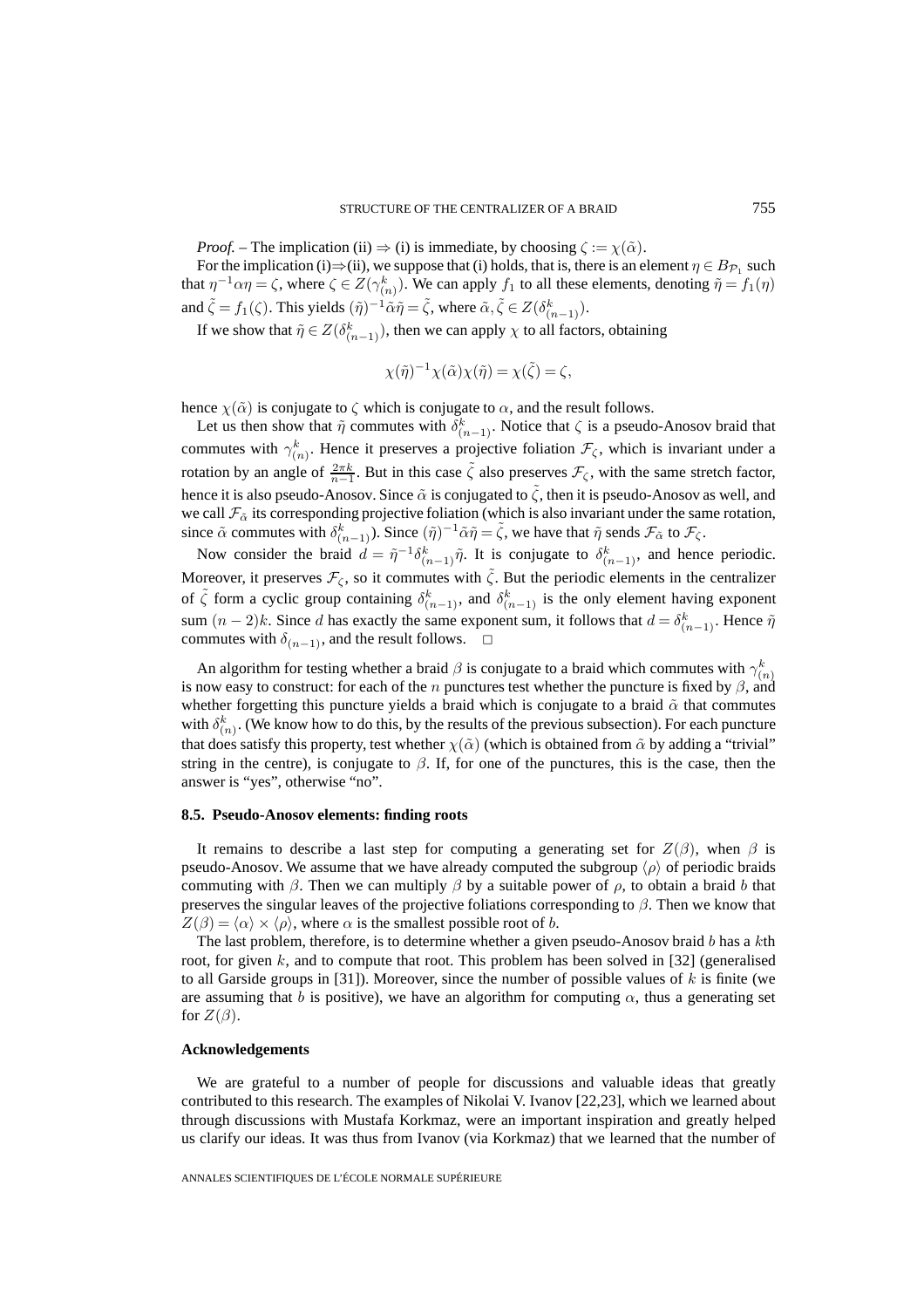generators may have to grow quadratically with the number of strings, contradicting a conjecture in [17]. We are very grateful to Sang Jin Lee who later, but independently of Ivanov, came up with his examples, conjectured that they represent the worst case, and kindly communicated these ideas to us by email. (Hessam Hamidi-Teherani found the same examples as Lee immediately after listening to Ivanov's talk, but we didn't learn this until very recently.) We also thank David Bessis for useful discussions, and Joan Birman for telling us about Refs. [2] and [3].

#### **REFERENCES**

- [1] ARNOLD V.I., The cohomology ring of the group of dyed braids, *Mat. Zametki* **5** (1969) 227–231.
- [2] BENARDETE D., GUTIERREZ M., NITECKI Z., A combinatorial approach to reducibility of mapping classes, *Contemporary Math.* **150** (1993) 1–31.
- [3] BENARDETE D., GUTIERREZ M., NITECKI Z., Braids and the Nielsen–Thurston classification, *J. Knot Theory Ramifications* **4** (1995) 549–618.
- [4] BESSIS D., DIGNE F., MICHEL J., Springer theory in braid groups and the Birman–Ko–Lee monoid, *Pacific J. Math.* **205** (2) (2002) 287–309.
- [5] BESTVINA M., HAENDEL M., Train-tracks for surface homeomorphisms, *Topology* **34** (1995) 109– 140.
- [6] BIRMAN J., Braids, Links, and Mapping Class Groups, Annals of Math. Studies, vol. **82**, Princeton University Press, 1975.
- [7] BIRMAN J., KO K.H., LEE S.J., A new approach to the word and conjugacy problems in the braid groups, *Adv. Math.* **139** (1998) 322–353.
- [8] BIRMAN J., LUBOTZKY A., MCCARTHY J., Abelian and solvable subgroups of the mapping class groups, *Duke Math. J.* **50** (1983) 1107–1120.
- [9] BRINKMANN P., An implementation of the Bestvina-Handel algorithm for surface homeomorphisms, *Experiment. Math.* **9** (2000) 235–240, Computer program available at http://www.math.uiuc. edu/~brinkman/software/train/.
- [10] BURDE G., Über Normalisatoren der Zopfgruppe, *Abh. Math. Sem. Univ. Hamburg* **27** (1964) 97–115.
- [11] CONSTANTIN A., KOLEV B., The theorem of Kerékjártó on periodic homeomorphisms of the disc and the sphere, *Enseign. Math. (2)* **40** (3–4) (1994) 193–204.
- [12] EILENBERG S., Sur les transformations périodiques de la surface de sphère, *Fund. Math.* **22** (1934) 28–41.
- [13] EL-RIFAI E.A., MORTON H.R., Algorithms for positive braids, *Quart. J. Math. Oxford Ser. (2)* **45** (180) (1994) 479–497.
- [14] FATHI A., LAUDENBACH F., POENARU V., Travaux de Thurston sur les surfaces séminaire Orsay, Astérisque, vols. **66–67**, Société Math. de France, 1991.
- [15] FENN R., ROLFSEN D., ZHU J., Centralisers in the braid group and singular braid monoid, *Enseign. Math.* **42** (1996) 75–96.
- [16] FRANCO N., GONZÁLEZ-MENESES J., Conjugacy problem for braid groups and Garside groups, *J. Algebra* **266** (2003) 112–132.
- [17] FRANCO N., GONZÁLEZ-MENESES J., Computation of centralizers in braid groups and Garside groups, *Rev. Mat. Iberoamericana* **19** (2003) 367–384.
- [18] GARSIDE F.A., The braid group and other groups, *Quart. J. Math. Oxford* **20** (1969) 235–254.
- [19] GEBHARDT V., A new approach to the conjugacy problem in Garside groups, Preprint, math.GT/ 0306199, 2003.
- [20] HALL T., Computer implementation of Bestvina-Handel algorithm, available at http://www.liv.ac.uk/ maths/PURE/MIN\_SET/CONTENT/members/T\_Hall.html.
- [21] IVANOV N.V., Subgroups of Teichmüller Modular Groups, Translations of Mathematical Monographs, vol. **115**, AMS, 1992.
- [22] IVANOV N.V., Talk at the special session "Mapping class groups and the geometric theory of Teichmüller spaces" at the 974th meeting of the AMS, Ann Harbour, MI, March 1–3, 2002.
- [23] IVANOV N.V., Examples of centralizers in the Artin braid groups, Preprint, math.GT/0306418, 2003.

 $4^e$  SÉRIE – TOME 37 – 2004 – N° 5